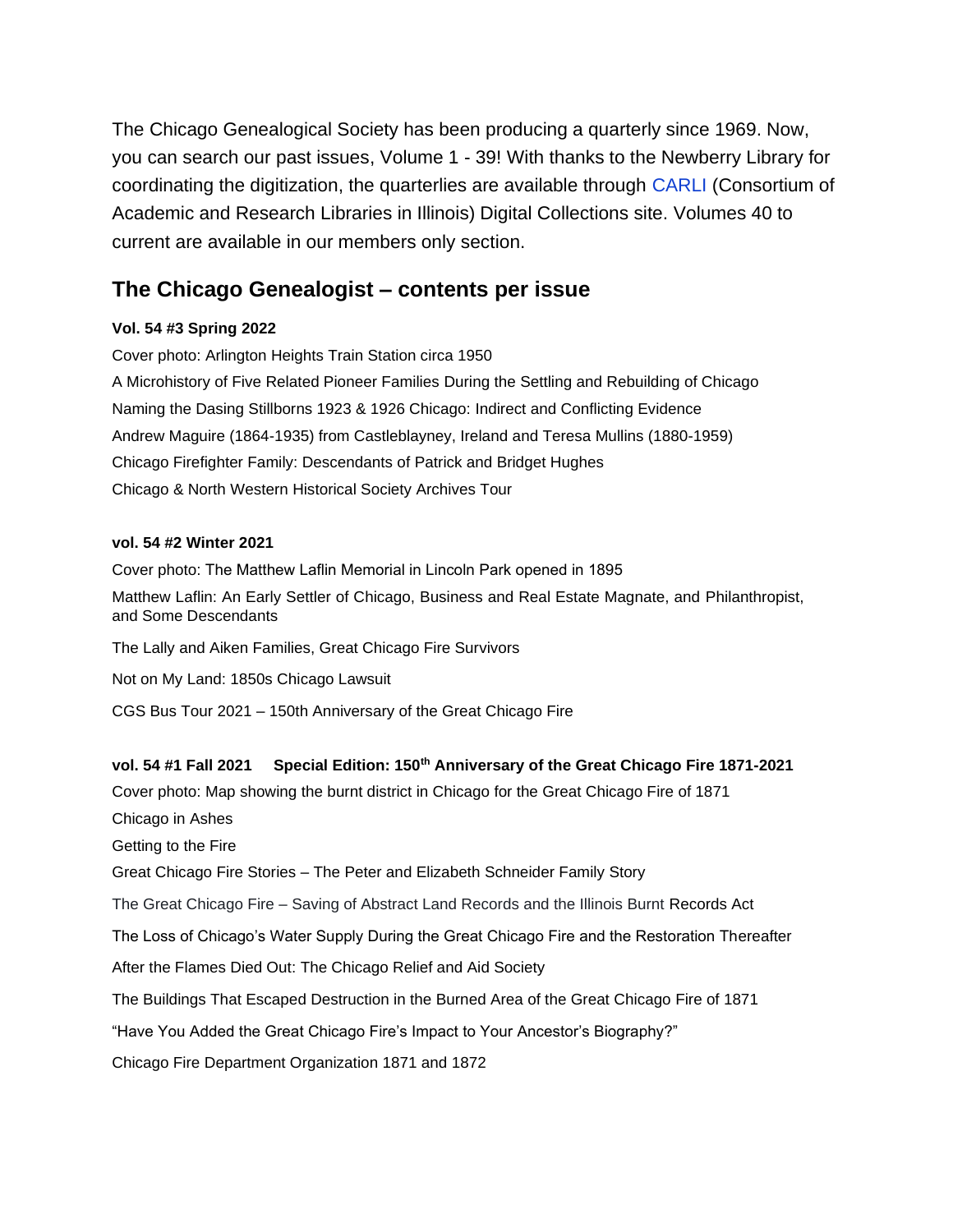### **vol. 53 #4 Summer 2021**

Cover photo: The Newberry Library located at 60 W. Walton Street, Chicago, Illinois The Kuecker and Sievert Families and the Great Chicago Fire Chicago Deaths From Cholera – Part 2: 23 July 1849 to 4 September 1849 Expanding Chicago Genealogical Society 19th Century Photographic Database What Happened to Paul Vilz's Cadaver?

### **vol. 53 #3 Spring 2021**

Cover photo: View due west along the main branch of the Chicago River taken in 1962. Jefferson Park Pioneers: The James and Sarah (Teague) McGrane Family How I Found the Correct John Smith - A Research Trail Adam Glos and Wife to Peter H. Fippinger Abstract of Title 1851 - The Fippinger Property in Bellwood, Cook County, Illinois Chicago Deaths From Cholera - Part 1: 11 June 1849 to 23 July 1849 CGS Ancestor Certificates – Honoring Your Chicago Ancestors - Program Notes December 2020

### **vol. 53 #2 Winter 2021**

Cover photo: Joseph Boller home at 3200 W. 44<sup>th</sup> in Chicago's Brighton Park neighborhood circa 1900. Joseph Francis Boller 1861-1932, Wanderer: Chicago, Maryland, Kansas, Colorado, Montana, Minnesota, Farmer - Cowboy - Railroader – Lineman – Homesteader The Halsted Viaduct Riots in Chicago, 1877 with Sketches and Some Descendants of Two Participants: Joseph Torrence, and Miles Clinch Children of Robert Francis and Auguste Sievert Lally - Picture Analysis

### **vol. 53 #1 Fall 2020**

Cover photo: Parmelee passenger coach circa 1897 The Week Chicago Burned in 1892 and Stephen Ambrose: Irish Fenian Rebel, Casualty of the Heat The Prostrated: Those Who Fell from the Heat in Chicago July 25-29, 1892 Heinrich Teshan (Henry Teschen) Sues Wife Bettie Teshan (Teschen) in 1880 for Being on the "Sauce": A Research Trail A Chicago Family of Authors - The McPhelim Family: Margaret (Kelly) McPhelim, Kate (McPhelim) Cleary and Edward McPhelim Chicago Genealogical Society Announces New Donated Collection: The Microphone Newsletters of the Western Electric Hawthorne Works Cicero, IL 1922-1985 New Chicago Genealogical Society Ancestor Certificate: Eastland Disaster

### **vol. 52 #4 Summer 2020**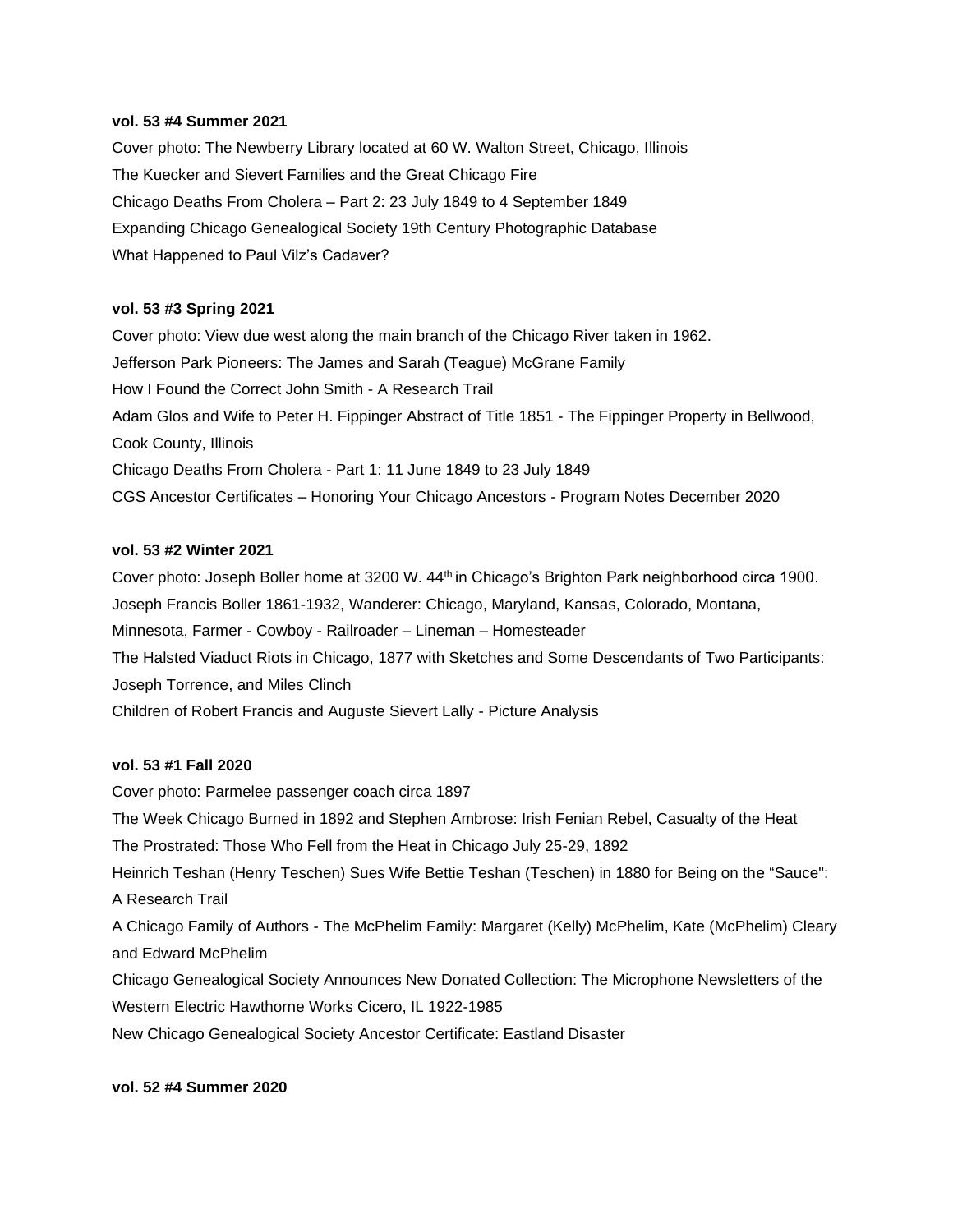Cover photo: Looking northwest from the south bank of the Chicago River about 1895 Transcription of the St. Augustine Chronicle: Spanish Flu St. Augustine Commercial High School Abstractions of "The Call" 1942: Twice Graduating Pioneers A Boat Ride Under Lake Michigan in 1867 and a Sketch of Ellis Chesbrough, the Originator of Chicago's Modern Water System, with Some of his Descendants The Leander McCormick Family in Chicago Listing of Map Volumes Held by Chicago & North Western Historical Society Archives

### **vol. 52 #3 Spring 2020**

Cover photo: A key site in Chicago in 1963 where commuters to the suburbs caught their trains George Haynes Walker and His Time in Chicago in the Early 1830's Company of Captain Gholson Kercheval – 1832 Company of Captain John S.C. Hogan, Service from 24 May 1832 to at least 18 June 1832 1833 Subscribers to *The Chicago Democrat* Newspaper An Early Chicago Firefighter: Frank Butterfield Railroad Right of Way Battle: Chicago 1859

### **vol. 52 #2 Winter 2020**

Cover photo: Street view looking north on Cicero Avenue at Kinzie Street in 1907 The John and Ann Ludby Family: Chicago Pioneers - 1833-1895 WWI Chicago Based Army Infantry Company L Seeks Descendants A Closer Look at the Cover Photograph: Cicero Avenue at Kinzie Street 1907

#### **vol. 52 #1 Fall 2019**

Cover photo: Street view looking north on State Street about 1929 From Chicago, IL to Waupun, WI: A Family Girl at Heart - Lillian (Popp) (Lundstrom) Witter Swedish Bible Family Records: Theodore and Carolina (Eriksson/Erikson) Berggren Family Researching 19<sup>th</sup> Century Photographs Part 1: Finding Aunt Calista Stiles on Ebay Researching 19th Century Photographs Part 2: Finding the Real Identity - Mary Moore aka Stella Belmont

## **vol. 51 #4 Summer 2019**

Cover photo: Mrs. Florence Ella Roach's Residence - 449 Dayton Street, Chicago, 1903 Thomas Butler Carter, the Spotted Church and the Great Chicago Fire Mrs. Florence Ella Roach's Residence - 449 Dayton Street, Chicago, 1903 (address changed to 2228 North Dayton Street in 1909) Charter, By-Laws, Rules, Officers and Members of the Calumet Club Chicago – 1899-1900 Chicago & North Western Clerkship Applications: 1907 – 1908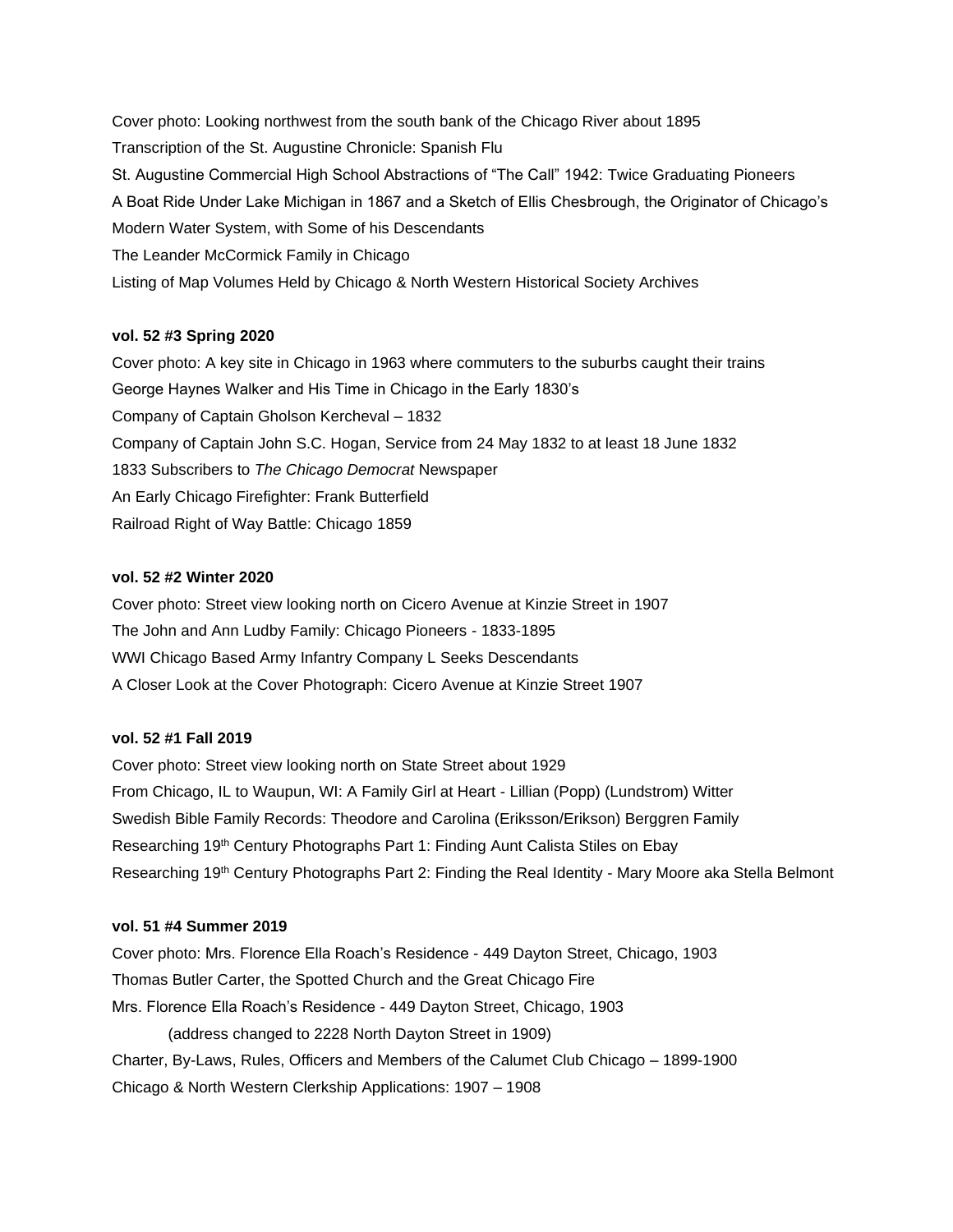### **vol. 51 #3 Spring 2019**

Cover photo: Wolf Point in Chicago, June 1947 Sheriff's Daughter Weds Confidence Man Dudley P. Warner in Chicago, New Hampshire, Ohio & Florida Chicago and North Western Railroad Chicago Resident Stock Holders: 1900 Crane Junior College, Class of February 1928

### **vol. 51 #2 Winter 2018-2019**

Cover photo: Looking south on Wells Street of the elevated train on June 12, 1900 James Ayer Smith: Hatter and Furrier More Late 19<sup>th</sup> and Early 20<sup>th</sup> Century Chicagoans in Photographs

### **vol. 51 #1 Fall 2018**

Cover photo: Intersection of Broadway and Lawrence, 1944 Norwood Park Presbyterian Church Annual Directory 1942 Chicago Railroad Related Land Sales: 1906-07 Professor and Reverend John Alfred Hultman "The Sunshine Singer"

#### **vol. 50 #4 Summer 2018**

Cover photo: New Madison Street Bridge, August 30, 1922 Honoring My Korean War MIA/KIA Cousin CGS Pinterest Board: Chicago Military Research Recommendations Chicago's First Suburb: Wabansia The Inhabitants of Chicago, 1825-1831, Part 2 K-Z

#### **vol. 50 #3 Spring 2018**

Cover photo: Looking north along Lake Shore Drive with Soldier Field, 1930's Chicago Public School Board of Education Archives Yearbook Directory Clara Tederstrom and the 1898 Freshman Class of Augustana Hospital School of Nursing, Chicago, IL The Inhabitants of Chicago, 1825-1831, Part 1 A-J

### **vol. 50 #2 Winter 2017-2018**

Cover photo: Chicago and North Western's Madison Street Station, circa 1928 California Obituaries with a Chicago Connection Sunday School Picnic Horror, July 13, 1904 Saint Patrick High School, Class of 1959, Part 2, Me-Z A Railroad Superintendent Visits Chicago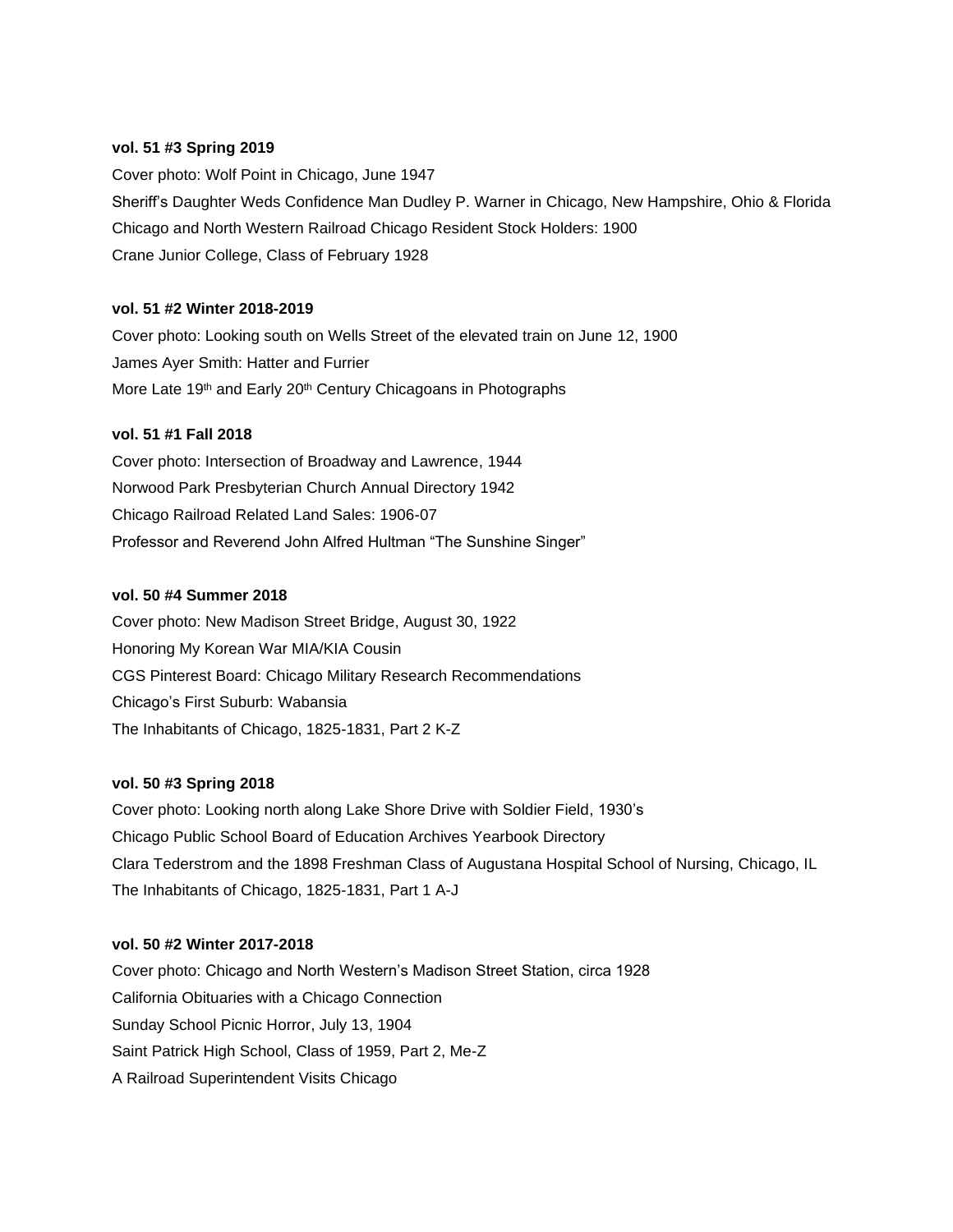### **vol. 50 #1 Fall 2017**

CGS 50th Anniversary Celebration Officers, Directors & Committee Chairperson for CGS 2008-2017 Reflections: 25 Years (reprinted) Pioneer Cook County Landholders: 1847 Railroad Map Saint Patrick High School, Class of 1959, Part 1, A-Mc

### **vol. 49 #4 Summer 2017**

Cover photo: A portion of a World War I machine gun battery loading up in Chicago The McGuire House CGS Research Volunteers Help Return Lost WWI Purple Hearts to the Families Volunteer Valor Research Team Report: GT Russell Jones Dyer

### **vol. 49 #3 Spring 2017**

Cover photo: Chicago's first railroad station, built in 1848 for the Galena & Chicago Union Railroad German Day Laborer's Son Becomes Wealthy Chicago Coal Merchant Sinking of the Excursion Boat Favorite, 28 July 1927 Hyde Park High School, Class of 1946 (continued)

### **vol. 49 #2 Winter 2017-2016**

Cover photo: Union Station in Chicago taken in September 1916 A Warning to All Quacks and Incompetent Physicians: Dr. Milton Parker of Acworth, New Hampshire; Kanawha, Virginia; and Chicago, Illinois Henry T. Connors Weds Bridget Mulvihill Hyde Park High School, Classes of June 1946 and February 1947

### **vol. 49 #1 Fall 2016**

Cover photo: Chicago Colosseum, taken about 1895 One Family's Nineteenth Century from New York to Chicago to Oregon: Joseph M. and Artamisia Ann (Talcott) Burdick Saint Ignatius College Prep, Class of 1958 Martin N. Olsen: A Chicago Family Property History Chicago & North Western Railroad Job Applications, 1907–1908

## **vol. 48 #4 Summer 2016**

Cover photo: Chicago's Dearborn Station, early 1880s Chicago Deaths Reported in Harvard, Illinois, Newspapers, 1899–1904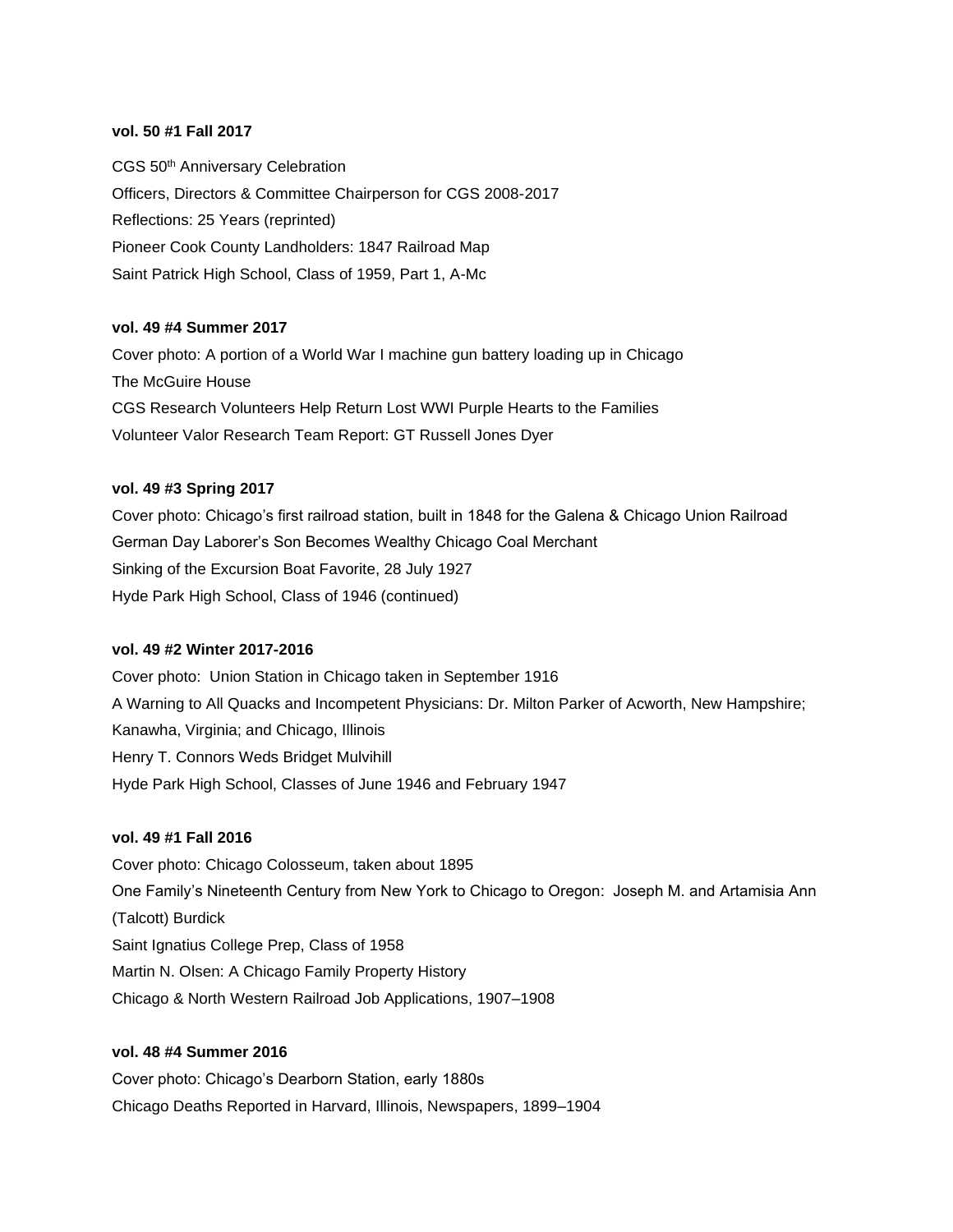Crane Junior College, Class of February 1929 Fire from the Sky: Chicago's Wingfoot Express Blimp Disaster, 21 July 1919

### **vol. 48 #3 Spring 2016**

Cover photo: Chicago jackknife bridge, about 1910 Horror at Clybourn, 1926 Gutke/Guttke Family Materials The Eastland Disaster: A Personal Connection Discovered Austin High School, Class of 1936 ½

### **vol. 48 #2 Winter 2015-2016**

Cover photo: Looking east along the main branch of the Chicago River, about 1925 The Great Chicago Calamity of 1857 Genetic Genealogy Projects That You Can Try At Home Pioneer Certificates 401–500 Good Council High School, Class of 1946

### **vol. 48 #1 Fall 2015**

Cover photo: Chicago and North Western Railroad's Wells Street station, late 1890s William and Amelia Alcorn: Chicago Pioneers Railroad Employee Records Moved to the Newberry Library Chicago Carte de Visite Album Deaths Reported in the Chicago Tribune, 1860s. Part 7 (final) De La Salle High School, Class of 1956

### **vol. 47 #4 Summer 2015**

Cover photo: Jack and Marie Barrath Grandmother Had a Ticket for the Eastland "Missing-Text" A Letter Home Things Could Have Been Different: A Story about Great-Grandma Draeger and Her Trip to America 19th-Century Photo Album of Chicagoans Deaths Reported in the Chicago Tribune, 1860s. Part 6 An Abbreviated Guide to Genealogy Resources at the Harold Washington Library Center

### **vol. 47 #3 Spring 2015**

Cover photo: Marion Elizabeth Brennan and Family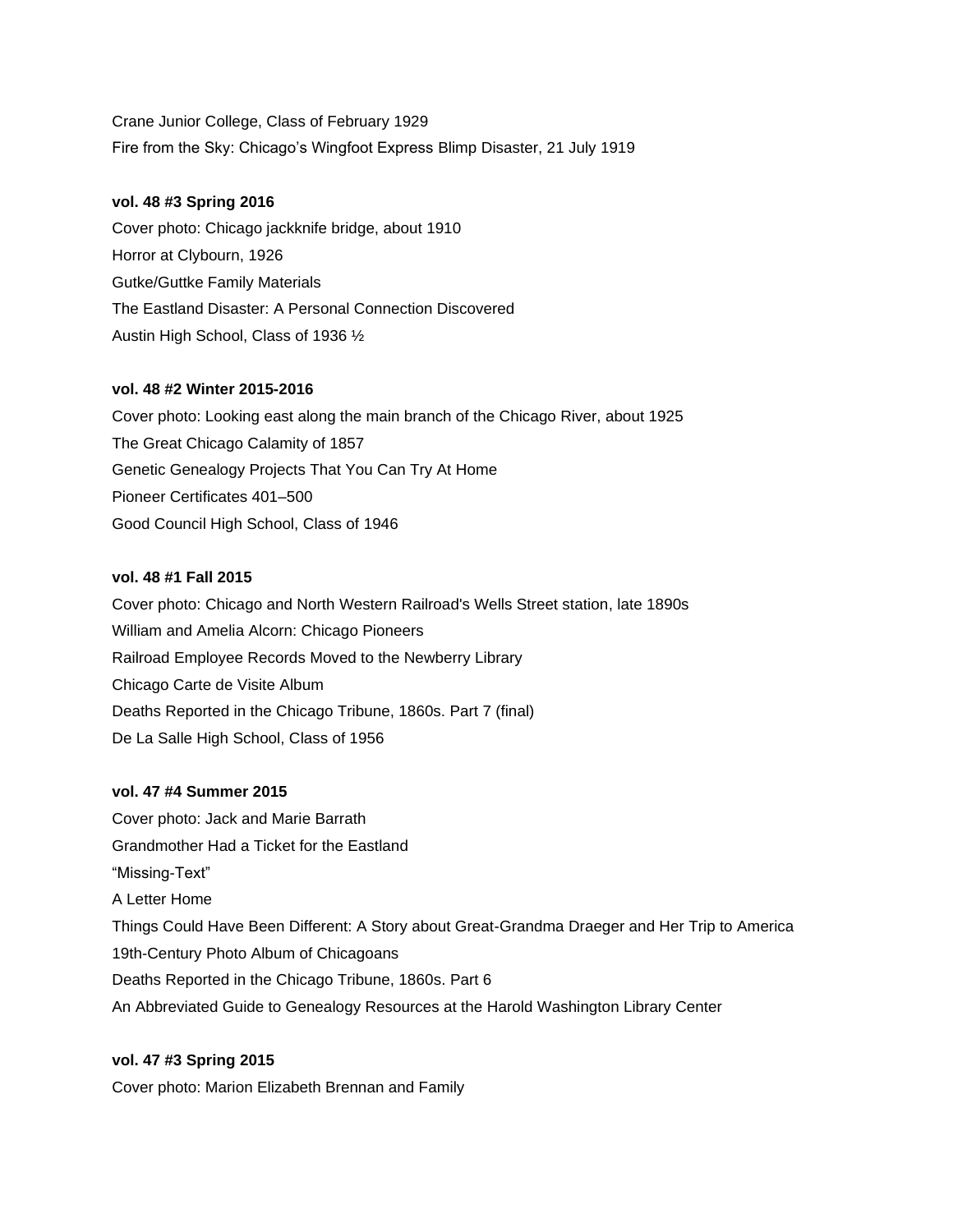Forensic Techniques Case Study: Calumet Baking Powder Co. Part 3 of 3: Forensic Techniques for Individualization The Genealogy Do-Over™: A Year of Learning from Mistakes Organizing, Writing, and Sharing the Life Story of Marion Elizabeth Brennan Deaths Reported in the Chicago Tribune, 1860s. Part 5

### **vol. 47 #2 Winter 2014-2015**

Cover photo: William Olson, Catherine Jax, Nicholas Jax From East Prussia to Lake View: A Zimowski Arrives in Chicago Wed in Milwaukee: List of Chicago Couples married 5 May 1894 – 30 August 1894 Deaths Reported in the Chicago Tribune, 1860s. Part 4

### **vol. 47 #1 Fall 2014**

Cover photo: Emma Barrath Forensic Techniques Case Study: Calumet Baking Powder Co. Part 2 of 3: Forensic Techniques for Dating a Photo Armour Institute of Technology, Class of 1925 Church Free School, Class of 1934 Views on Many Topics II: … Chicago Years Ago Deaths Reported in the Chicago Tribune, 1860s. Part 3

### **vol. 46 #4 Summer 2014**

Cover photo: Anna Nelson, Ruth Nelson, Daisy Wilson Wilson and Nelson Penny Postal Photographs Forensic Techniques Case Study: Calumet Baking Powder Co. Part 1 of 3: Traditional Research **Methods** Michael Felix Matysak (1910–1945), 82nd Airborne Division, 325th Glider Infantry Regiment Deaths Reported in the Chicago Tribune, 1860s. Part 2

#### **vol. 46 #3 Spring 2014**

Cover photo: Lalla Knowles and Mercedes Plows A Tragic Chicago Family and the Sinking of the Ship La Bourgogne Chicago and Northwestern Railway Locomotive Engineers Publishing Your Family History Mystery Photo Deaths Reported in the Chicago Tribune, 1860s. Part 1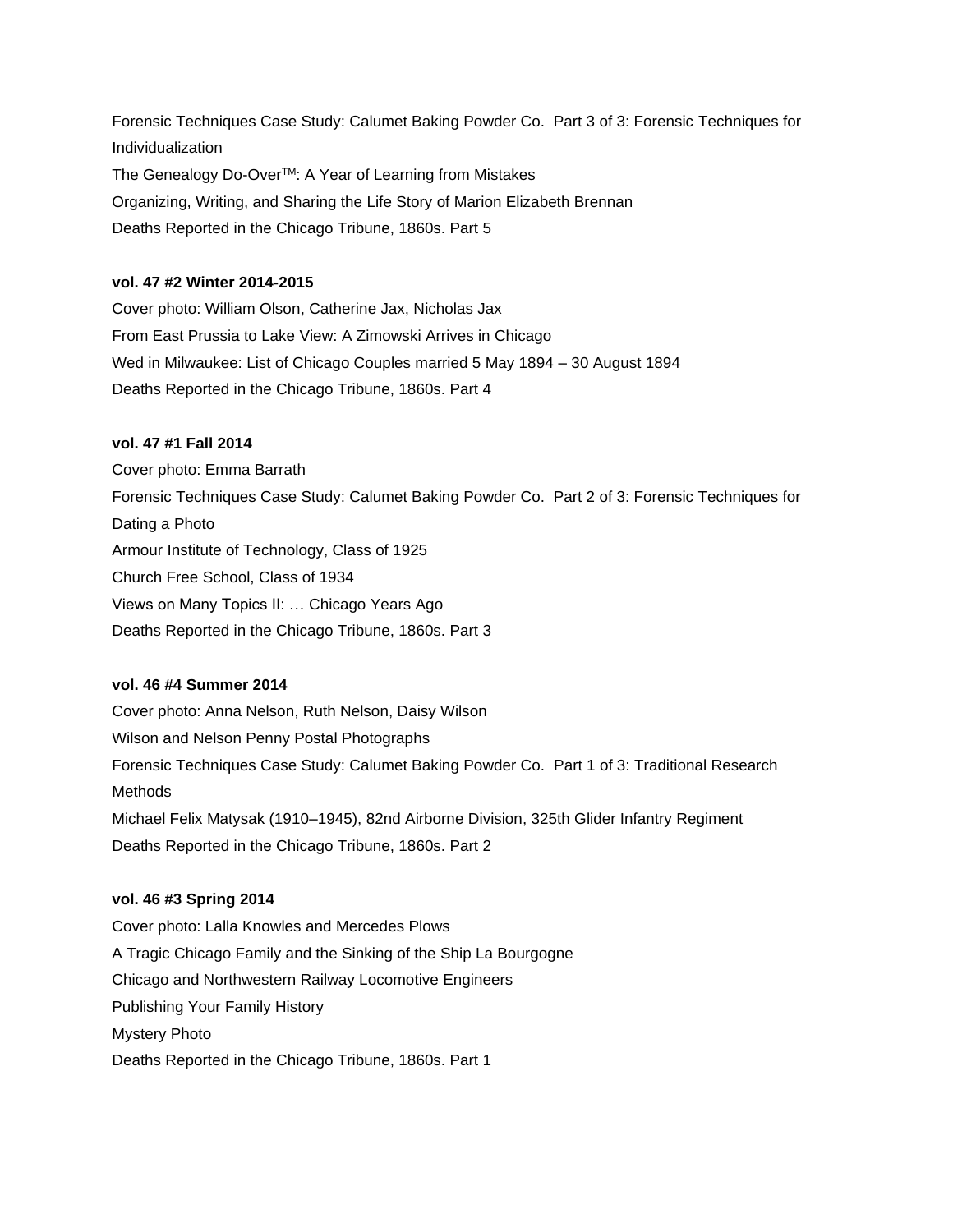### **vol. 46 #2 Winter 2013-2014**

Cover photo – Wentworth Ave Pharmacy Charles Rimmele, about 1890 The Macke Family of Chicago Charles Rimmele: An Early Chicago Druggist Englewood High School The Purple & White 1928 Alumni Old Settlers' Roll of Honor Mrs. Robert Kinzie Dead Confederate Veterans Buried in Cook County, Illinois Pioneer Certificates 301–400

### **vol. 46 #1 Fall 2013**

Cover photo: Lillian Miloch Hayes and the Butterfly Girls of Ephpheta School Lillian Miloch Hayes and the Ephpheta School for the Deaf Escape from New York City: The Van Ness/Vance Family of New York and Chicago My Chicago Firemen Cousins Chicago Deaths Reported in Harvard, Illinois Newspapers, 1899-1904 Jefferson Township Licenses, 1886-1887, from IRAD Microfilm

#### **vol. 45 #4 Summer 2013**

Cover photo – Chicago Water Tower William James Gaston and a Chicago Murder Chicago Spanish American War Photographs of Chicago Soldiers German Alien Registration - Part 3

#### **vol. 45 #3 Spring 2013**

Cover photo: Cook County Jail Inmates, 1910 A Vogt Family in Chicago The Coroner's Inquest on the Body of Gust Tsamtsakizh: 2 July, 1932

### **vol. 45 #2 Winter 2012-2013**

Cover photo: Early horse-drawn fire engine Biography: Philip J. Sullivan, c1840-1915 German Alien Registration - Part 2 Two Hyde Park Families: Johnston-Gibson and Boezel, 1881-1921 Storybook Chicago Official Death Record – Burial Permits issued 5-6 December 1907 by Chicago Health Department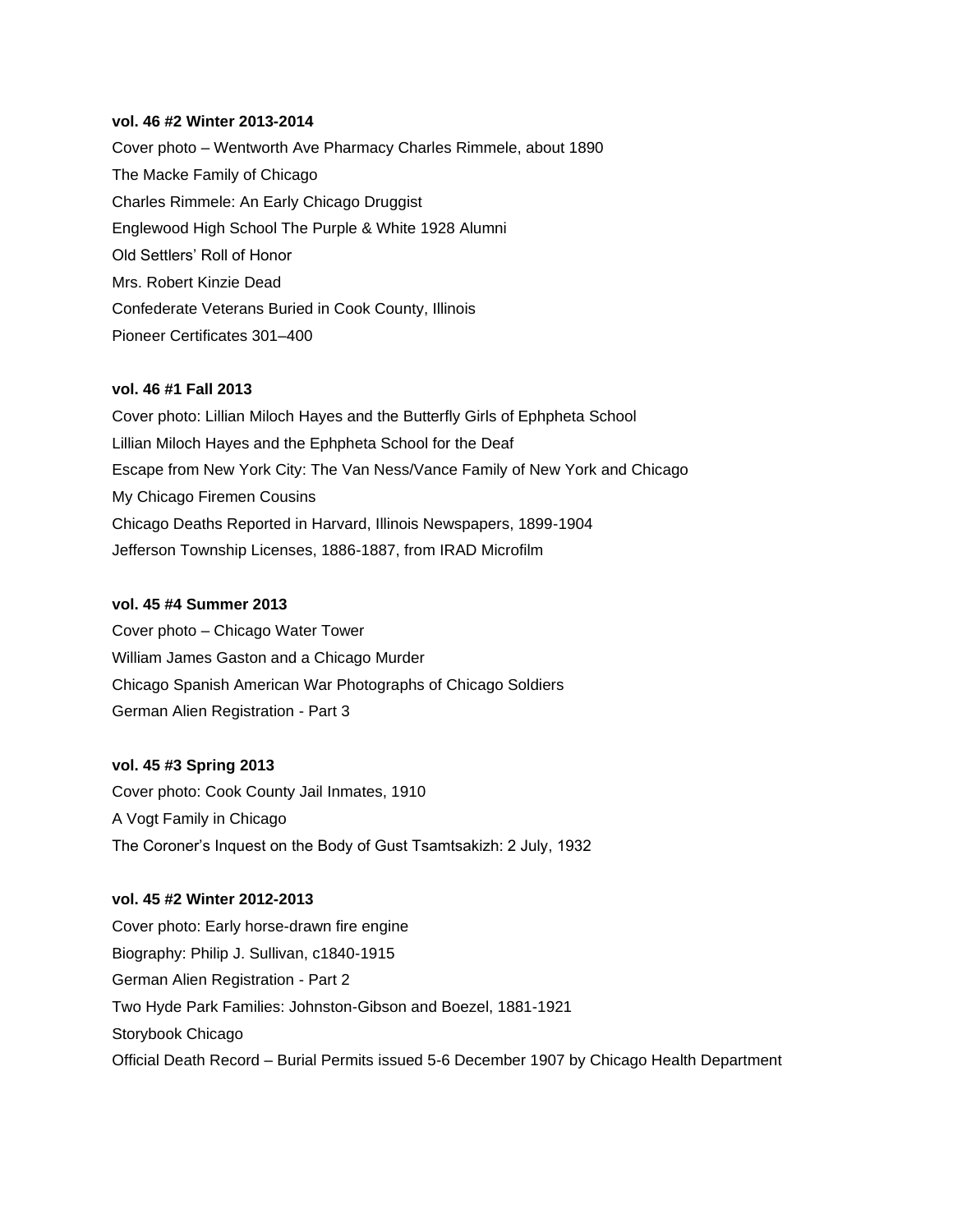### **vol. 45 #1 Fall 2012**

Cover photo  $-45$ <sup>th</sup> Anniversary Letters to the West from a Chicago Pioneer German Alien Registration Glimpses of 19th Century Life in Chicago Anderson Family History in Photographs Official Death Record – Burial Permits issued 30 November & 1 December 1907 by Chicago Health **Department** 

### **vol. 44 #4 Summer 2012**

Cover photo: Cook County Sunday School Association advertisement St. Michael Central High School – Graduating Class of June 1959 St. Michael Central High School History St. Michael Central High School 50<sup>th</sup> Anniversary Reunion (30 May 2009) The Mulvihill Family of Chicago 1839 Chicago Business Directory

#### **vol. 44 #3 Spring 2012**

Cover photo: May Hosmer Czech Obituaries Part II: Lusk to Zimney Photographed in Chicago: A Cautionary Tale Female Sunday School Class Photographs Circa 1909 - 1911 Building a Chicago Family: The Cathey Group

### **vol. 44 #2 Winter 2011-2012**

Cover photo: Joseph and Kate Holub Czech Obituaries Part I: Balek to Krupicka FGS Conference 2011 – Springfield, IL Even Theater People Had a Family Tree: Genealogy of May Hosmer, Theater Star of Chicago Information on St. Peter's Church: as to confirmations listed in Vol.43 No4

#### **vol. 44 #1 Fall 2011**

Cover photo: Inez Briggs statue The Mysterious Statue of Inez "Clarke" Avoiding Wrong Track Research: Identifying the Wives of David H. Driver Additional Late 19<sup>th</sup> and Early 20<sup>th</sup> Century Chicagoans in Photographs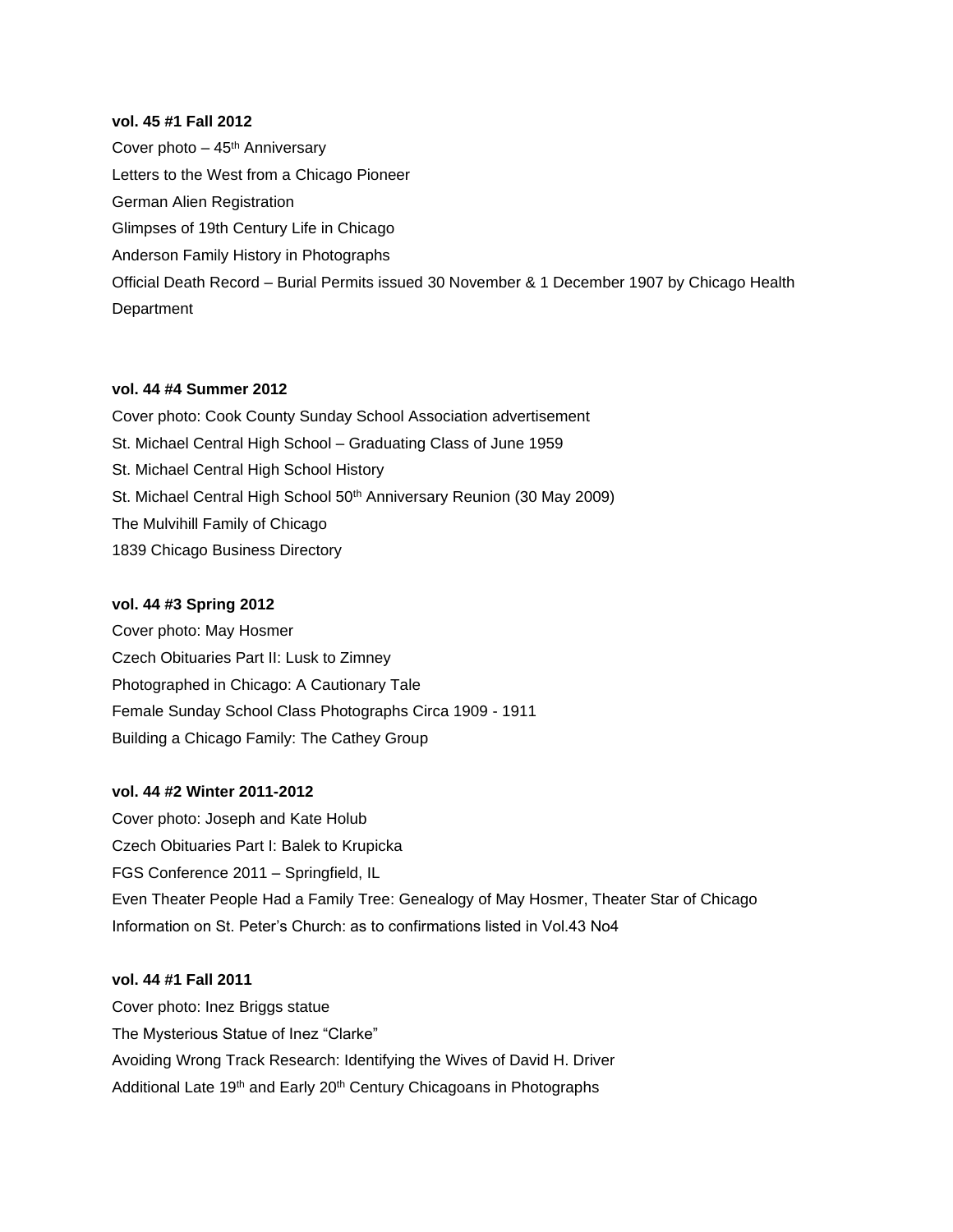Harrison Technical High School, Graduation Classes of January and June 1945 Weil/Wyle family of Chicago

### **vol. 43 #4 Summer 2011**

Cover photo: Katherine Emily Heil Illinois Staats Zeitung – Part VIII-B November 20-30, 1872 Pioneer Ancestor Certificates and Rebuilder Ancestor Certificates Harrison Technical High School – Graduation Classes of 1944 The Fourth German United Evangelical Lutheran St. Peter's Congregation Confirmations 1867 Tomas (Tamasaukaus) Family Tree

### **vol. 43 #3 Spring 2011**

Cover photo: Clara King Illinois Staats Zeitung translations: part VII-A, November 1-16, 1872 David Carver, Chicago's first Lumber Merchant Listing of Chicago Families missed by the 1890 Census Enumerator John J. Koester: the Ancestor of Virginia Glaeser Hasbach

### **vol. 43 #2 Winter 2010-2011**

Illinois Staats Zeitung translations: part VII-B, October 1-31, 1872; Vital records from the "Chicago Record" and "Chicago Times Herald" 1894 and 1898-1899; Challenges in researching my great great grandfather: Johann Christian Hagner and family

### **vol. 43 #1 Fall 2010**

Cover photo: Dorothy Vernona Gastfield; Illinois Staats Zeitung translations: part VII-A, October 1-15, 1872; Genealogical research solves a family mystery; Barrett uncovers Chicago's oldest marriage license: John G. Blain and Alice Miller; Seeking William Gastfield/Geistfeld his origins and descendants; Below/Buelow family materials; Berggren family Bible

### **vol. 42 #4 Summer 2010**

Illinois Staats Zeitung translations: part VI-B, September 16-30, 1872; Growing up in Chicago: the thirties decade as I remember it; An original Chicago probate record comes home: Edward V. Price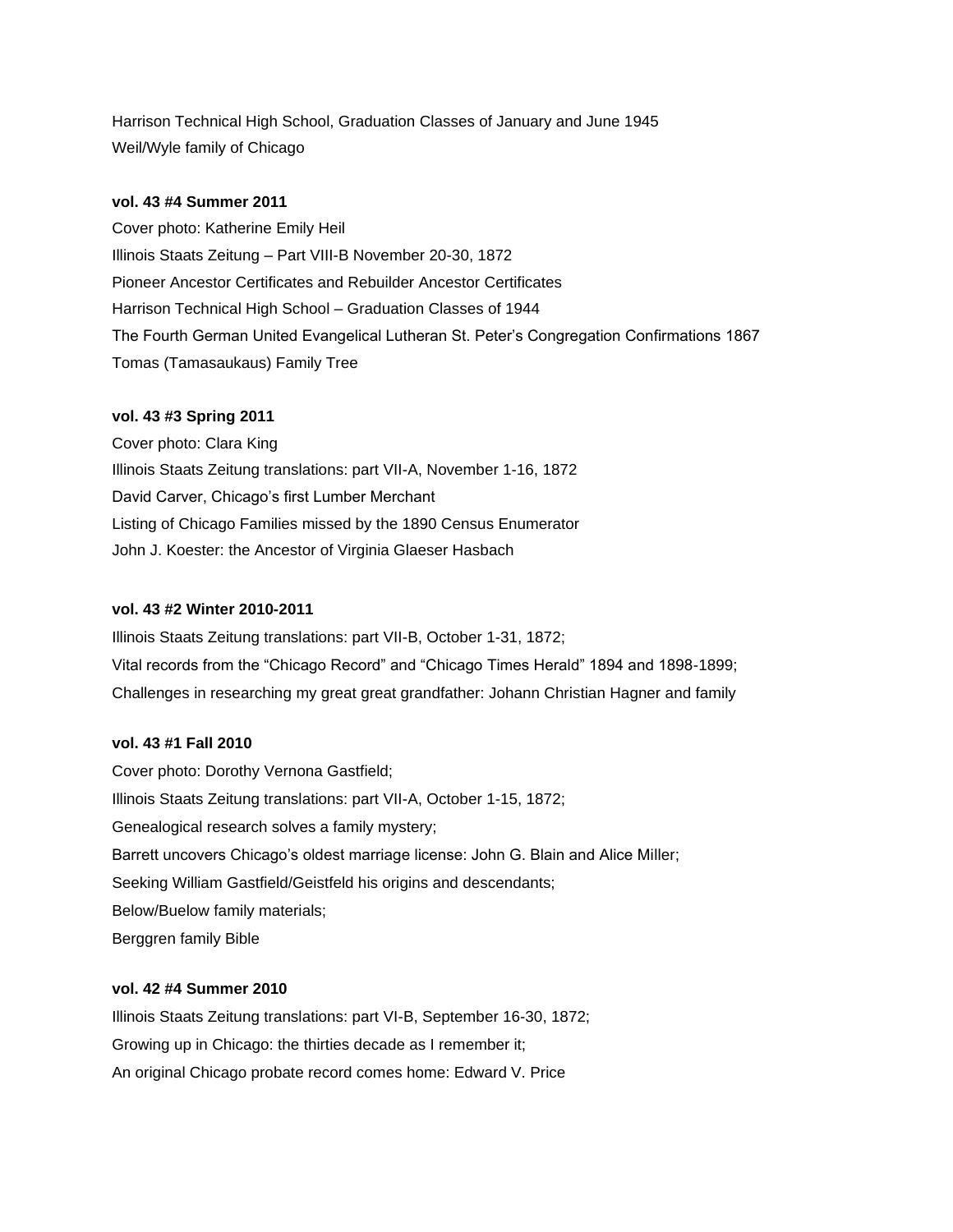#### **vol. 42 #3 Spring 2010**

Illinois Staats Zeitung translations: part VI-A, September 1-16, 1872; John Kane and Sabina (Madden) Kane; Summer memories of visits at my grandparents; Documentation for the CGS ancestor certificate program

### **vol. 42 #2 Winter 2009-2010**

Illinois Staats Zeitung translations: part V, August 1872; Pioneer Ancestor Certificates #355-369 and Rebuilder Ancestor Certificates #14-20; Van Vlissingen School in Chicago (Roseland)

#### **vol. 42 #1 Fall 2009**

Illinois Staats Zeitung translations: part IV, July 1872; Remembering the 1920s decade

### **vol. 41 #4 Summer 2009**

Cover photo: Thomas Hatton Gravestock; Thomas Hatton Gravestock; Illinois Staats Zeitung translations: part III, June 1872; University of Chicago: remembering a time; Harrison Technical High School, graduation Class of February 1941

### **vol. 41 #3 Spring 2009**

Cover photo: Frances Elizabeth Strayer Illinois Staats Zeitung translations: part II, April-May 1872; Chicago River cruise October 4, 2008 photographs; Examination of title: Lot 12 in Block 5 in Corwith's Resubdivision in Section 36, Town 39 North, Range 13 East in the "Town of Brighton" in Cook County

### **vol. 41 #2 Winter 2008-2009**

Cover photo: Addie McKenzie; Illinois Staats Zeitung translations: part I, pre-1872 and Jan-Mar 1872; Of wealth and war: Samuel Lowe writes home; Anna L. Smith, Chicago suffragette; An old inhabitant resurrected: Abram A. Markle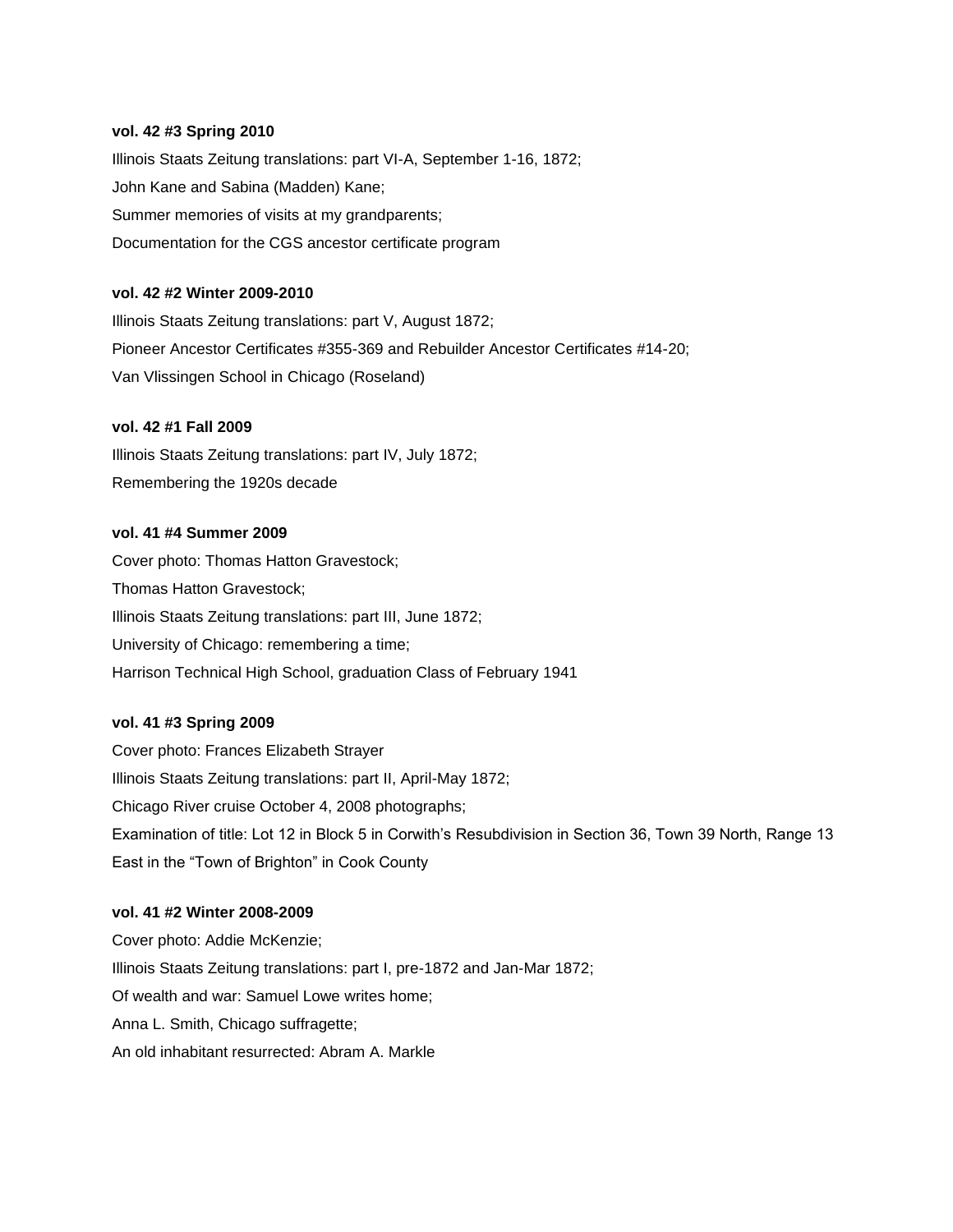### **vol. 41 #1 Fall 2008**

Austin High School, June class of 1948; John L. Marsh Grammar School, graduation class of February 1935; Confirmation class of March 25, 1934, Evangelical Lutheran Church, 2619 E. 76th Street, Chicago; Lost and found: photographs of two unknown men

#### **vol. 40 #4 Summer 2008**

Cover photo: Alma Dye; Additional late 19th and early 20th century Chicagoans in photographs; St. Thomas the Apostle High School Classes of 1939-1942; Pioneer Ancestor Certificates #301-354, and Rebuilder Ancestor Certificates #1-13; Family of James Joscelyne; Saint Dominic High School yearbook 1956; Wedding of Otto Daniel Meister and Agnes Uber September 24, 1885; St. Francis de Sales High School, graduating Class of 1954

### **vol. 40 #3 Spring 2008**

Cover photo: Austin High School circa 1947; Austin High School, January Class of 1948; Saint Dominic High School yearbook 1955; Wedding photograph of Sidney Albin Carlson and Dora Meister; William Howard Taft High School, Classes of 1947

#### **vol. 40 #2 Winter 2007-2008**

Cover photo: John C. Uber and Fredericka Drewing on their wedding day, February 22, 1864; Baptisms in St James' Catholic Church register of confederate soldiers interred at Camp Douglas, Chicago;

Lewis-Champlin School, Class of June 1913; Hyde Park High School, "Aitchpe" yearbook 1934-1935; Using coroner's records; City of Chicago Ordinance 1861: prohibiting bathing in the lake

### **vol. 40 #1 Fall 2007**

CGS at 40; Did you know our great great uncle was a mayor of Chicago? Renamed streets of Chicago, 1900;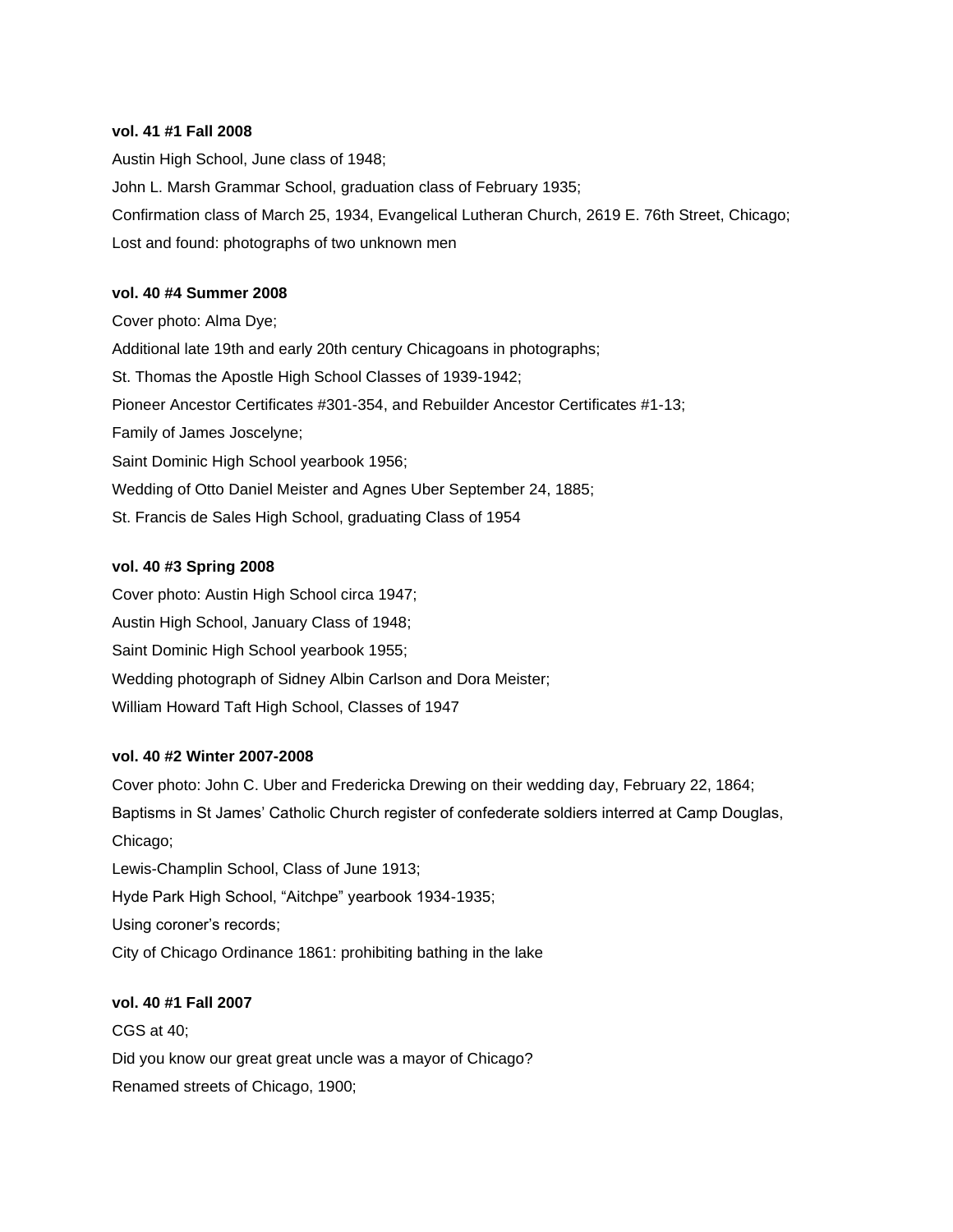Index to listing of obituaries from "Illinois Staats Zeitung" Jul-Dec 1871; Alward's of Woodbridge, Scipio, South Bend, Niles and Chicago; Photograph of Class 7A-7B of Bateman School, 1939-1940; Photograph of kindergarten class of Bateman School, 1934

### **vol. 39 #4 Summer 2007**

Cover photo: Mr. and Mrs. Albert Resslar, 1890 19th century Chicago deaths reported in Harvard Illinois Newspapers [1889 – 1898]; Bowen High School, Graduating classes of 1936; Catholic Directory for the churches and clergy of the City of Chicago, 1852; Old settlers' roll of honor compiled by Dr. Charles J. Lewis; Mrs. Robert Kinzie dead "Chicago Daily News" September 11, 1894; CGS Salt Lake City research trip 2007

#### **vol. 39 #3 Spring 2007**

Cover photo: unknown Danish man; Rescuing and reuniting photographs: cabinet cards and carte de visites taken 1880s – 1900; Chicago – Mud City, 1848 to 1855; John Marshall High School, Class of January 1933

#### **vol. 39 #2 Winter 2007**

Death and marriage extracts from "Chicago Times" 19 June 1891 and 30 May 1895 and "Chicago Times Herald" 8 Oct 1896; A cousin's legacy [Sutherland]; Margaret Sutherland's autograph book, Hibbard Elementary School, 1926; Anna Bates: musician and mother; Employees at the Dunning Institution, "Chicago Tribune" 28 Aug 1895; Roald Amundsen High School, Class of 1938; To "B" or not to "B", Blaski or Blaszkowski: a DNA success story

### **vol. 39 #1 Fall 2006**

Cover photo: Catherine Margaret Joyce and Thomas Martin Sanderson on their wedding day April 1, 1917;

American tradition: wartime romances. Chapter four of the "Gathering of the Clans";

More late 19th and early 20th century Chicagoans in photographs;

Pullman Free School of Manual Training, 1946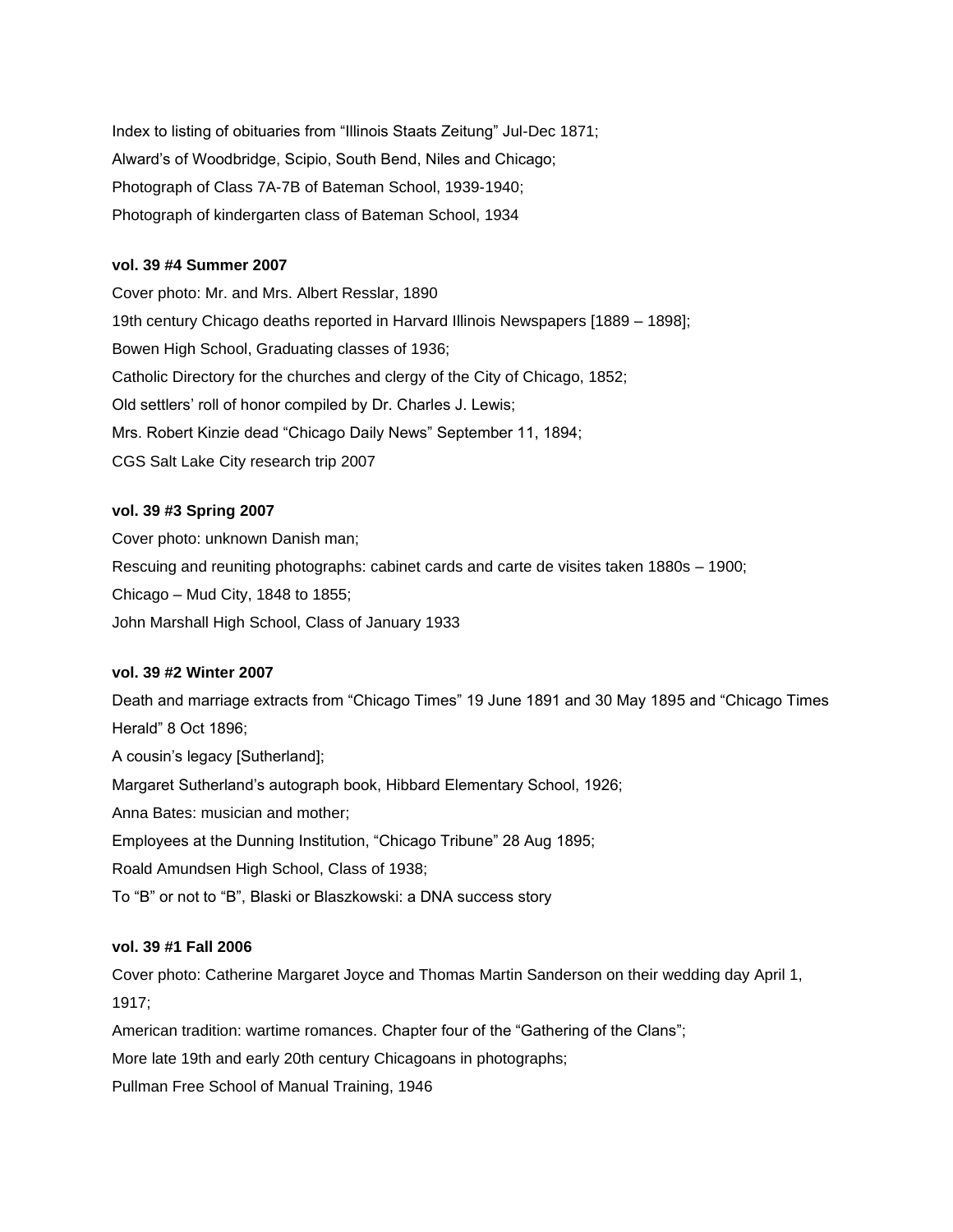#### **vol. 38 #4 Summer 2006**

Cover photo: tombstone of Anton and Louise Vollmann, St Joseph's Cemetery, Wilmette, Illinois; Four cemeteries and a serendipity: a successful focused research trip case study; Central YMCA Preparatory Schools, Classes of 1923 and 1924; Journey to Hennethal; Lincoln School, 8th Grade Class, 1947; Obituary: Laverne B. Brehmer

#### **vol. 38 #3 Spring 2006**

Cover photo: Hirsch High School, 1937; Hirsch High School graduates June 1937; Hirsch High School freshmen 1937; Carl Schurz High School, Gold Stars, 1944; Altenheim Cemetery update; Student government heads of Chicago Latin School and Girls' Latin School of Chicago

#### **vol. 38 #2 Winter 2005**

Abraham Lincoln Presidential Library and Museum; Third hundred Pioneer Ancestor applications; Chicago Pioneer Ancestor: Ebenezer Wakeley, Jr.; Hirsch High School graduates, February 1937; Late 19th and early 20th century asylums in Chicago

#### **vol. 38 #1 Fall 2005**

Cover photo: Loretta Mary O'Neil and Thomas Francis Hunt on their wedding day in the early 1920s; Founding of a new dynasty: chapter three of "The gathering of the clans"; Chicago Latin School for Boys, Class of June 1927; Graduating class of the Skinner School, 1900; St. Louis Academy High School, Chicago, Graduating class of 1952

#### **vol. 37 #4 Summer 2005**

Cover photo: Allen C. Lewis; 90th anniversary of the Eastland disaster of July 25, 1915; The Lewis [Institute] Annual (Volume three), 1905; A source of family history information: inventory of Chicago area yearbooks, directories and histories; Photographs of CGS research trip to Salt Lake City in 2005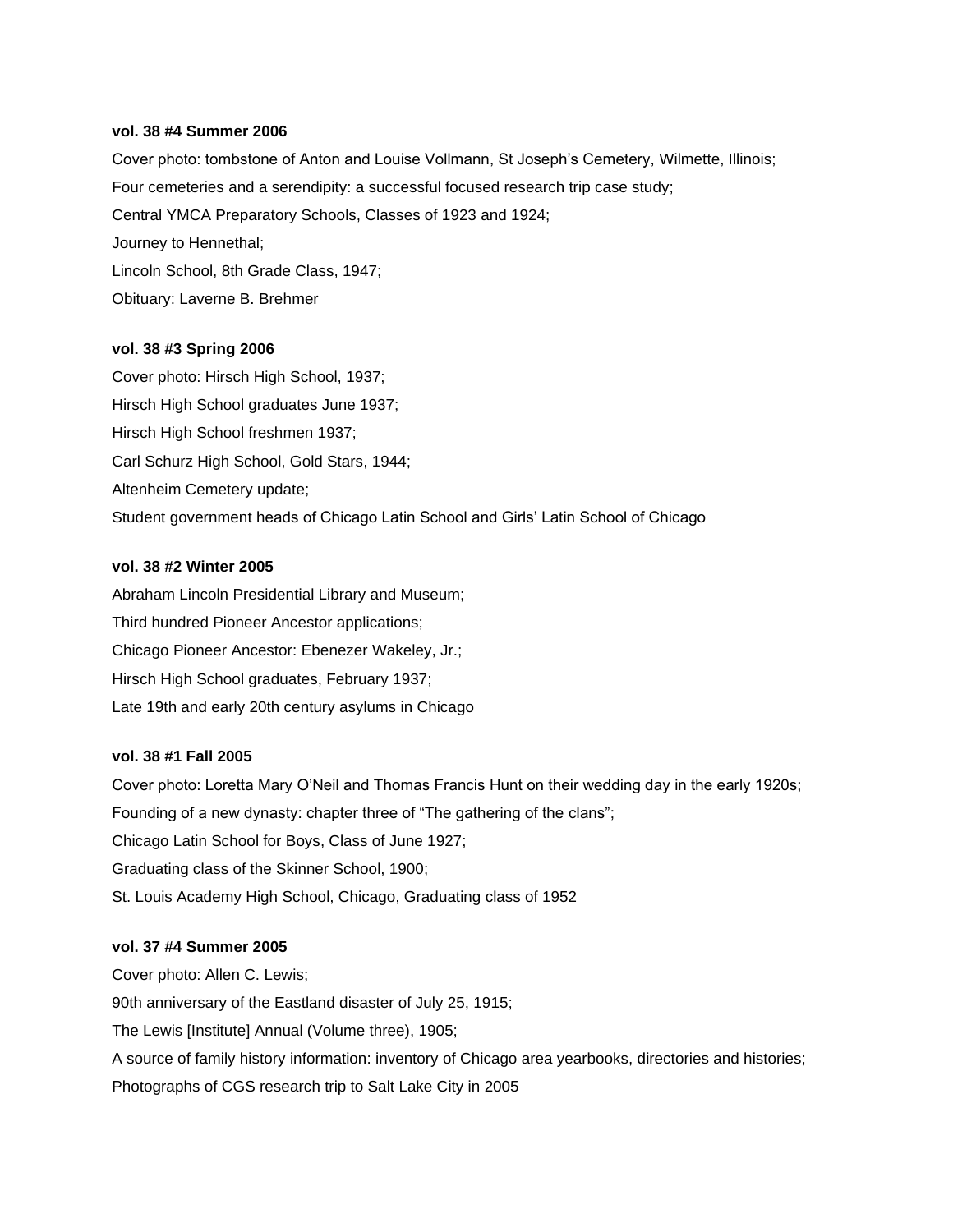### **vol. 37 #3 Spring 2005**

Late 19th and early 20th century Chicagoans in photographs; Going back in time : going back into Ireland; Thompson Burials in Lot 137 at Graceland Cemetery; Dedication of Rosehill Cemetery; Good Counsel High School, Class of 1946; Educational Chicago, "Chicago Tribune", 6 Sep 1890

### **vol. 37 #2 Winter 2004-2005**

Bates Directory of the Wholesale Fruit, Vegetable, and Produce Industry, 1934; In search of Mary Branca; Chicago Pioneer Ancestor, William Huckell 1847-1909

### **vol. 37 #1 Fall 2004**

Cover photo: Margaret Mary Grace Hunt; Americans, our common ancestors: chapter two of the "Gathering of the clans"; Follow up to article about Austin High School Class of 1929

### **vol. 36 #4 Summer 2004**

Cover photo: Civil War graves in Oak Woods Cemetery; Austin High School Class of 1929; Aaron Lodge #913; Photographs of CGS members touring Union Ridge Cemetery, May 2003; Photographs of CGS research trip to Salt Lake City, September 2003; Photographs of CGS bus tour, October 2003; Genealogical eesearch in the collection of the Fire Museum of Greater Chicago; Illinois State Fair of 1865 in Chicago; Memories of early 20th century; Graceland Cemetery, then and now (Thomas Coke Thompson)

### **vol. 36 #3 Spring 2004**

Cover photo: map of Chicago's Plank and Rail Road Systems in 1852; Western Plank Road Company, 1851-1852; Dunlap's Store, North Water Street: ledger excerpts 1839-1845; Chicagoans of Scottish origin buried by the Illinois St. Andrew Society in sections D and E of Rosehill Cemetery;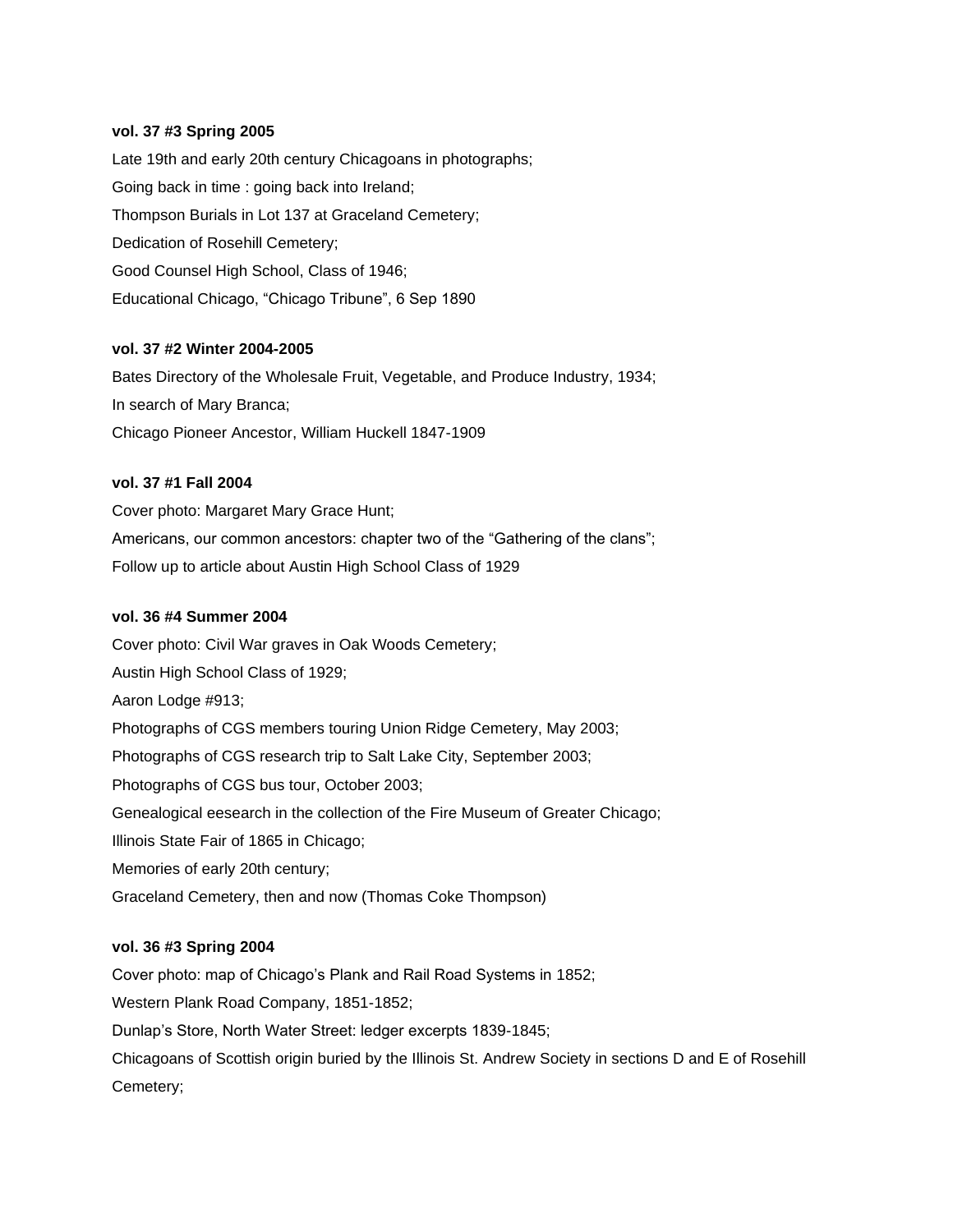Memories of 1930s Chicago; Jenner Medical College, graduates 1915 Our Lady of the Angels School, Class of 1930

#### **vol. 36 #2 Winter 2003-2004**

Cover photo: Annie McClure Hitchcock; Cousin Annie, Chicago pioneer and philanthropist; Index to listing of obituaries from "Illinois Staats Zeitung", Jul – Dec 1871; Rova family; Late 19th and early 20th century Chicagoans in photographs; Safe place: a reminiscence of Chicago in World War II

### **vol. 36 #1 Fall 2003**

Cover photo: Thomas James Hunt; Immigrant ancestors : Chapter one of "The gathering of the clans"; Index to listing of obituaries from "Illinois Staats Zeitung", Jan – Jun 1871; Name change

### **vol. 35 #4 Summer 2003**

Cover photo: Kennicott House in the Grove, before renovation; Bohemian National Cemetery: Burials January thru April 1903; The Grove, Glenview, Cook County, and a history of Glenview; Letters between Sweden and Chicago

### **Vol. 35 #3 Spring 2003**

A visit to the Family History Library and FamilySearch Center in Salt Lake City; Photographs from our Society's Salt Lake City Research trip in October 2002; The international floor of the Family History Library; Grandma Annie and the great Chicago fire; Isaac Speer, Chicago pioneer; Photograph of Clyde and Hattie Soltow Northrup

### **vol. 35 #2 Winter 2002-2003**

Cover photo: Gustav & Anna Hagner on their wedding day; Gustav Hagner meets Anna Waldschmidt; James Charles Chrishop; Nash Grammar School, Graduating Class, June 20, 1924;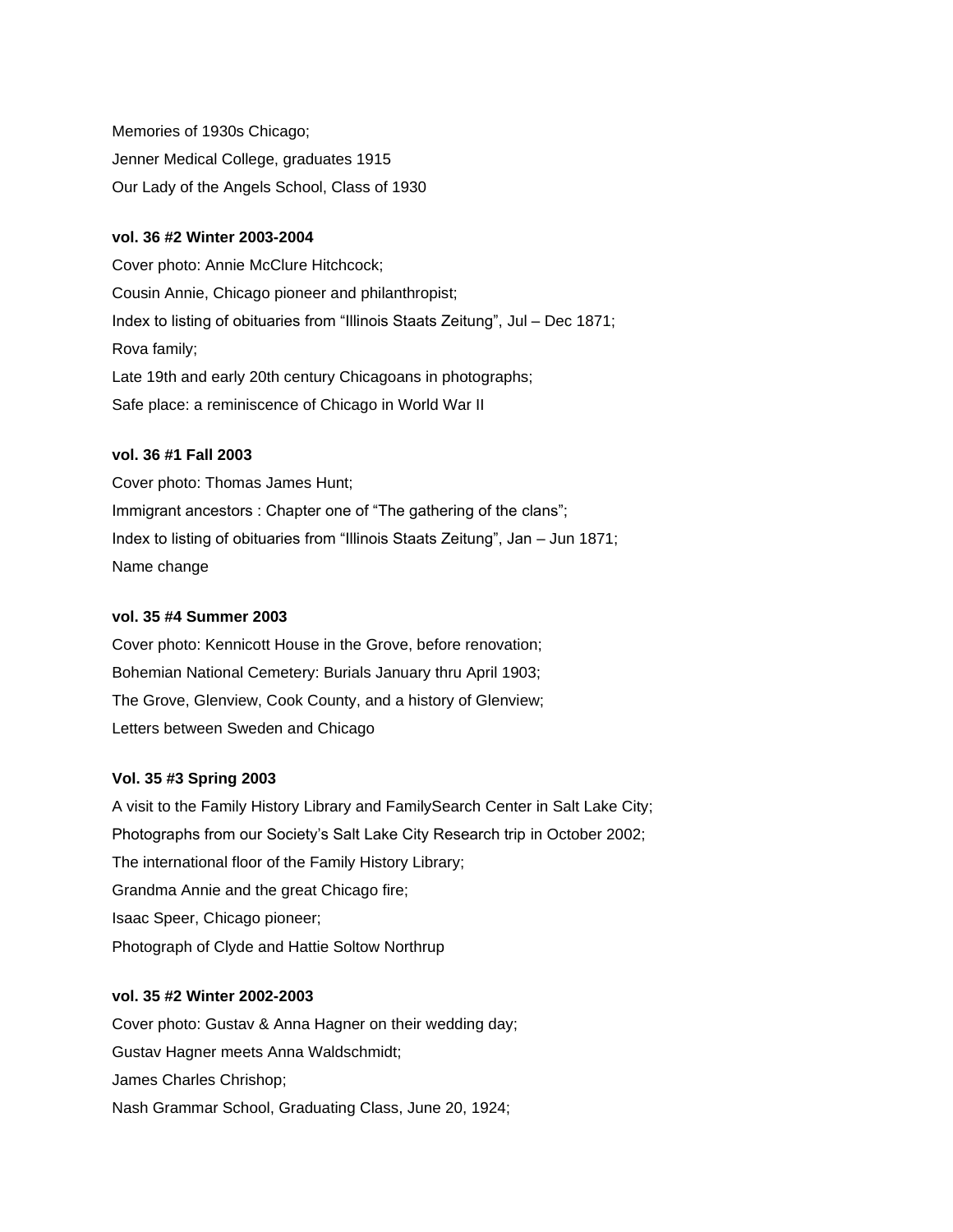Skinner Public School; Ksanders in Chicago 1870-2002; Steamer "Thomas Jefferson"; Steam boat "Monroe"; Index of Names for the 17th Annual May Festival Concert Cook County Sunday School Association, Friday, May 27, 1910

### **vol. 35 #1 Fall 2002**

Cover photo: Hubert Herman Seyl circa 1892; Story of Peter Seyl; Contemporary Account of the Chicago Fire of October 9, 1871; Biographies of Cassius M. Wicker and Cyrus W. Wicker; Childhood in the 30's; My playtime; Annual Festival Concert, Cook County Sunday School Association, 1910

### **vol. 34 #4 Summer 2002**

CGS at 35 CGS is sixteen years old (reprint) Carl Schurz High School: Graduating Classes of 1926 19th century Chicago photographs, part 2 Dad, 89, and son, 65, get social security (John B. Adler, Sr. and Jr.) Chicago/Cook County Pioneer Ancestor: Charles August Westberg Florence Victoria Wilhelmy Chicago/Cook County Pioneer Ancestor: Theodore Peter Lucas Genealogy of Ruth Carbine Leach

### **vol. 34 #3 Spring 2002**

Cover photo: Evangelical Lutheran Lebanon Church, Chicago Meta Tiarks Baur Lebanon Church history, Cragin Cragin area of Chicago; What's in a name My Swedish connections: how I found my Swedish relatives (Froberg, Lundin); Childhood memories of Chicago's northwest side; Carl Schurz HIgh School: Graduating Class of 1925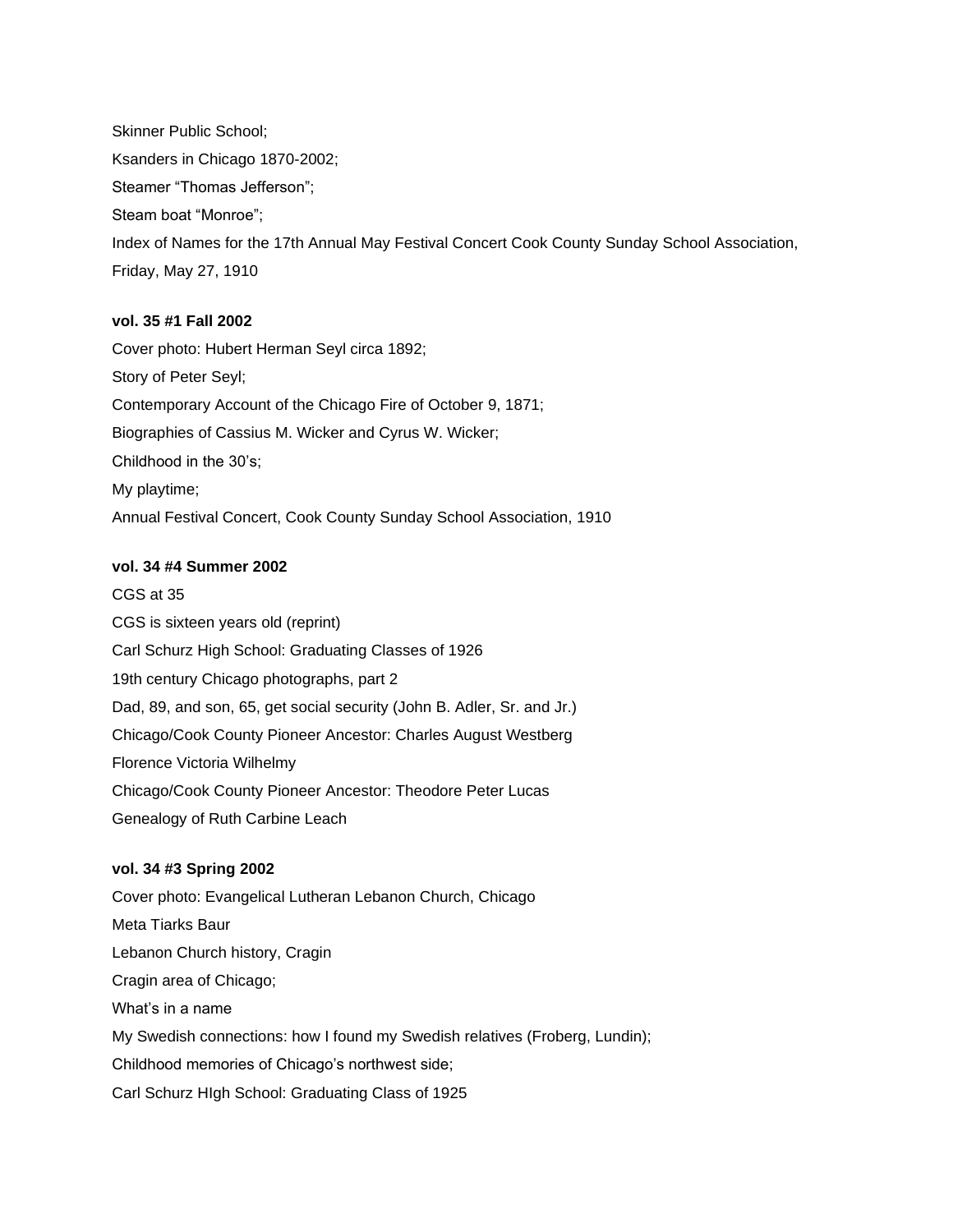Guide to 1930 census for Chicago: enumeration districts and ward boundaries Some Newberry Library acquisitions in 2000-2001

### **vol. 34 #2 Winter 2001-2002**

Cover photo: Frederick and Elizabeth (Bing) Metz Chicago/Cook County Pioneer Ancestors: Frederick Metz and Elizabeth (Bing) Metz Carrier Laederach Suggestions on how to handle variant spellings of names for your charts and articles Family of Paul Jankowski/Katherine Piotruszewski Chicago/Cook County Pioneer Ancestor: Archibald Clybourne Chicago ads of the 1880s Emmel Building: a follow-up

### **vol. 34 #1 Fall 2001**

Cover photo: Ann McDonnell Miss Annie's family: a tale of Chicago's Irish (McDonnell and Walsh); Chicago/Cook County Pioneer Ancestors: Anton and Ludmilla Marik; Research notes on the Chicago Fire Chicago/Cook County Pioneer Ancestor: John Peter Suerth Germans to America, 1852 Salt Lake City: 2001

### **vol. 33 #4 Summer 2001**

Cover photo: Charles Much hay and grain store Calumet Club of Chicago; Chicago/Cook County Pioneer Ancestor:Antoine Wilmet My Irish immigrants (O'Brien and Keleher); Greenwood brothers in Chicago, 1835

#### **vol. 33 #3 Spring 2001**

Carl Schurz High School (history, photos, and Graduating Classes of 1948-1951); Emmel Building: an historic landmark; What happened to Grandma's (Barbara Reiff Feipel) maternity dress

### **vol. 33 #2 Winter 2000-2001**

Chicago No-Jury Society of Artists [history and names of exhibiting artists]; Biography of John Charles Koch;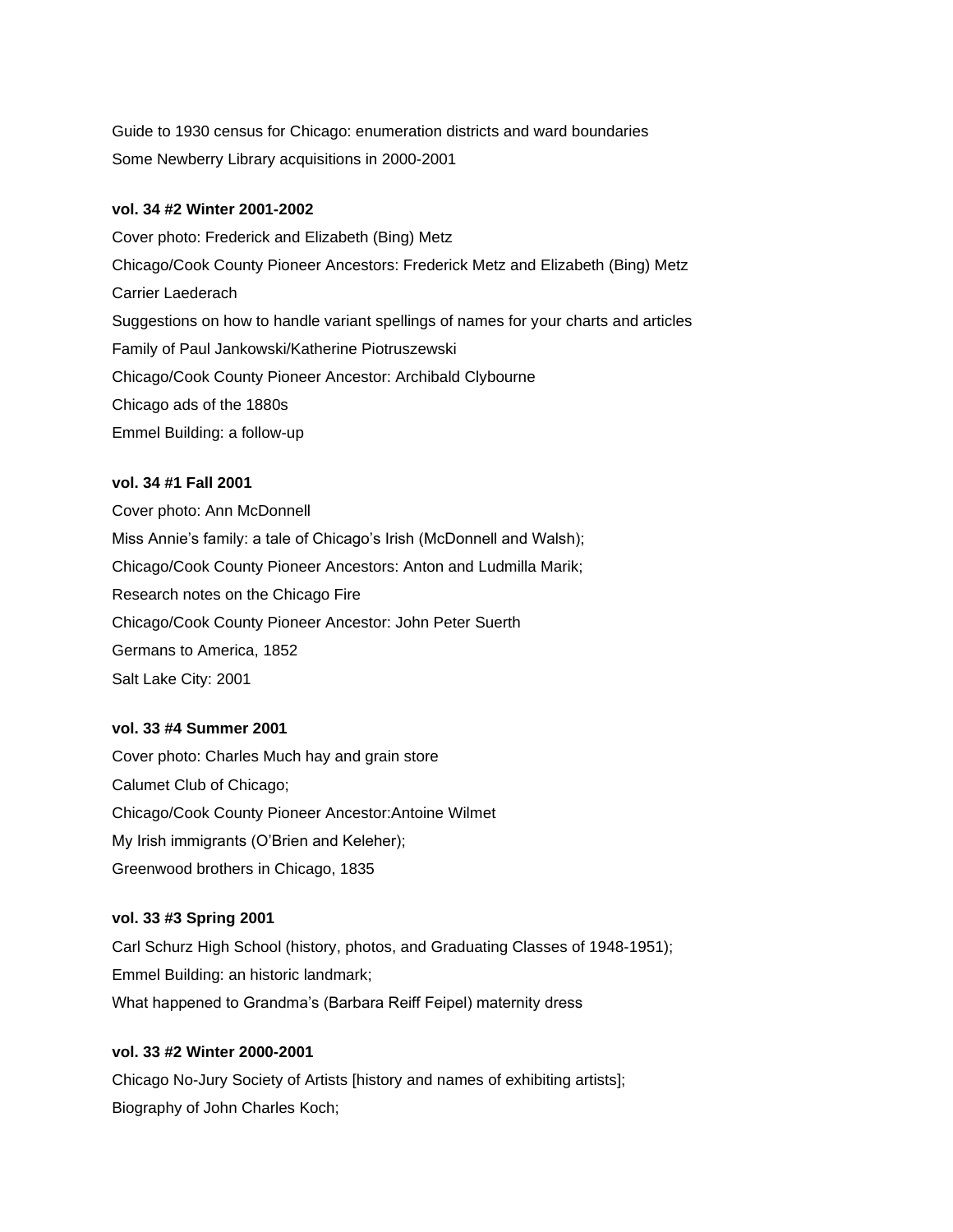A Visit to the Harold Washington Library, Chicago Answers to Genealogy puzzle #1

### **vol. 33 #1 Fall 2000**

Cover photo: Josef Nevyhosteny and Josef Janda Joseph Nevyhosteny and Joanna Louisa Welsh Family of firefighters: Belsky Salt Lake City research trip, May 2000: photos Second hundred pioneer ancestor applications (Cook County) Chicago, St. Paul, Minneapolis & Omaha Railroad employee records for Minneapolis, St. Paul, Duluth and Northwest Wisconsin (1870-1896) – Chicago and Chicago area born employees Obituary for Mary Kathleen Dembinski Genealogy [crossword] puzzle #1

### **vol. 32 #4 Summer 2000**

Cover photo: Jno. F. Matthews Lake View Congregational Church, Lake View, Illinois 1885; Biography of the Broecker and Neumann families Beaubien School history Some history of Jean Baptiste Beaubien Roosevelt High School, Class of 1940 Gustaf Ludwig Napoleon Laurell, 1861-1934 Illinois and the War Chicago/Cook County Pioneer Ancestor: John Kistenbroker Fuhrman and Forster Company

### **vol. 32 #3 Spring 2000**

Cover photo: Grandpa and Grandma Loacker Chicago Catholic cemeteries: removals to Calvary Cemetery, part 2

### **vol. 32 #2 Winter 1999-2000**

Cover photo: Mrs. Elizabeth Miliner Burkill Chicago Catholic cemeteries: removals to Calvary Cemetery, part 1 Chicago/Cook County Pioneer Ancestor: James Mathews

### **vol. 32 #1 Fall 1999**

Cover photo: Herbert Nelson Morris;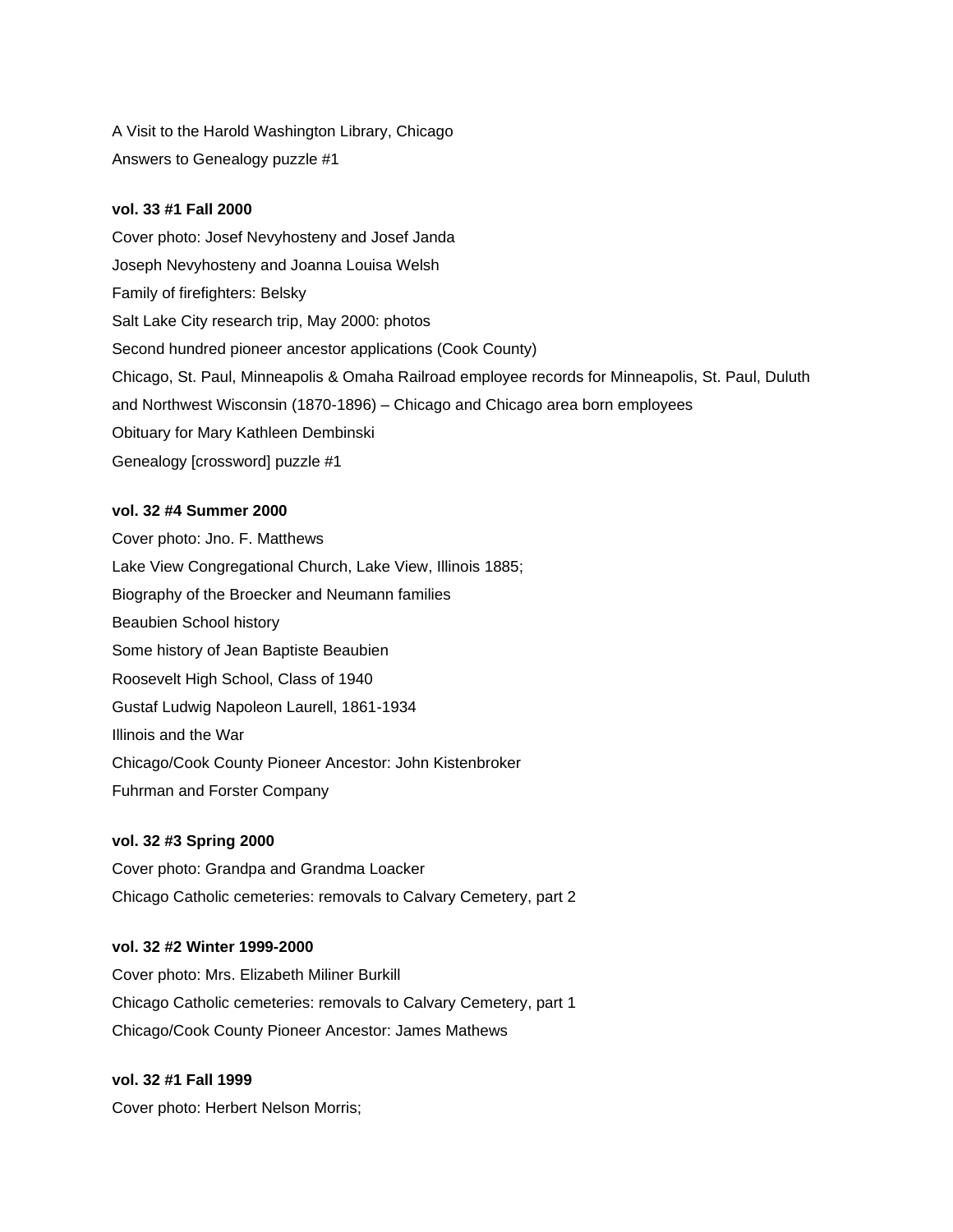Actor in the family (Fred Taunton/Walter Pelham); Chicago/Cook County Pioneer Ancestor: Peter Laux; Chicago Fire; Cemetery records and obituaries; Civil War veterans living in the Austin area of Chicago c.1930 Military affairs ("Chicago Times", 1862): departure of the Second Board of Trade regiment; Names being researched by the Salt Lake City group

#### **vol. 31 #4 Summer 1999**

Cover photo: Maurice Kane Out-of-town obituaries, 1996-1997: Chicagoans who died in California and Florida; Historical marker, Oak Park, Cook County, Illinois; Chicago/Cook County Pioneer Ancestor: Thomas McEnery; Historical markers at the Kennicott House, The Grove, Glenview, Cook County Salt Lake City research trip photos, May 16-23, 1999; "Our trip West" (as seen through the eyes of Mary Greenwood in 1835); Barbara Thiele Beese 5-generation chart; Memorials in War Memorial Park, Arlington Heights, Cook County; Official death record, published in the "Chicago Tribune", 26 Oct 1897: burial permits

#### **vol. 31 #3 Spring 1999**

Cover photo: Mrs. Elizabeth Lauth; Baptisms and marriages (1900-1910) performed by the Rev Joseph Misicka; Ordinary man remembered 100 years later (Joseph Hack); Chicago/Cook County Pioneer Ancestor: Peter J. Thornum; Allen County Public Library: the Historical Genealogy Department; Genealogical research for Chicago families: brought down to size

#### **vol. 31 #2 Winter 1998-99**

Cover photo: George W. Lyon; 19th century Chicagoans in photographs; Chicago's history lost [unidentified photographs]; "Old Catholic Cemetery" records: reburials from City Cemetery to St Boniface Cemetery; I didn't know my great grandfather had siblings (Jonathan Phillips); Charlestons in Chicago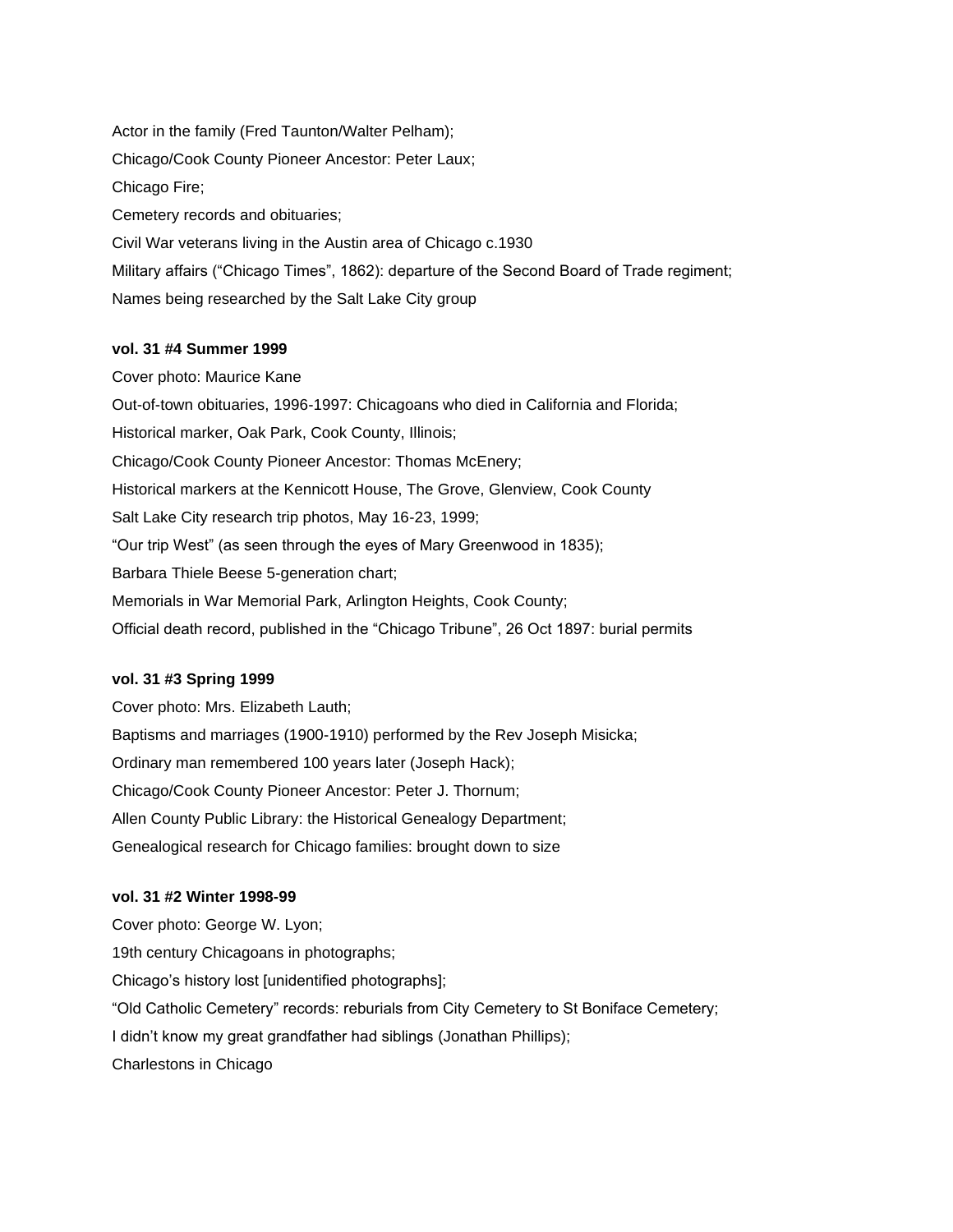#### **vol. 31 #1 Fall 1998**

Cover photo: Fredericka Shillinglaw, 1860 Wards of Chicago in 1857 List of letters for Chicago, 1834 Fredericka Shillinglaw 1856-1930 Abstracts from pension records containing affidavits of Chicagoans Read the whole page and disregard spelling Land records research Cook County Blackhawk War muster rolls as of May 3, 1832 (reprint) Cook County Blackhawk War muster rolls as of July 23, 1832 (reprint) 1812 soldiers buried in Cook County (reprint) Volga Germans in Jefferson Park

### **vol. XXX #4 Summer 1998**

Cover photo: Thomas Stevens, Commander of the Order of Knights Templar of Illinois; One hundred years ago on Blackstone Avenue Marriage records of Gethsemane United Church of Christ: 1906-1936

### **vol. XXX #3 Spring 1998**

Cover photo: 1700 N. Francisco grocery store (Treichel family) Index to volumes XXII-XXVIII of the "Chicago Genealogist"

## **vol. XXX #2 Winter 1998**

Cover photo: broom-making in 1892 (Treichel family) Corrections to Quarterly Numbering; Revised index for a 64-year old book (Czech and Slovak Leaders in Metropolitan Chicago by Daniel D. Droba)

### **vol. XXX #1 Fall 1997**

Funeral records of Gethsemane United Church of Christ (L-Z); Chicago burial permits and marriage licenses from 1898; Civil War extracts from "Chicago Times," August 1862

## **vol. XXIX #4 Summer 1997** (mislabeled Vol. XXIX #3)

Funeral records of Gethsemane United Church of Christ (A-L) Research trip to Springfield: Illinois State Archives, Illinois State Library, and the Illinois State Historical Library;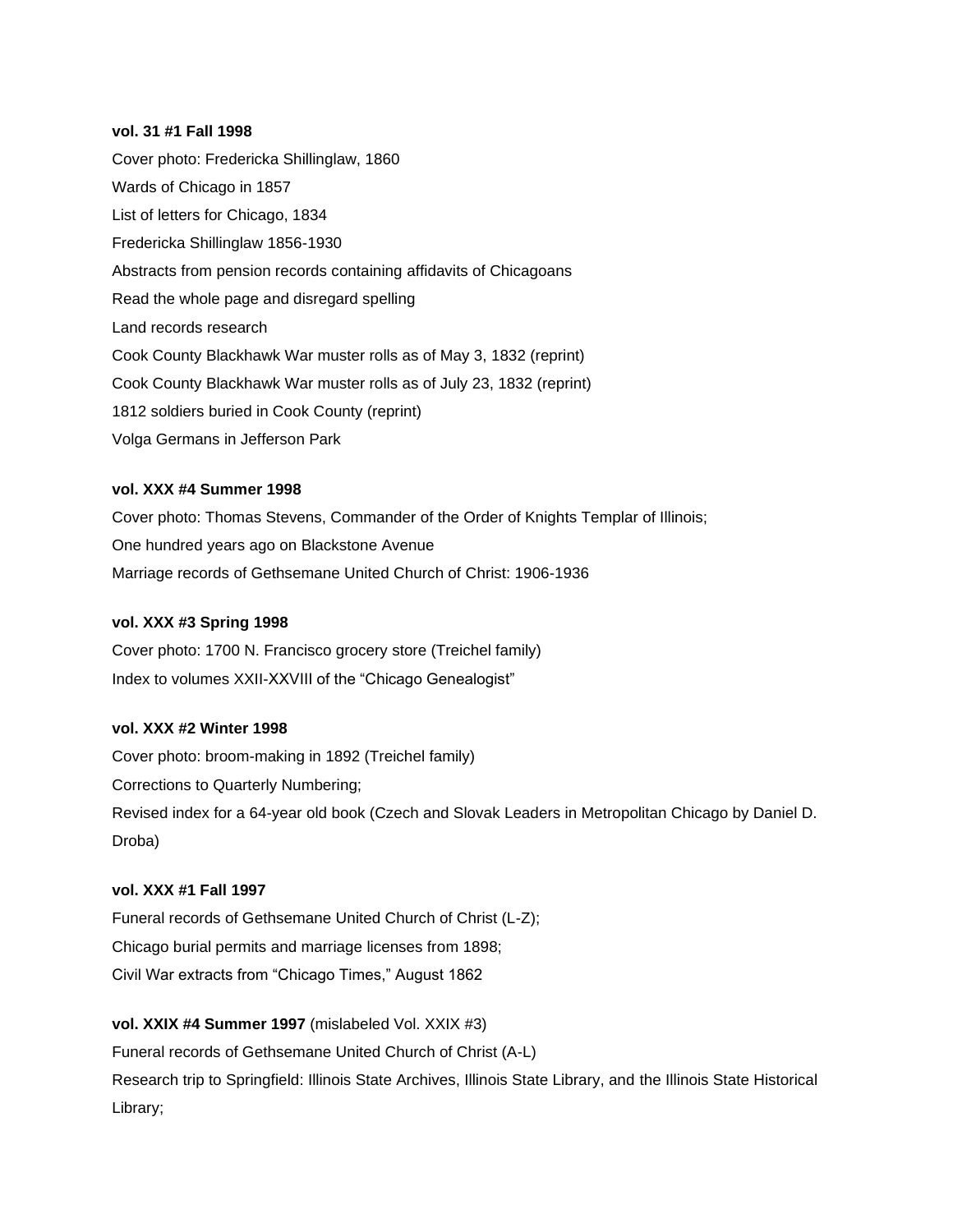Illinois State Archives, and the Illinois Regional Archives Depositories (IRAD); Illinois Regional Archives Depository: Cook County branch Research services available from the Archives and IRAD Renamed Chicago streets: Town of Pullman Chicago street numbering system Chicago street name changes, 1937

### **vol. XXIX #3. Spring 1997**

Chicago/Cook County Pioneer Ancestor: John Pletzer

### **vol. XXIX #2 Winter 1997**

Chicago/Cook County Pioneer Ancestors: Ashbel and Harriet (Dawley) Steele State Historical Society of Wisconsin library Renamed Chicago streets, 1914 Chicago ward boundaries, December 4, 1911 Cemeteries in Chicago and vicinity, 1914

### **vol. XXIX #1 Fall 1996** (mislabeled vol. XXX #1)

Cover photo: Filip and Marie (Vondracek) Mrstny Chicago/Cook County Pioneer Ancestor: James K. Martin Chicago's north side, a melting pot Renamed streets of Chicago, 1900

### **vol. XXVIII #4 Summer 1996** (mislabeled vol. XXIX #4)

1995-1996 Surname Index of Members of the Chicago Genealogical Society

### **vol. XXVIII #3 Spring 1996** (mislabeled vol. XXIX #3)

Chicago Ancestor File Supplement #6

### **vol. XXVIII #2 Winter 1996**

Cover: Manhattan Office Building, Dearborn Street, Chicago First hundred Pioneer Ancestor applications Matriarch Mary McMahon, 95, recalls early Chicago days; Great Chicago Fire: how it originated (from the Chicago Tribune, Friday, October 20, 1871); Chicago and Cook County war memorials Sources on Czech research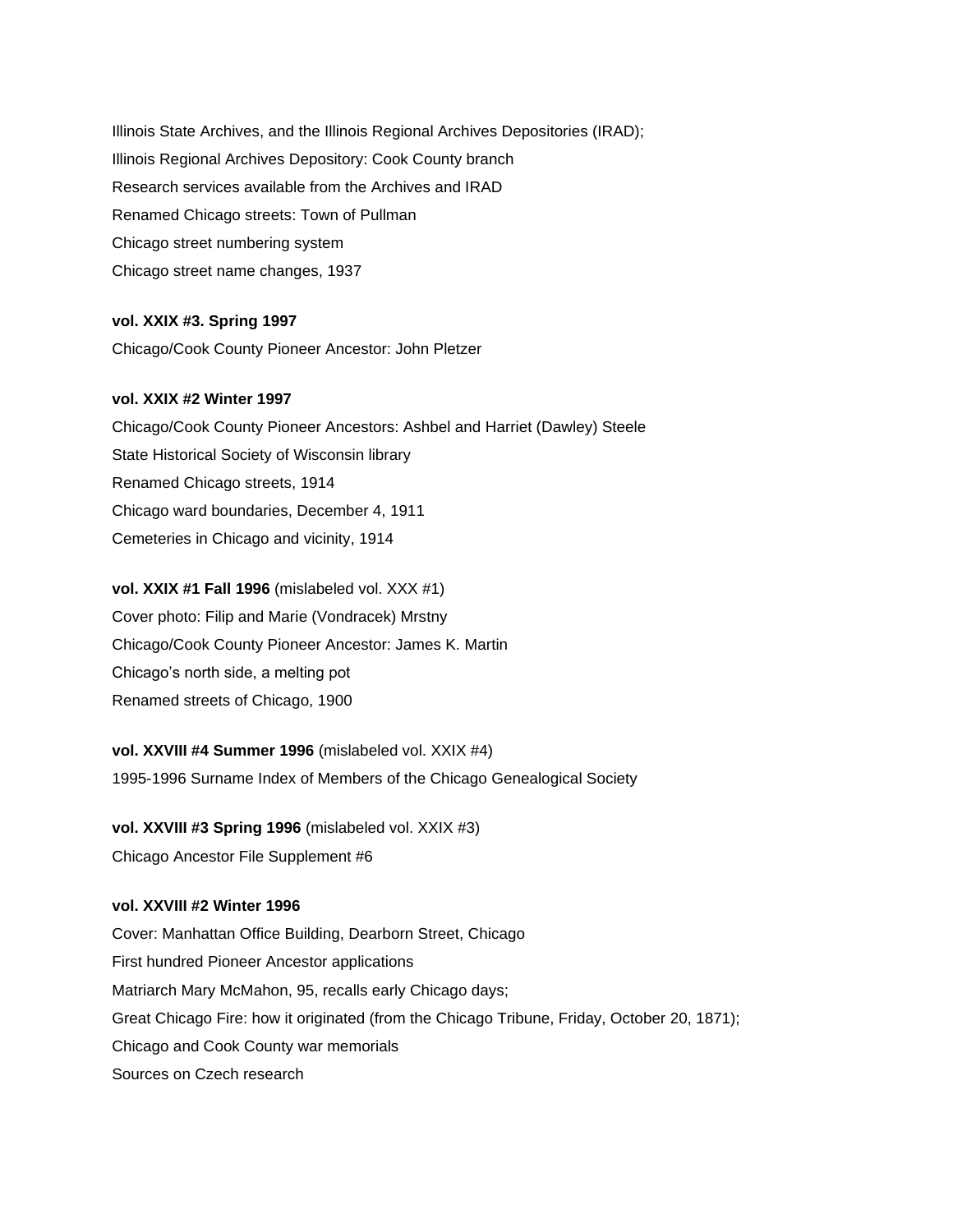### **vol. XXVIII #1 Fall 1995**

Swedish immigrant carpenter, Axel Swenson, helps to build Chicago; Diary of Mrs. Marie D. Nemecek; History of Czechs in Chicago : the Chrs, Vaclav Topinka family Chicago/Cook County Pioneer Ancestor: William Croscomb Coburn

### **vol. XXVII #4 Summer 1995**

Cover: the Owings' building History of Czechs in Chicago: founding of the Gymnastic Society Union Chicago Literary Club history from 1924-1946 Chicago Literary Club roll of members 1925-1946

#### **vol. XXVII #3 Spring 1995**

Cover: Press Club monument, Mt. Hope Cemetery Musician Jan Novak and his family; At death's door: the deadly knife again (Berner murder July 1877) Copies of records of the Cook County Criminal Court: (Berner murder July 1877) The Press Club of Chicago; Remembrances of a Norwegian immigrant girl in Chicago

#### **vol. XXVII #2 Winter 1995**

Cover: first Cook County courthouse, 1835 Religious Symbols ; They had to hide their sex, but they passed muster – Civil War soldiers; Oldest saloon in Chicago, founded in 1836 Clerk of the Circuit Court of Cook County, Archives Department; Municipal Court of Chicago Proceedings in Feeblemindedness, 1915-1936

### **vol. XXVII #1 Fall 1994**

Cover: typical corner store in Pilsen David Lally, my unsuspected Civil War ancestor; Chicago/Cook County Pioneer Ancestor, Daniel Moran; Bohemian Funeral Directors' Association; Recollections of the old Chicago-Czech neighborhoods and selected translations from a Chicago-Czech neighborhood history;

Czech research in Chicago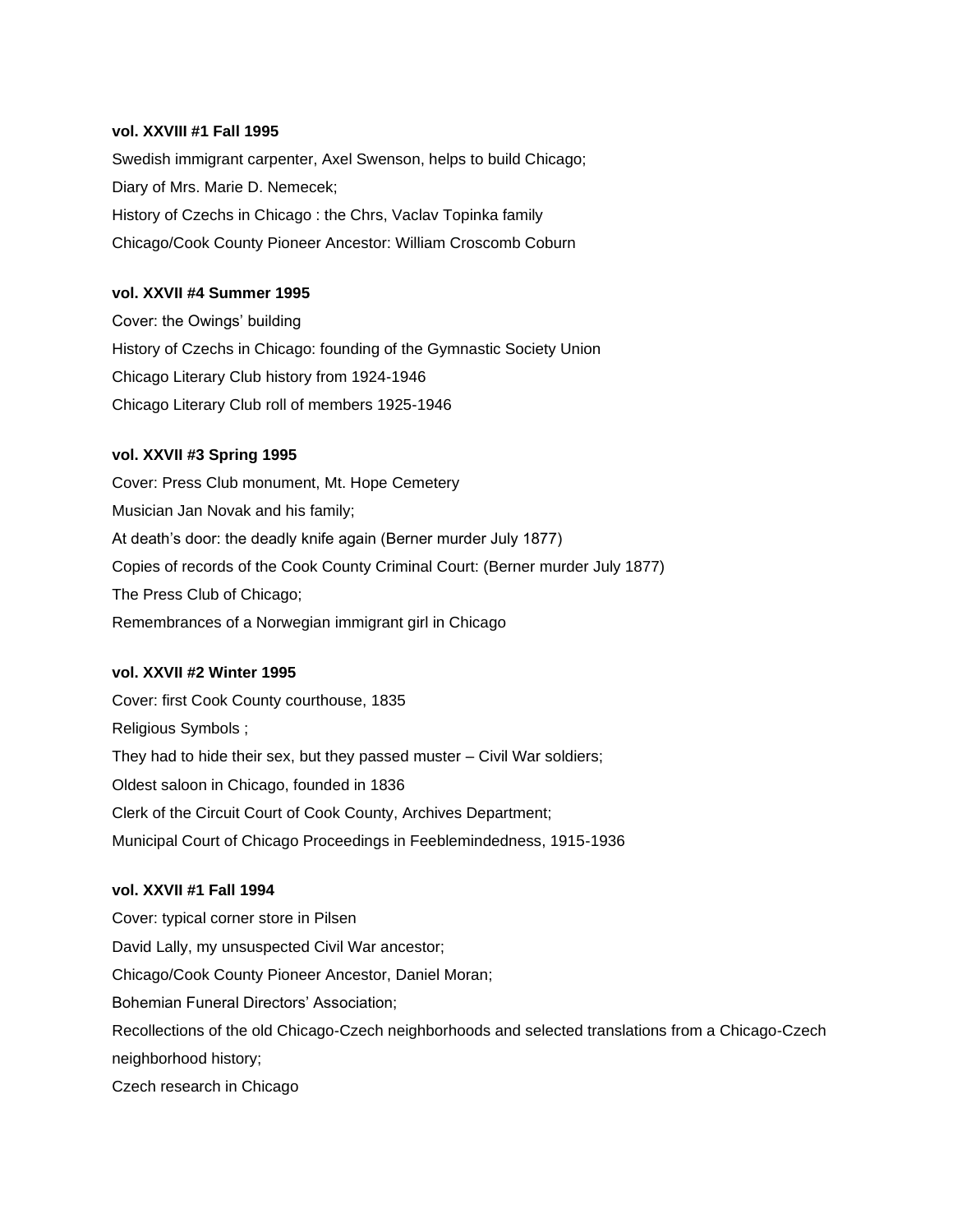### **vol. XXVI #4 Summer 1994**

Cover photo: Green Tree Tavern, 1835 St. Salomea Parish 1897-1990; St. Ludmilla's Catholic Church Easter Sunday, 15 April 1906; Titled Chicagoans Some early Chicago Czechs from "The tenth anniversary of Czech Old Settlers"

### **vol. XXVI #3 Spring 1994**

Cover photo: Union Stock Yards 1993-94 surname index of the Chicago Genealogical Society

#### **vol. XXVI #2 Winter 1994**

Cover photo: Sherman House Story of the Chicago Fire of October 1871 as told by Grandma Hattie Dietz Chicago/Cook County Pioneer Ancestors: Anna Eva Staat, Joseph and Anna Eva Kieserg, and Frantisek and Mary Vilim; Chicago/Cook County Pioneer Ancestors: Benjamin B. Lincoln Street sign genealogy; 18th century marriage customs in the Illinois country Chicago ancestry of the first woman Illinois Supreme Court Justice, Mrs. Mary Ann Grohwin McMorrow; Death and marriage extracts from "Chicago Times", 19 June 1891 and 30 May 1895; Death and marriage extracts from the "Chicago Times-Herald", 8 Oct 1896

### **vol. XXVI #1 Fall 1993**

Chicago/Cook County Pioneer Ancestors: Friedrich Gruschow and Carl Gruschow Super Chicago trivia quiz; Chicago case of a midwife olde; Membership Directory of Tabernacle Independent Church, Chicago, 1878-1879

## **vol. XXV #4 Summer 1993**

Cover photo: horse drawn car in Chicago Some early Chicago documents 1833-1835 Little Anna Olsen and the Chicago Fire Chicago Ancestor File Supplement #5 (A-Z) Frances A. Rush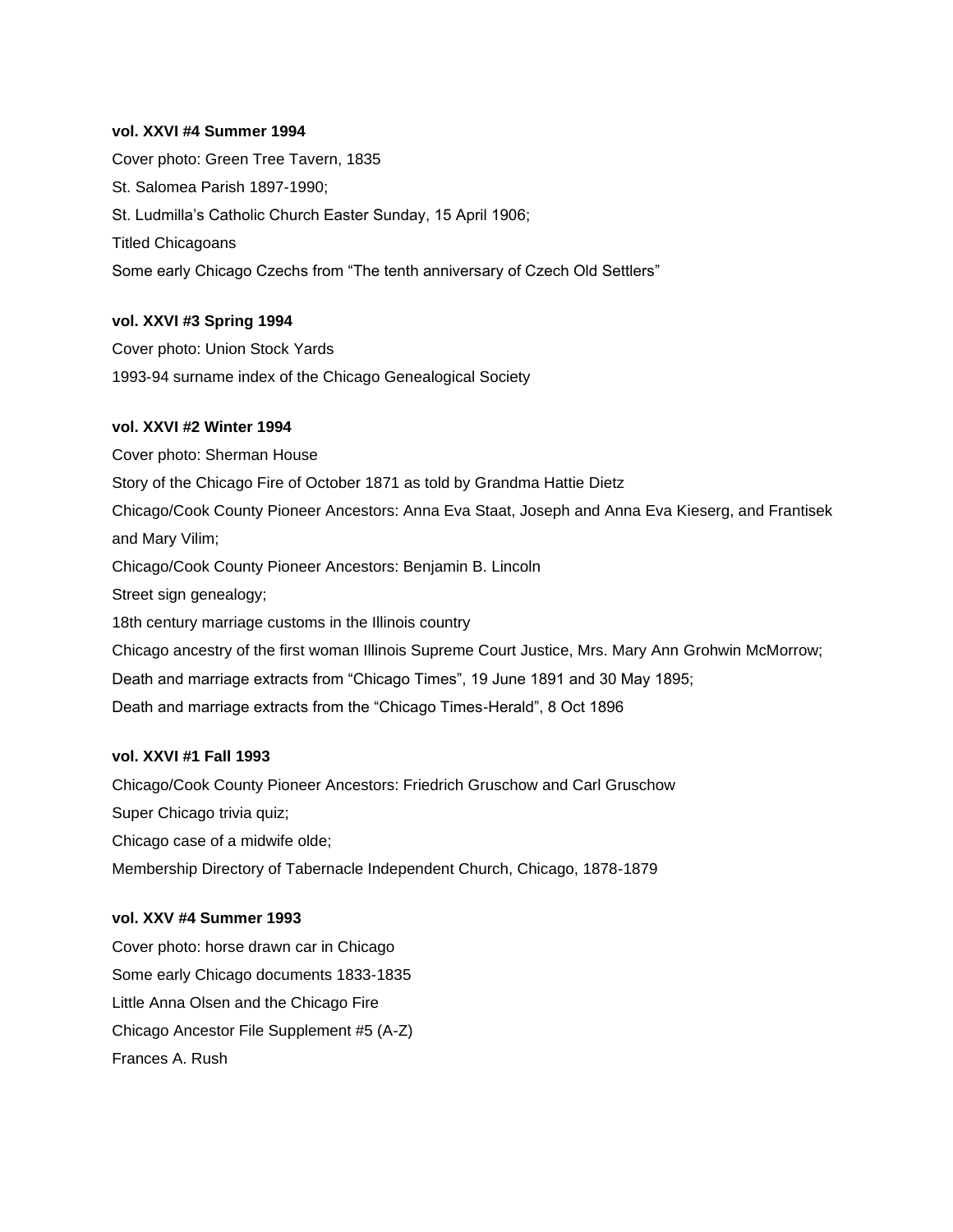Family photograph album: Wagner and Heiser families and friends Chicago/Cook County Pioneer Ancestor: Franz Anton Buscher

### **vol. XXV #3 Spring 1993**

Cover photo: ferris wheel at World's Columbian Exposition World's Columbian Exposition Who was Richard Brown? Chicago/Cook County Pioneer Ancestor: Barbara Reiff Feipel Proviso Township High School, "Provi", 1918 Senior citizens of Chicago, 1906

### **vol. XXV #2 Winter 1992/1993**

Cover photo: Chicago and Northwest Railway Station, 1881 Genealogical data available in Railroad Historical Society Archives: Chicago & Northwestern Historical Society; Record of burial permits: Town of Hyde Park, 2 Mar 1884 to 6 Jul 1886 Laws of genealogy Fraternal lodges Chicagoans related to the rich and/or famous Research policy of Archdiocese of Chicago Pieces of the past

### **vol. XXV #1 Fall 1992**

Cover photo: Haugan and Lindgren Bankers, Chicago, 1879 History of the State Bank of Chicago from 1879 to 1904; Straying to Chicago Plymouth and South Congregational Church Members 1864-1974

## **vol. XXIV #4 Summer 1992**

CGS 25th anniversary: highlights 1967-1992 Ancestor File Supplement #4 (H-Z)

### **vol. XXIV #3 Spring 1992**

Memories 1880-1893 by Robert E. Haskin Ancestor File Supplement #4 (A-H)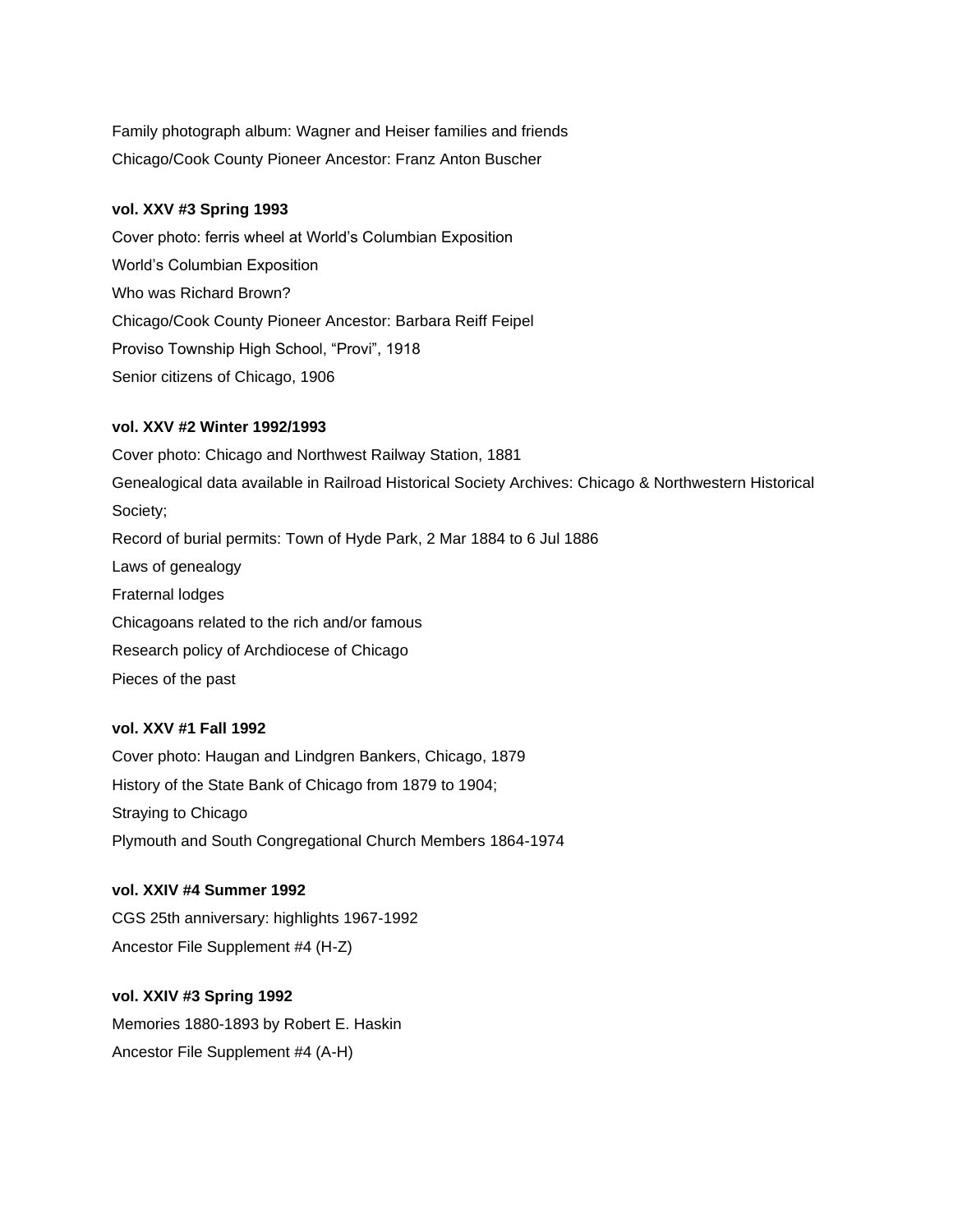#### **vol. XXIV #2 Winter 1991-92**

Cover photo: Jacob Wingert's Flour, Feed and Hay Store, circa 1890 Chicago Political Equality League Plymouth and South Congregational Church members Polish Pioneers on Chicago's southeast side Campbell Park Presbyterian Church Young People's Society

### **vol. XXIV #1 Fall 1991**

Excerpts from the Manual of Plymouth Church and Society of Chicago; History of Avondale Methodist Church Swenson Research Center and ELCA Synod Archives A warm and golden day Chicago in the Illinois State Historical Library Chicago Fire and the family

### **vol. XXIII #4 Summer 1991**

Cover: map of northern Illinois showing 1825 county boundaries Early inhabitants of Chicago, 1825-1831 Fourth of July 1900s style W.A. Haggard undertaker's records, part 4, 1909-1916

### **vol. XXIII #3 Spring 1991**

Reminiscences of Lake View; Cemetery at Altenheim Some Chicagoans who were the oldest living university graduates

#### **vol. XXIII #2 Winter 1990-91**

Cover: map of Chicago boundaries in 1840 Reclaiming your ancestors' ancient titles Chicago Lawn Historical Society War memorial in Morton Grove Morton Grove Historical Society Lydia Schwartz Bible Germans of early Chicago: the Lutheran churches W.A. Haggard undertaker's records, part 2, 1901-1903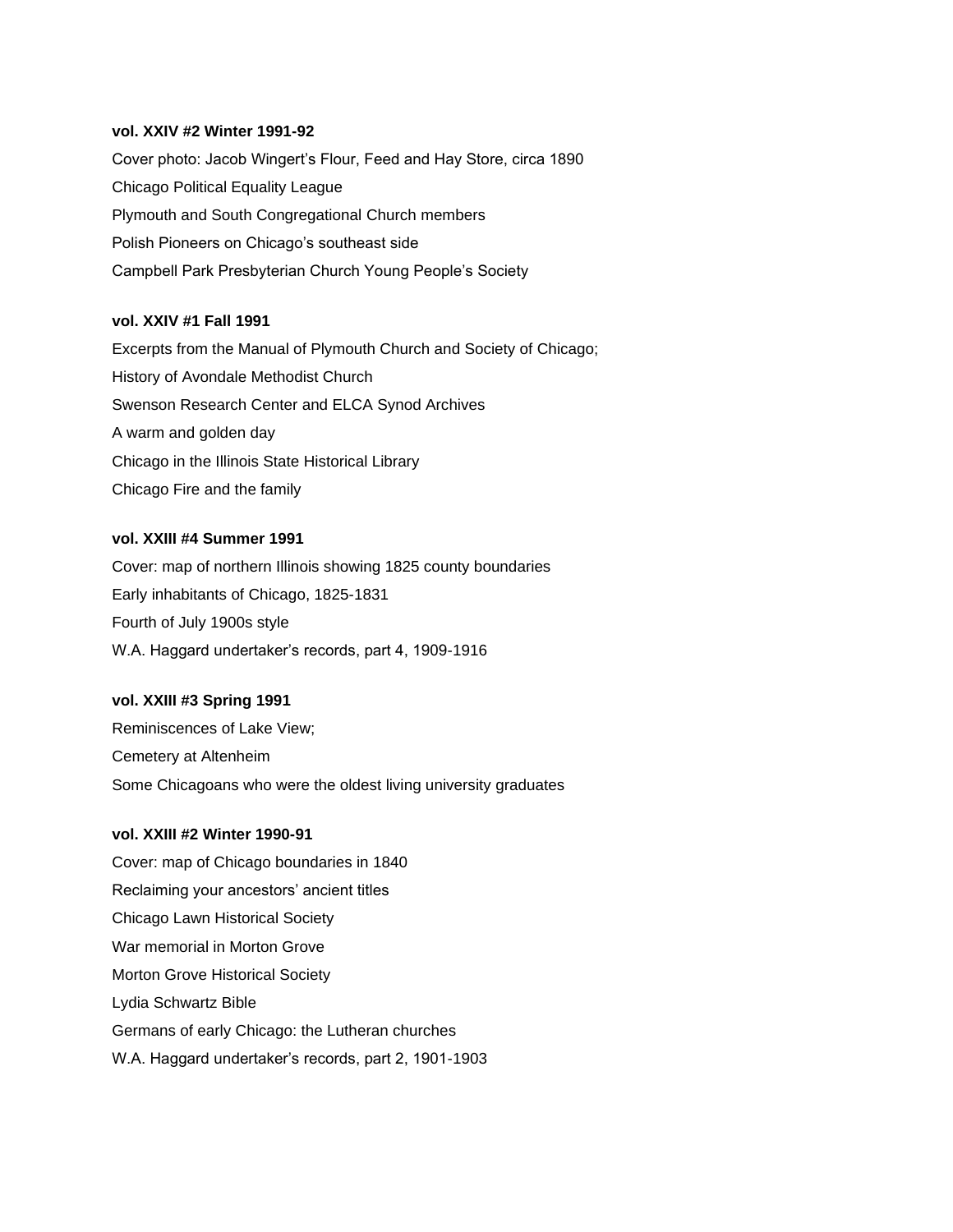W.A. Haggard undertaker's records, part 3, 1904-1908 Boundaries of Chicago Wards in 1900

### **vol. XXIII #1 Fall 1990**

Cover photo: club-house of the Union League of Chicago Chicagoans on the Titanic; Titanica genealogia Chicago and Northwestern Railway Passenger Brakemen, Wisconsin Division, 1912-1939 Newspaper report of death and burials of students of Maryville Academy, 1936-1960

### **vol. XXII #4 Summer 1990**

Eistaro Shin : Prairie Avenue's 1st domestic engineer Residents of some Chicago hotels in the 1860 census Cemetery puzzles Genealogical research in northern Ireland W.A. Haggard undertaker's records, part 1, 1895-1900

### **vol. XXII #3 Spring 1990**

Chicago ladies who married noblemen; Praha Lodge No. 231, I.O.O.F, deceased members 1886-1936 Chronology of nationality colonizations & migrations Seward and related families

### **vol. XXII #2 Winter 1989-90**

Cover photo: early stages of construction of Navy Pier Being twice enumerated in the U.S. census This was Chicago in 1860 Knott family accident World War I memorial in Oak Park, Illinois Season brings memories of Christmas tree ship

### **vol. XXII #1 Fall 1989**

Cover photo: cornerstone laying, Diversey Parkway Evangelical Church Calumet Club, 1900 and 1910; Some Zander families Cross index to selected city streets, 1910 census Extracts from Veterans Census 1890, Chicago;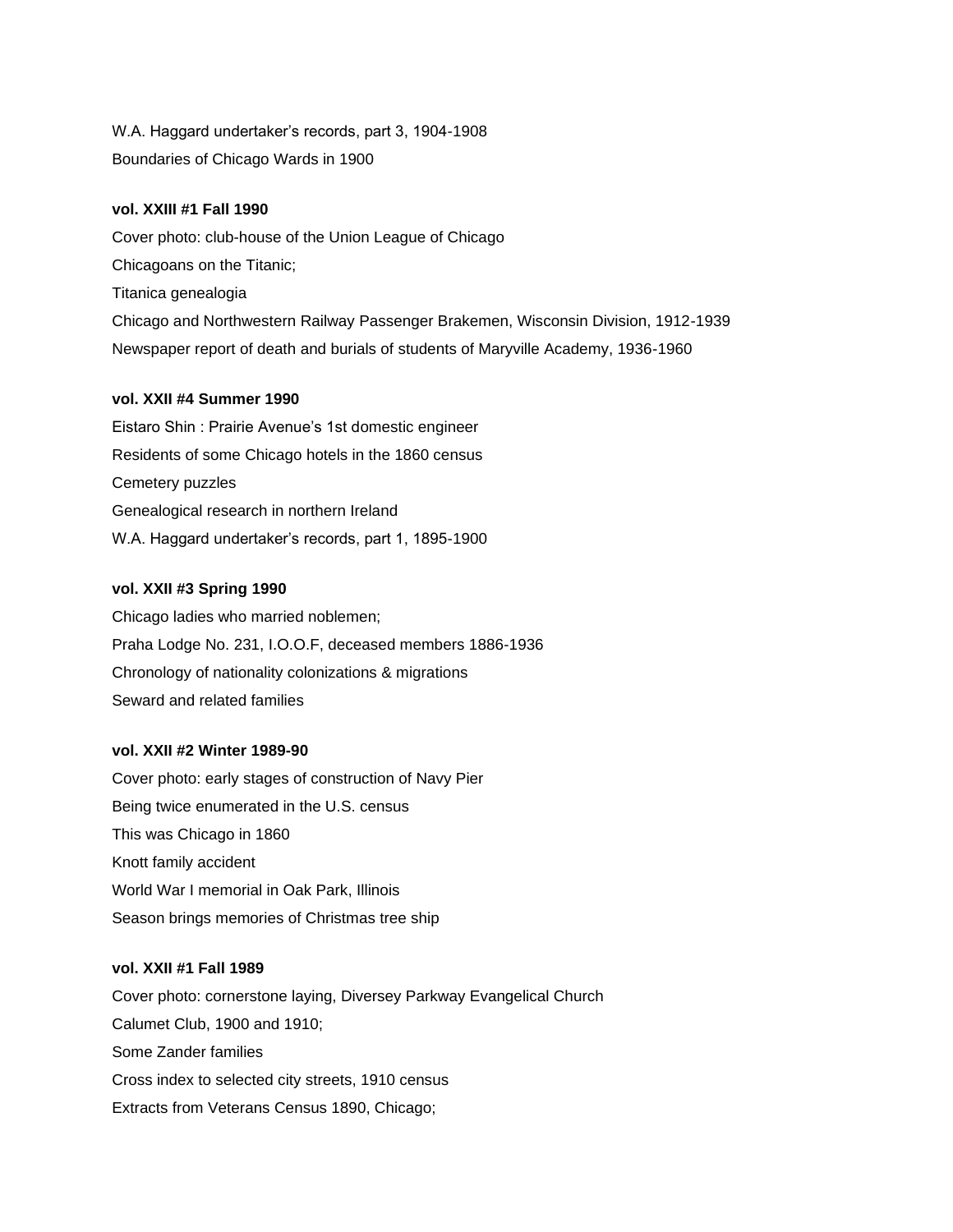Genealogy can help in unusual ways Mostly vital statistics, Deerfield News, 1941 Abstracts from Cemetery Deed Book 1, Bohemian Polish Catholic Cemetery Society Ivins family Bible records Pioneers of St Gertrude Parish, Chicago

### **vol. XXI #4 Summer 1989**

First in Lake County, Illinois Parish histories in the Catholic Archdiocese of Chicago Archives World War I newsletter Chicago Ancestor File Supplement #3 (N-Z)

### **vol. XXI #3 Spring 1989**

Railroad Regiment of Illinois History of the 89th Brigade Catholic Archives offer access to historical treasures Researching a Lincolnshire family Chicago Ancestor File Supplement #3 (F-N)

### **vol. XXI #2 Winter 1988-89**

Prairie Avenue servants, 1900 Wilson family of early Chicago Blue Book of Chicago: clubs & societies in 1900 What is a national genealogical conference? Chicago Ancestor File Supplement #3 (A-F)

### **vol. XXI #1 Fall 1988**

Search for East Chicago Todten register (Death book) of Evangelical Lutheran Church of St Paul, Austin (Chicago) Pioneer days of the early west Location of church & school records for some Catholic parishes in Chicago Right under my nose

### **vol. XX #4 Summer 1988**

Information relating to the streets of Chicago Confirmation classes of Evangelical Lutheran Church of St Paul, Austin (Chicago) Female proprietors of businesses in 1892 Chicago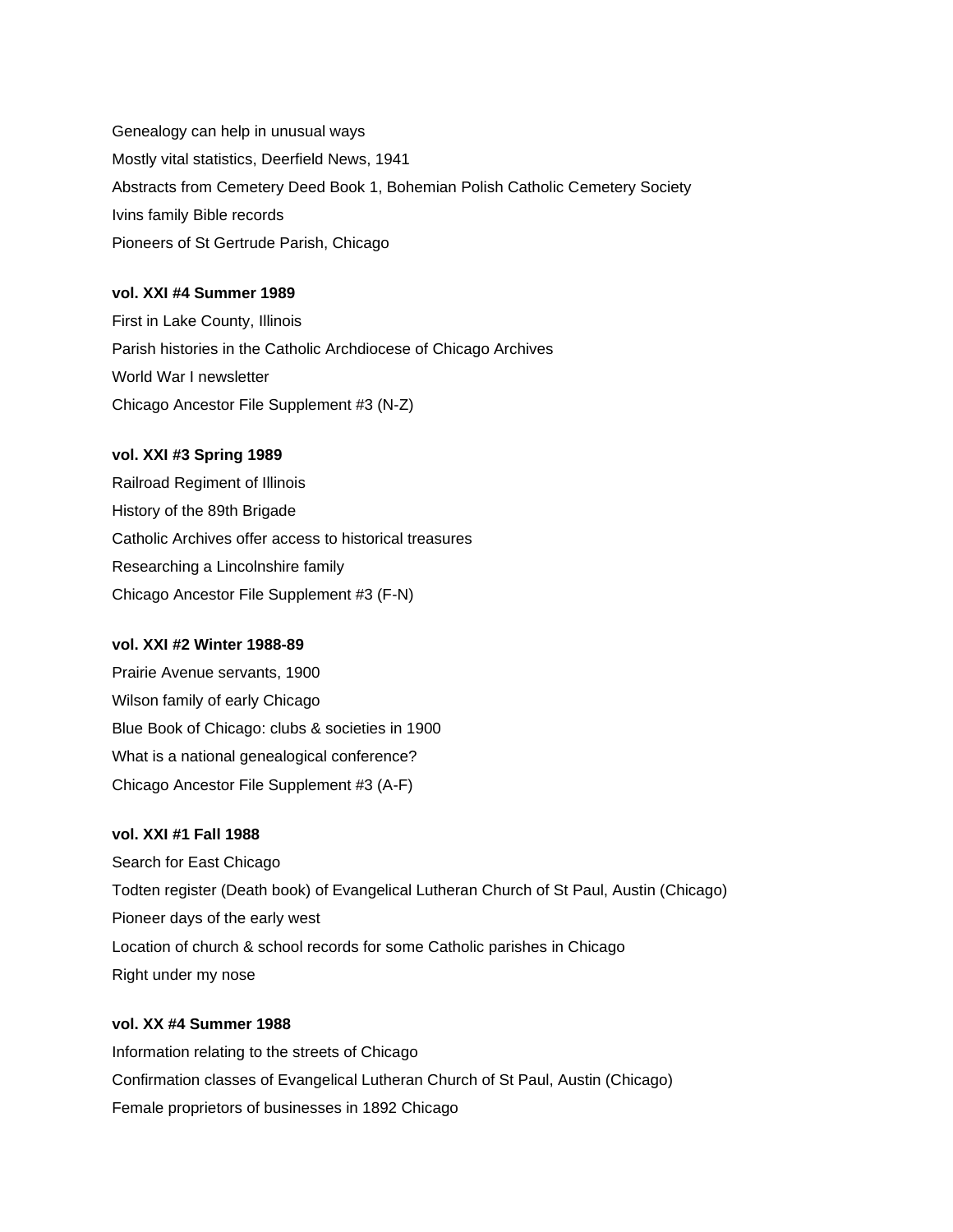Chicago to Frisco hikers Genealogy, the burgeoning avocation

### **vol. XX #3 Spring 1988**

Cover photo: first city plan of Chicago Braasch, Kluck and Zander families of the Clearing area; Abstracts From Cemetery Deed Book 1, Bohemian National Cemetery, Chicago Early banking institutions in the City of Chicago Bible records: Robinson & Conn

### **vol. XX #2 Winter 1987-88**

Bohemians in Chicago, "Chicago Times" Sunday, January 24, 1892; In search of the Poull family Lake County Illinois marriage license applications, Spring 1919 Chicago Lawn in the early days 225 year calendar

### **vol. XX #1 Fall 1987**

Cover photo: Chicago stage office of Frink and Walker Some facts about St. Michael's Roman Catholic Church Calvary Cemetery, Evanston, Illinois: burials of 17 families Remembrances of 19th century Bridgeport Chicago Business Directory, 1 September 1871 Notes on German immigration Ancient Free and Accepted Masons, Chicago Lodge Directory 1912-1913 Petition for charter 1913 : four AF&AM lodges

### **vol. XIX #4 Summer 1987**

Marriage registers of various counties in Ontario, 1857-1869 1885-1887, Elsinore News, Elsinore, San Diego County War memorials and/or historical markers in the Chicago area

### **vol. XIX #3 Spring 1987**

Lake County marriage license applications, Fall 1918; Letter from England with a letter to England Welsh Letters – Perspective of Chicago, 1870-1871 Computerized genealogy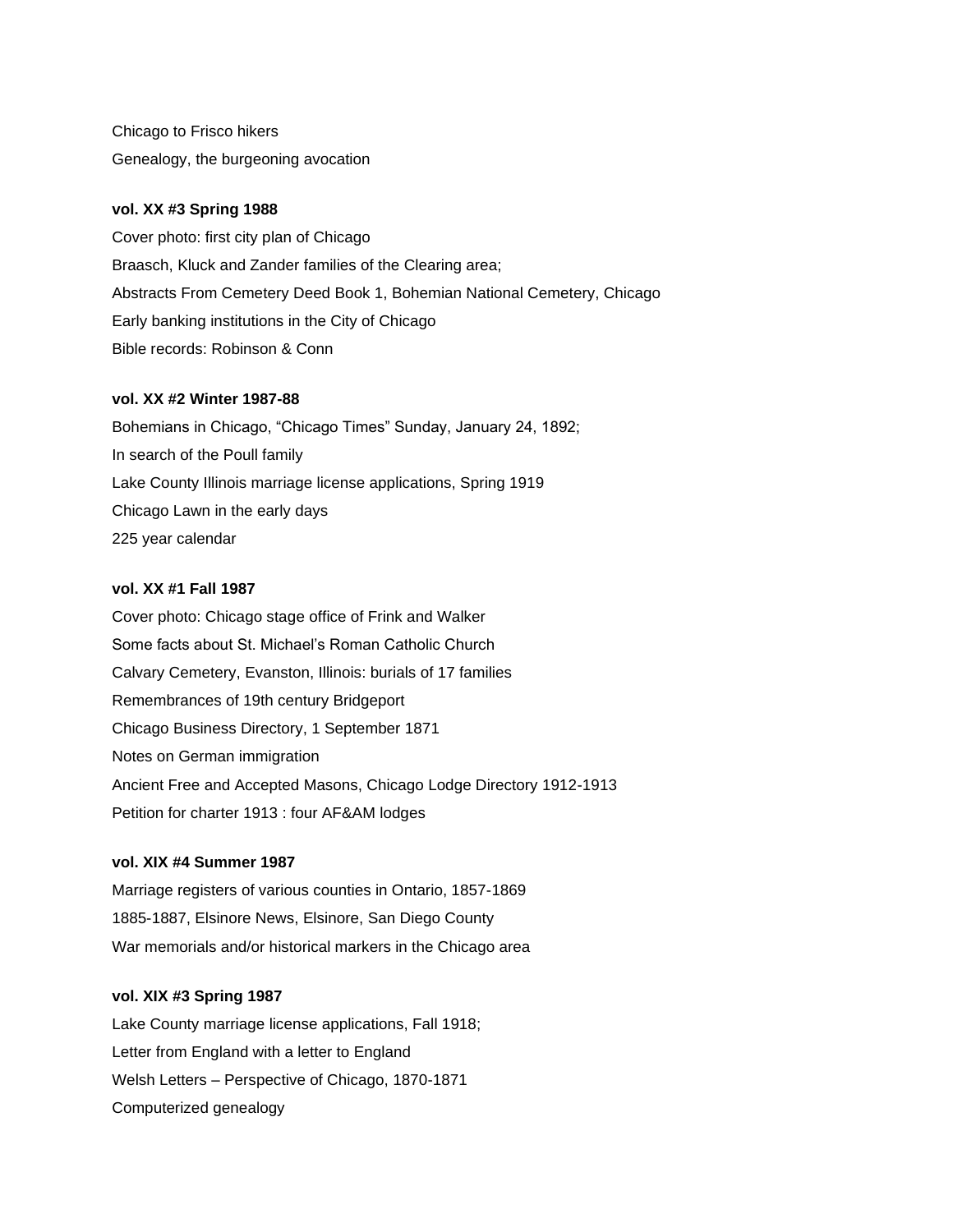#### **vol. XIX #2 Winter 1987**

Cover photo: John Bundschuh meat market Naturalization: an article in the Chicago Tribune, 19 April 1968 Marie's Letter More mid-19th century [1920s and 1930s] births in northwest Illinois; Saint Mary's Cemetery, Des Plaines, Illinois; Baptismal record of Gethsemane United Church of Christ, part 6 Ancestor File Supplement #2 (A-Z) Welsh letters

### **vol. XIX #1 Fall 1986**

Illinoisans Who Died in Las Vegas in 1961 and 1965; Marriage permits in Chicago Feb 14, 1887 Baptismal record of Gethsemane United Church of Christ, part 5; McCormick Optical College, 1899 Chicago, end of the trail?

#### **vol. XVIII #4 Summer 1986**

Vaughn Bible records Chicago volunteers for the Mexican War Superstitions against the early censuses Ancestral File Supplement #1 (O-Z) Baptismal record of Gethsemane United Church of Christ, part 4

#### **vol. XVIII #3 Sprin 1986**

Intution is not very scientific but sometimes it works Baptismal record of Gethsemane United Church of Christ, part 3; Johann Jakob Koch Memorials to deceased students and faculty of Notre Dame High School, Niles, Illinois Some mid 19th century births in northeast Illinois (excluding Chicago) Ancestor File Supplement #1 (E-N) Listing of non-train employees of the Wisconsin Division, Chicago and Northwestern Railway serving in Cook and Lake County locations, 1930's

### **vol. XVIII #2 Winter 1986**

Baptismal record of Gethsemane United Church of Christ, part 2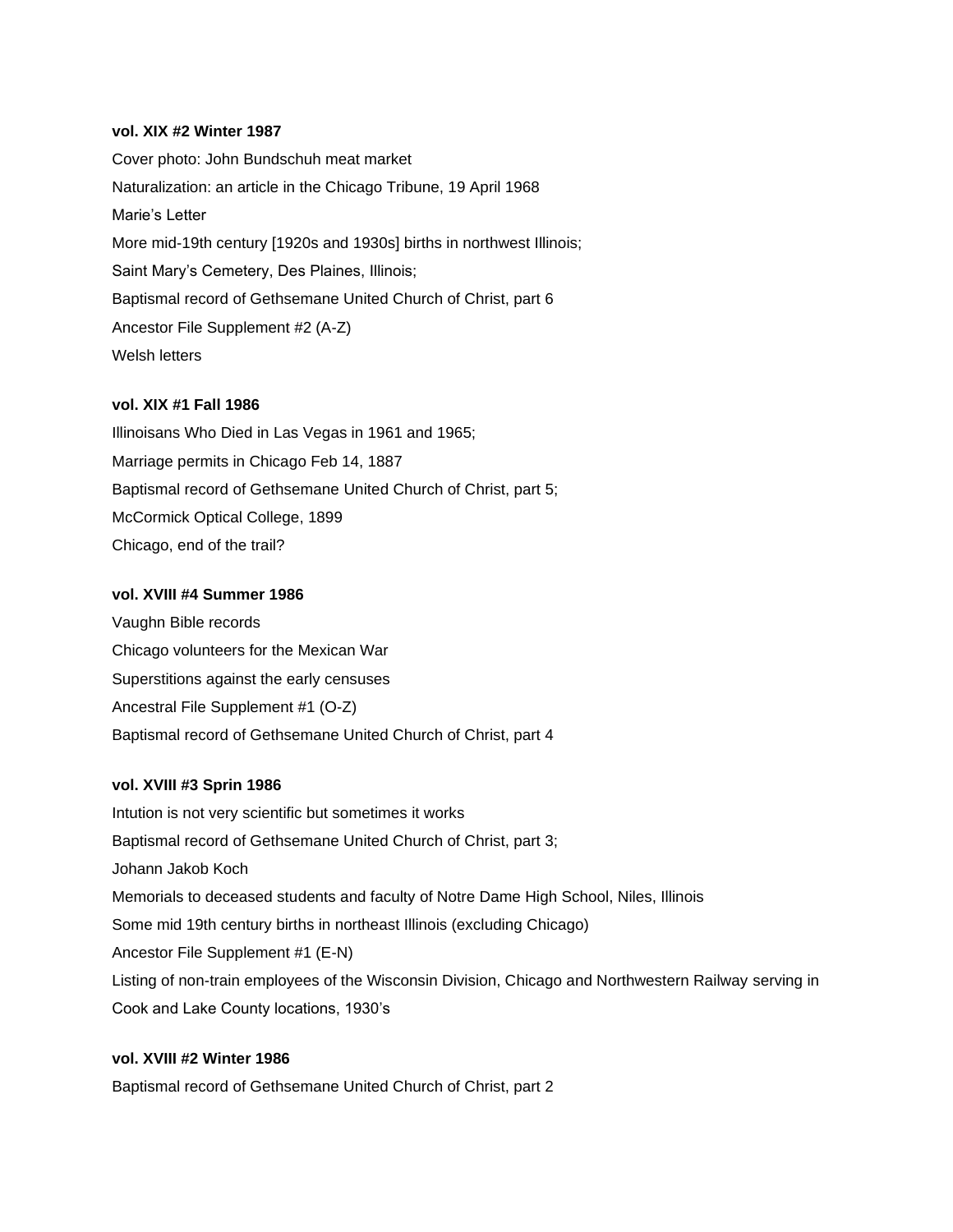Earliest German Lutheran Churches in the Chicago area Fischer family Bible Ancestor File Supplement #1 (A-E) James Fairman Cady family Bible Chicago Examiner January 1-15, 1910 part Two Grand Army of the Republic, the Austin Post

### **vol. XVIII #1 Fall 1985**

Illinoisans Who Died in Jefferson County Wisconsin, 1930-1948; Willa Vawter Jackson Abbie Jemison Pierce Doane Family Association of America Talk to me Sam… where did you come from? [Samuel Benson Higenbotham] John Viall Holland Bible Baptismal record of Gethsemane United Church of Christ, 1906-1969, part 1; Almost 100 years ago Female Patients, Cook County Insane Asylum, Town of Norwood, 1900 Chicago Examiner January 1-15, 1910 Old Monroe Street

### **vol. XVII #4 Summer 1985**

An early Chicago gazetteer Patients, Cook County Insane Asylum, 1900 Men of 1912 Michigan-Illinois vital statistics, part II History of St. Joseph's Carondelet Child Center, 739 East 35th St, Chicago Some pension data, Revolutionary War, War of 1812, French and Indian Wars, Mexican War First census records in European countries Bible recorda: family record of Mason Clem

### **vol. XVII #3 Spring 1985**

Cover photo: raising of Briggs House in 1857 Research in Hesse United States welcomes the three sisters Sequel to "A genealogical tip from a letter" Letter and Duvall family Bible records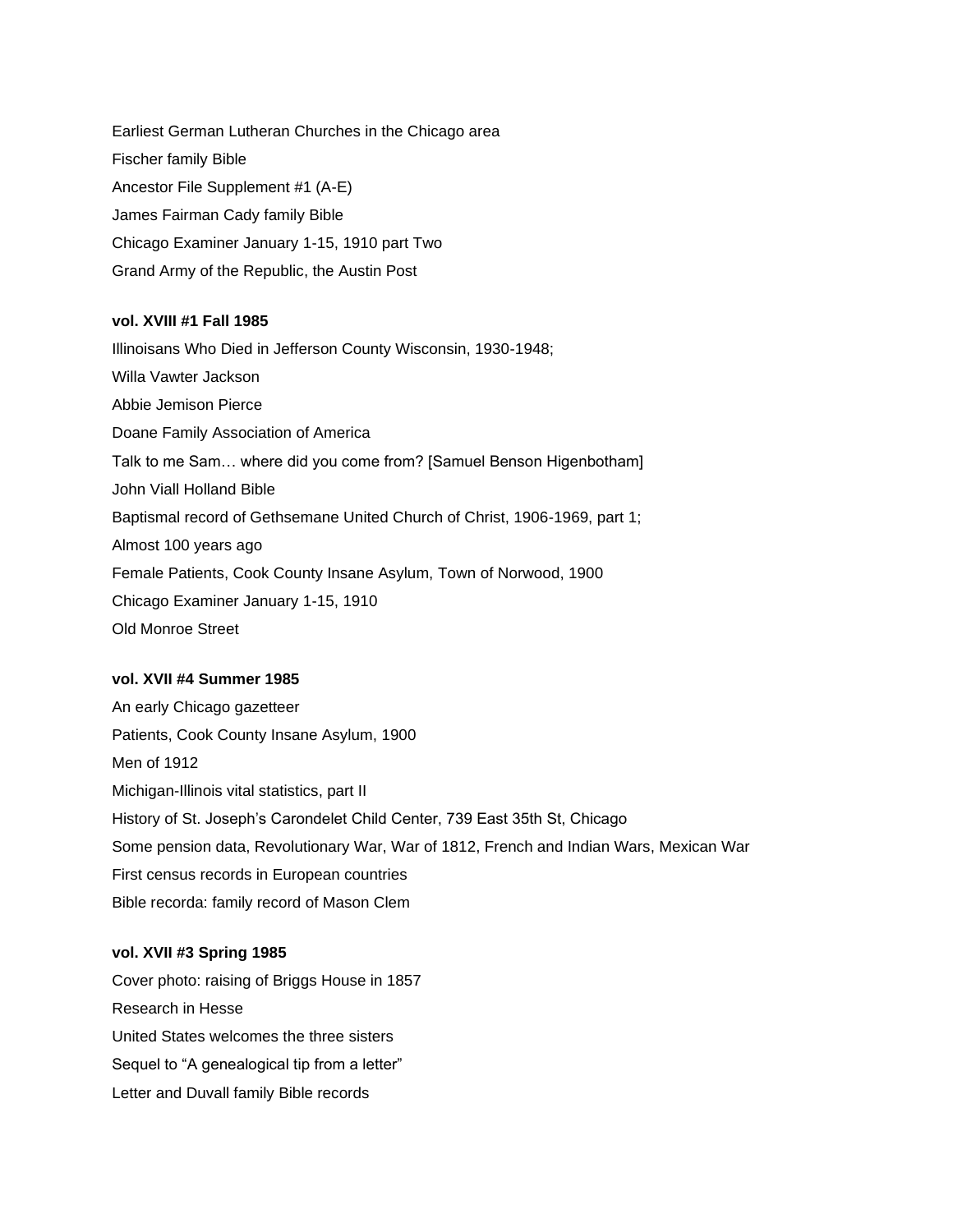Roster of Tents, Illinois Department, National Alliance Daughters of Veterans, USA, 1922 Court of Honor, World's Columbian Exposition, 1893

### **vol. XVII #2 Winter 1985**

Who's who in the Chicago Genealogical Society: Ruth Flesher Robb Early Swedes in Chicago Cracker Jack family of Chicago More Harvey Ehlers research Chicago Metro History Fair Fort Dearborn Muster Roll, 31 May 1812 Chicagoans married in Canada, 1837-1855 Salisbury material, memoranda of journey to Illinois in 1831 A Quaker letter Bible records: Rev. Soldier John Lanning Bible records: William DeHaven and Elizabeth Brown Bible records: Orson Pickens family

### **vol. XVII #1 Fall 1984**

Cover photo: Lake Street retail stores, 1843 Who's who in the Chicago Genealogical Society: Bernice C. Richard Early gleanings in Chicago 1871-1873 Late surviving Civil War nurses That important "letter" [History of] Streets and Highways of Chicago

### **vol. XVI #4 Summer 1984**

Cover photo: view from the Water Tower, 1874 Who's who in the Chicago Genealogical Society: Margaret Eleanor Johnson Drake Birth & baptismal records, 1884-1900, Evangelical Lutheran Church of St. Paul, Austin, Illinois Robb research adventure Lurie Index Early gleanings in Chicago 1871-1873

### **vol. XVI #3 Spring 1984**

Cover photo: Drexel Boulevard, 1882 Early gleanings about Chicago, The German Society, 1854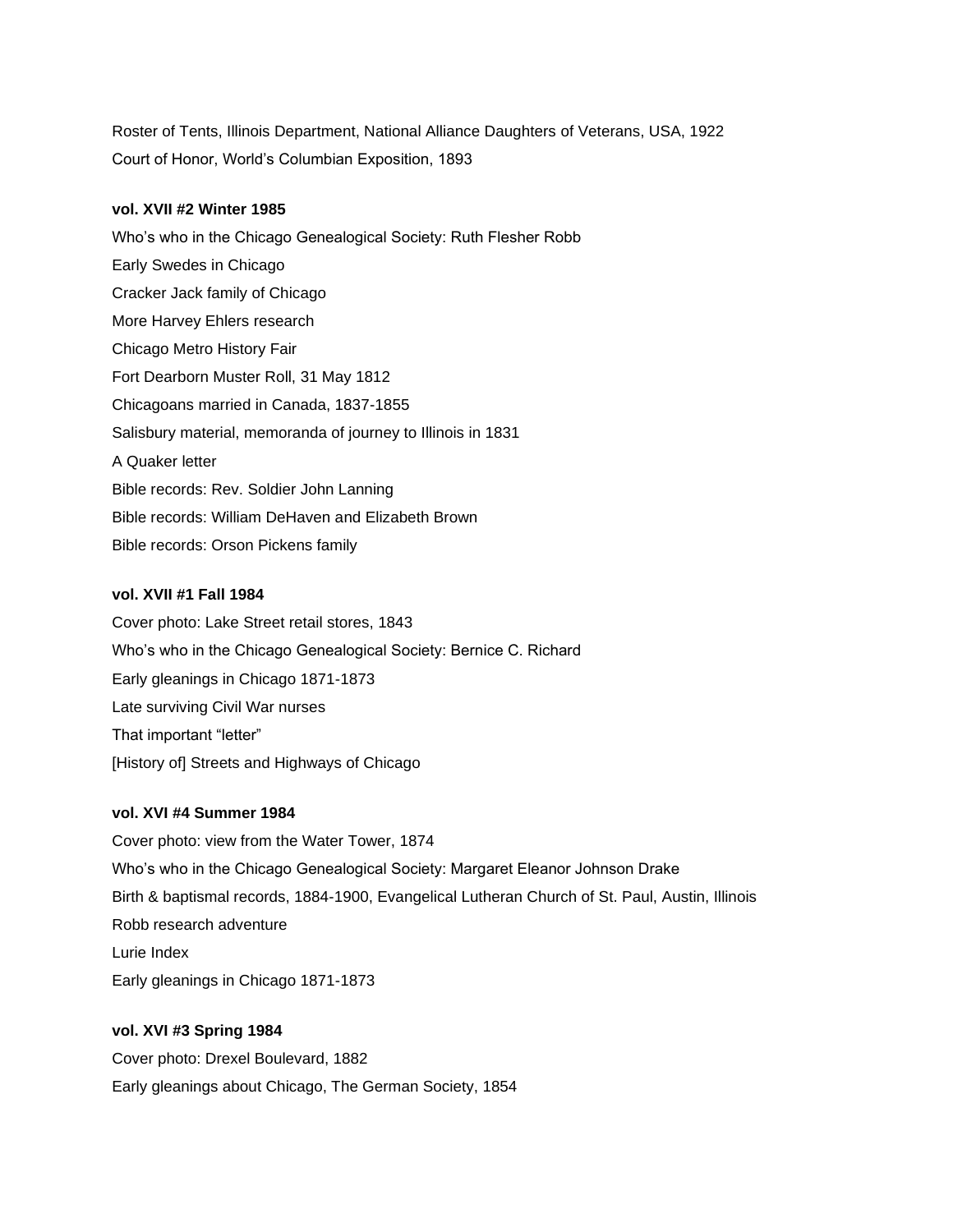Hands across the waters Roster of tents, Illinois Department, National Alliance Daughters of Veterans, USA 1922; Letters about Hyde Park Chicago school teachers killed in Iroquois Theatre fire German Catholic Orphan Asylum: 1880 census, Lakeview Township, Cook County Bible records: Gray-Wetherbee Bible records: family of Joshua Wright, Jr. Early gleanings about Chicago: Chicago "firsts" Augustana Hospital centennial Ancestor charts: Hubrich-Kopplin ; Grennan ; Donlan ; Bullman-Day-Stein Some Illinois-Michigan vital statistics List of articles about German people in the "Chicago History" magazine, 1945-1983 List of prominent buildings burned in the Chicago Fire, 1871

### **vol. XVI #2 Winter 1984**

Who's who in the Chicago Genealogical Society: Clarence and Florence Price Iroquois Theater Fire deaths and injured, 30 December 1903 History of Chicago daily papers Railroads in operation, January 1, 1878 Chicago Deaths, 1925, from Daily News Almanac Bethel Methodist Church Cemetery in Ogle County, Illinois Picture on the wall

### **vol. XVI #1 Fall 1983**

Who's who in the Chicago Genealogical Society: Sheila Weber Aszling Church records: Long Grove, Illinois, Lake County Data specialist can't be stumped tracing family tree Board of Education proceedings: September 1873 to September 1884 Early Chicago gleanings Father builds a house Gentzel-Homnsen family history Chicago Maritime Society Membership of the Luther League: the Covenant Lutheran Church Research in Pomerania Belgian genealogy research German family research addresses and translators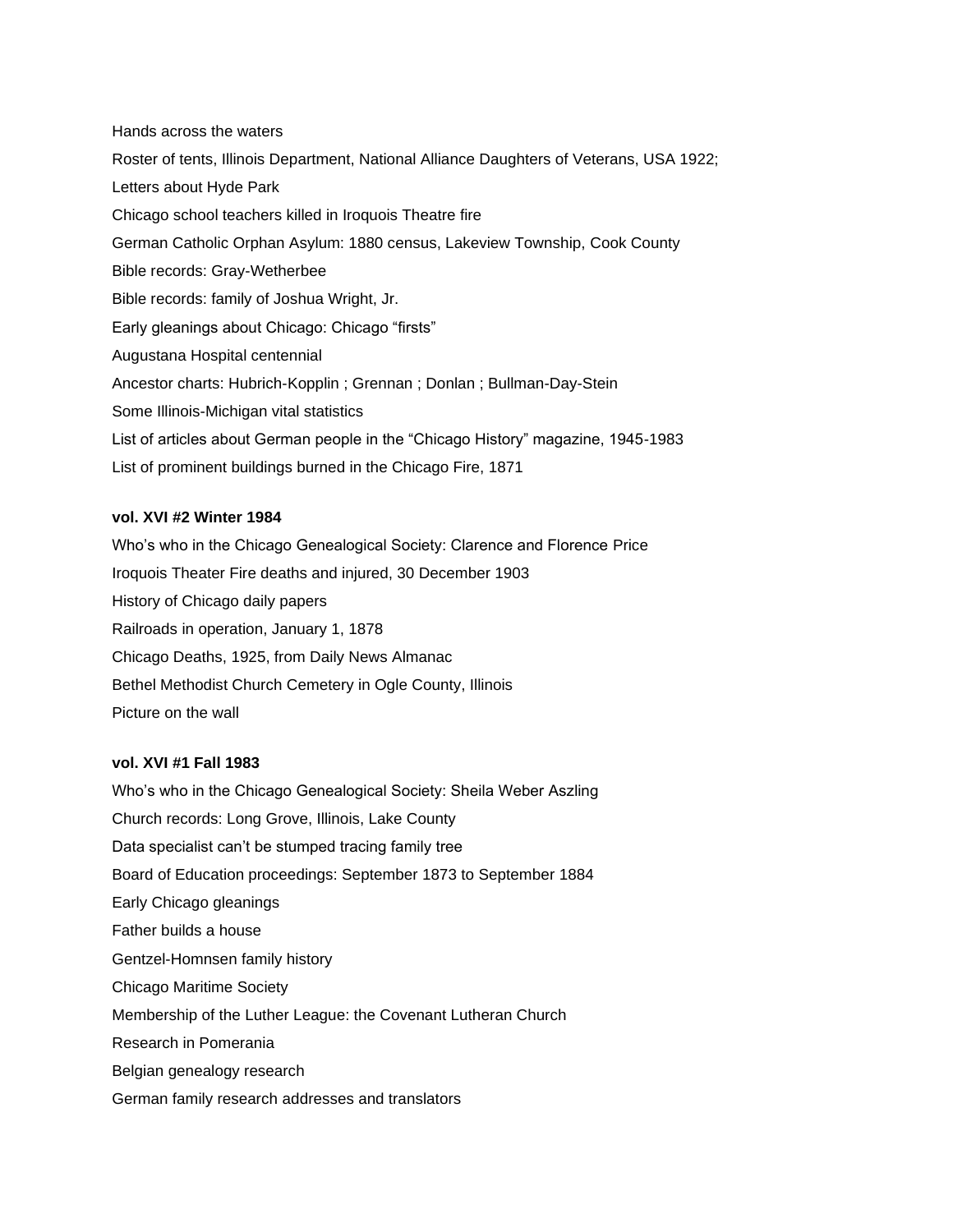Family research for Americans of Swiss descent Bible records: Barrickman family Bible records: Mierendorf family Youngest soldier in the Union Army Tallest trees in the forest

### **vol. XV #4 Summer 1983**

Poles in Chicago, part III List of libraries holding Germanic roots of Chicagoans Harvey Metzger Ehlers & Evelynne Meiborg Ehrlers; For sale: a Lincoln landmark Standard Guide to Chicago, 1891 Mayors of Chicago "WOP" defined Metzgers from Dinkelsbuhl, Bavaria Outstanding Chicago women: Emma Abbott (1850-1891) Bouwsma four-generation lineage chart Bible records: Josephine L. Schweitzer

### **vol. XV #3 Spring 1983**

Cover photo: Sheldon residence, 1893, Chicago; Poles in Chicago, Part II; Chicago theater; Importance of homework; Bethlehem Presbyterian Church and the Presbyterian Church of Berwyn; German research; Duke Bible records; St. Mary's Sisters of Mercy 1850; Genealogy of a bank; Early Chicago gleanings 1844 ; Michigan marriage licenses 1894-95 from the "Adrian Daily Times and Expositer" [people who claimed Chicago or Illinois as their home]; Outstanding Chicago women: Mrs Potter Palmer (1851-1918); Outstanding Chicago women: Frances Elizabeth Willard (1839-1898); Chicagoans on the banks of the Zanja: the story of Redlands; An immigrant in the family;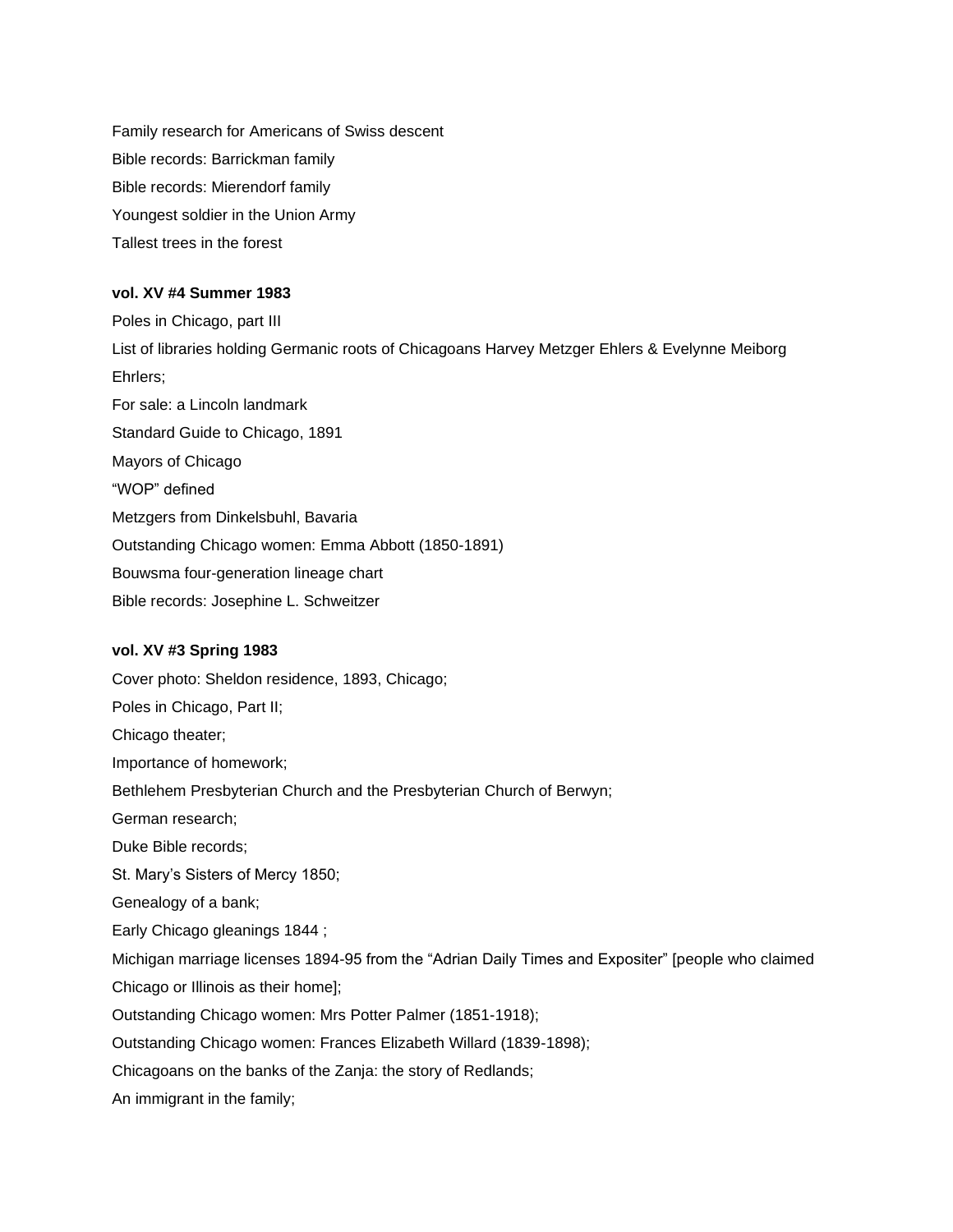Chicago Daily News Almanac and Yearbook for 1919; Horse-railroads in Chicago

### **vol. XV #2 Winter 1982/83**

Vital statistics from "The Inland Printer", 1883-1888 Wolf's Point, Chicago Land records Treasury of birth records [Northwestern Memorial Hospital Archives] Poles in Chicago, part I Mrs. Myra Bradwell Ship's passenger lists [arrived NY January 1840 and July 1841] Chicago and Northwestern Historical Society List of German translators

### **vol XV #1 Fall 1982**

Cover photo: Art Palace, World's Columbian Exposition, 1893 To be or not to be… a teacher of genealogy German-born Chicago businessmen from 1905 "Book of Chicagoans", part 1 My Civil War soldier relative Records of Chicago Central High School 1859-1880 Snyder photo album Some map uses in genealogical research Did your Chicago ancestors own their house? More German material From a little letter grew Bible records: Dr. Danforth Chamberlain Bible records: Joshua Wright, Jr. family

### **vol. XIV #4**

Cover photo: Wolf Point, 1835 Chicago Germans, part II Polish research & CGS 1860 census of Cook County, Illinois South Chicago Twp, Chicago Post Office Chicago officials, 1844; Ancestors of Arne Arnesen and Karoline Paulsen Descendants of Arne and Karoline (Paulsdatter) Arnesen (who settled just outside Chicago); 1893 World's Fair visit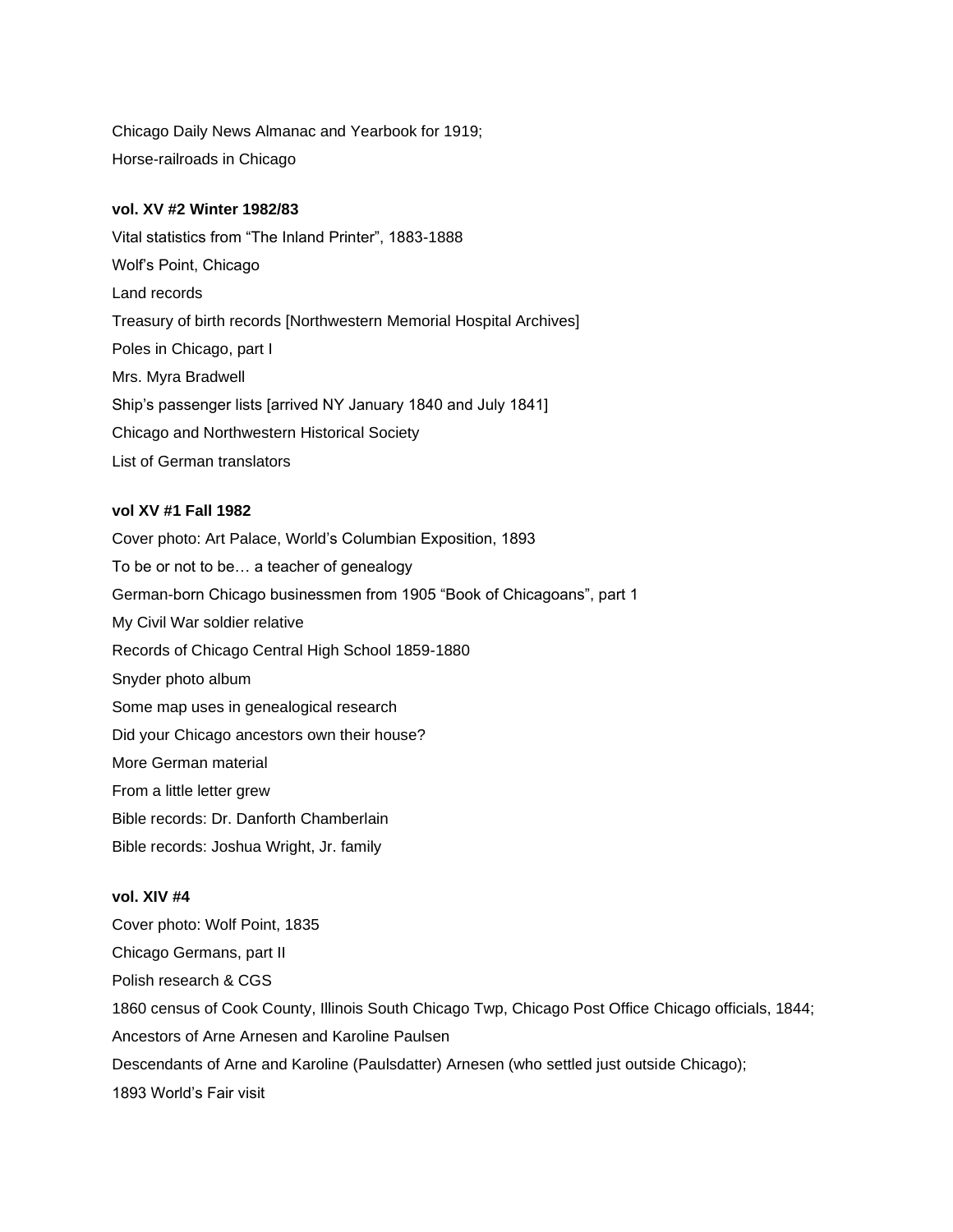Bible records: Walter Harbin family Bible records: William Price family On to Chicago German-Russian Society

### **vol. XIV #3 Spring 1982**

Cover photo: Transportation Building, World's Columbian Exposition, 1893 Classroom copying A sketch of the Arnesen family's early history in Chicago Bible records: Wilson family Illinois vital records Chicago nurses 1864-65 Illinois Soldiers and Sailors Home indexed Biographical and industry file at Newberry Library A genealogical tip from a letter Early Chicago gleanings Churches and their pastors Chicago Ancestor File Pedigree chart: Evelynne M. Ehlers Pedigree chart: Harvey M. Ehlers

### **vol. XIV #2 Winter 1981-82**

Cover photo: Fisheries Building, World's Columbian Exposition, 1893 Hibernian research Cook County Poor House Chicago landmarks information Charlotte Snyder's early Chicago Family Continuation of the Chicago Police Department, year of 1859-1860 Chicago Municipal Reference Library Business and professional directory, City of Chicago, 1844 Hebrew Immigrant Aid Society (HIAS) Mr. & Mrs. Harvey Ehlers' German roots How a family history book is born Depression days in Chicago Bible records: Daniel Crane family Bible Growing up Dutch in Chicago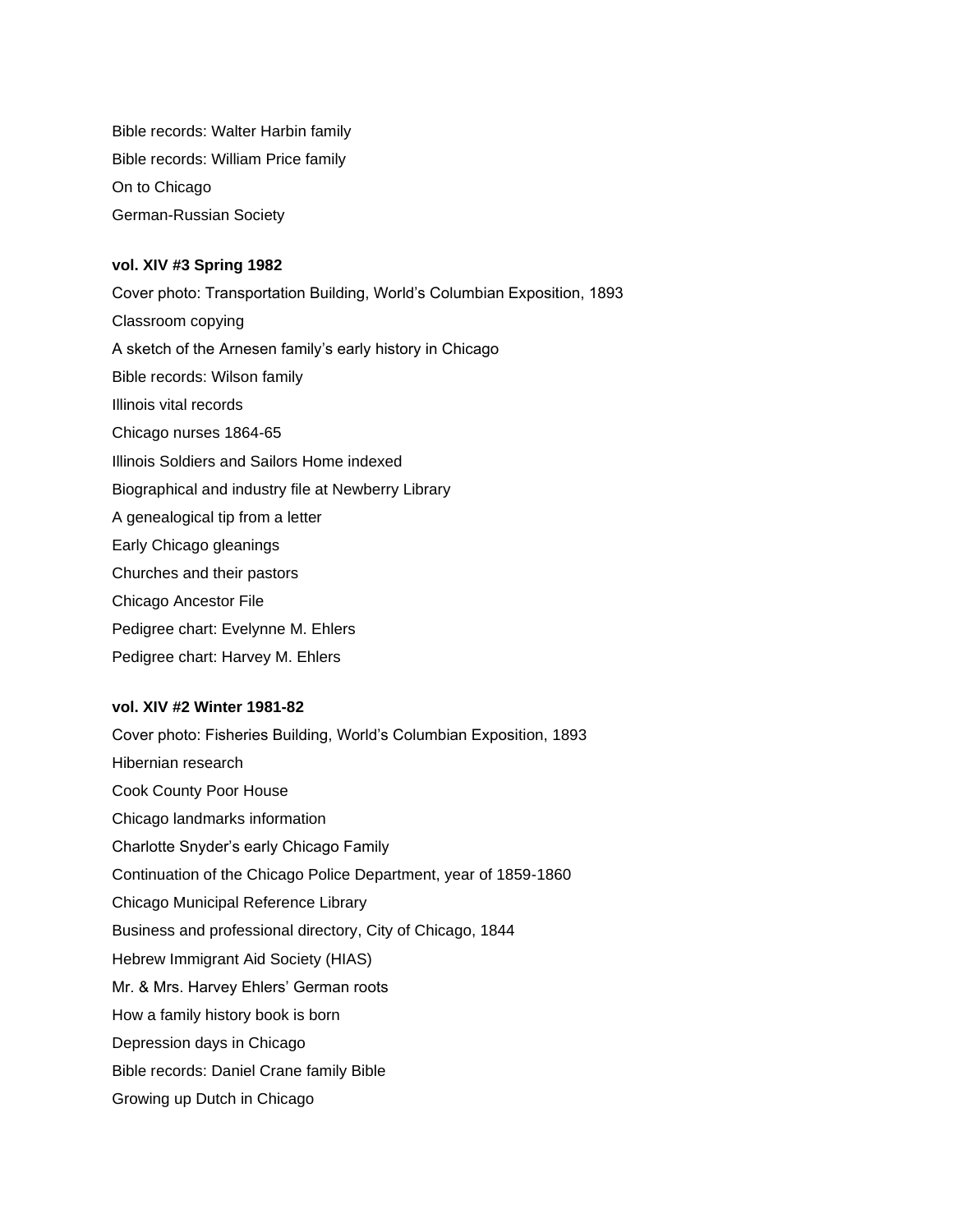#### **vol. XIV #1 Fall 1981**

Cover photo: Administration Building, World's Columbian Exposition, 1893 Excerpts from Carl Mostrom's diary Genealogical education Chicago Police Department year of 1859-1860 Early Chicago gleanings Chicago Historical Society Library History of the parishes of the Archdiocese of Chicago (book review) Locating the village of origin for an immigrant ancestor

### **vol. XIII #4 Summer 1981**

Cover photo:

Chicago miscellany from the 1860 census: various hotels; Bible records: Wright, Rees, Hinners, Hull-Chesnutt, Vasey-Powers; 1860 census, residents of Poor House, Jefferson Twp, Cook County; 1900 census of blacks in Evanston, Illinois, ward 1, Cook County; Genealogist's disease: no known cure

#### **vol. XIII #3 Spring 1981**

1900 census, Arlington Heights Village, Wheeling Twp, Cook County: residents of the Lutheran Old People's Home; Thom family letters, part 3; Nachusa Cemetery, Lee County, Illinois; Genealogical seminars: a personal experience; Chicago miscellany from the 1860 census: hotels, and Home of the Friendless; Catholic cemeteries of the Chicago area Archdiocese of Chicago; Chicago Ancestor File

#### **vol. XIII #2 Winter 1980-81**

Cover photo: Prairie Avenue; Evanston, Illinois, part IV: 1850 census of Evanston (formerly Grosse Point and Ridgeville); Thom Family Letters, part 2; Chicago miscellany from the 1860 census: Matteson House, Gage's Hotel, Doty House, Stanwix Hall,

Chicago Community Names;

Uhlicks Hotel;

Our cemetery adventure in Detroit;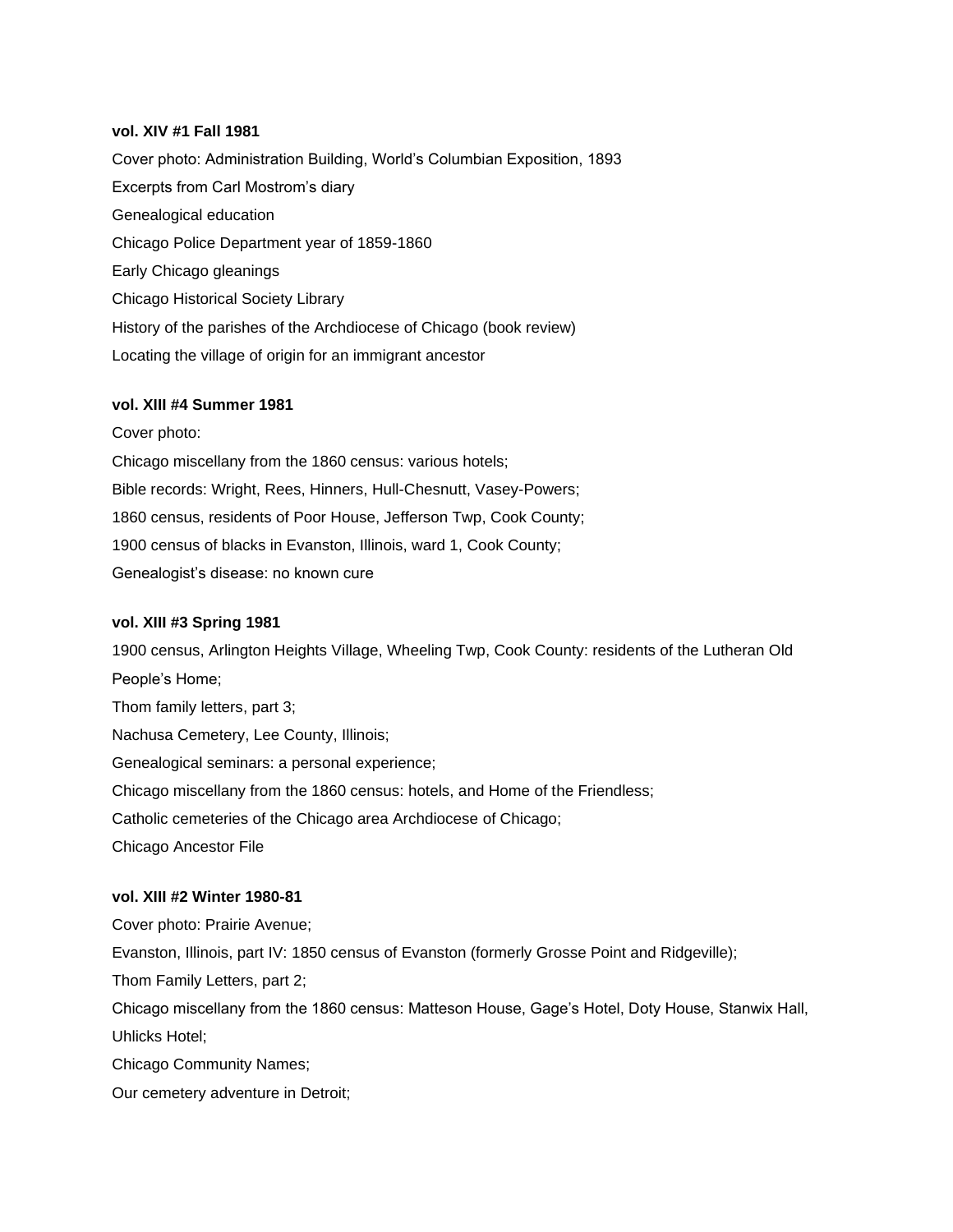Lots sold in Fort Dearborn Addition to the town of Chicago, 1837; Duckwall Hoerig family Bible records

### **vol. XIII #1 Fall 1980**

Cover photo: residence of Archibald Clybourne; Names appearing in Abstract of Title for Wakeman's subdivision, Cook County, 1835-1919; Evanston, Illinois, part III: personal memories of Ridgeville Township; Stettinius family genealogy; Peoria County personal property assessment for 1825; Thom family letters; Cemeteries of Lake County Illinois

### **vol. XII #4 Summer 1980**

Genealogical records and mail research policy of the Illinois State Archives; Biography of artist Burt Barnes; Directory for the Village of Wilmette Illinois, 1904: S-Z; Rose family Bible records; Chicago Ancestor File

#### **vol. XII #3 Spring 1980**

Early Chicago settlers: Stephen J. Scott; Chicago marriages recorded in Fulton County; Chicago marriages recorded in Peoria County; Name index to early Illinois records at the Illinois State Archives; Evanston, Illinois, part I: early Evanston; Evanston, Illinois, part II: biographies of early Evanston residents; Directory for the Village of Wilmette Illinois, 1904: L-R; Forbes family Bible records

#### **vol. XII #2 Winter 1979-80**

Roots in France and Spain; Federal census: "Noyesville," Proviso Twp, Cook County; Wills and probate records in Cook County; Chicago miscellany from the 1860 census: Sisters of Mercy, teachers, people in the county jail and orphan asylum and at the Tremont House Hotel;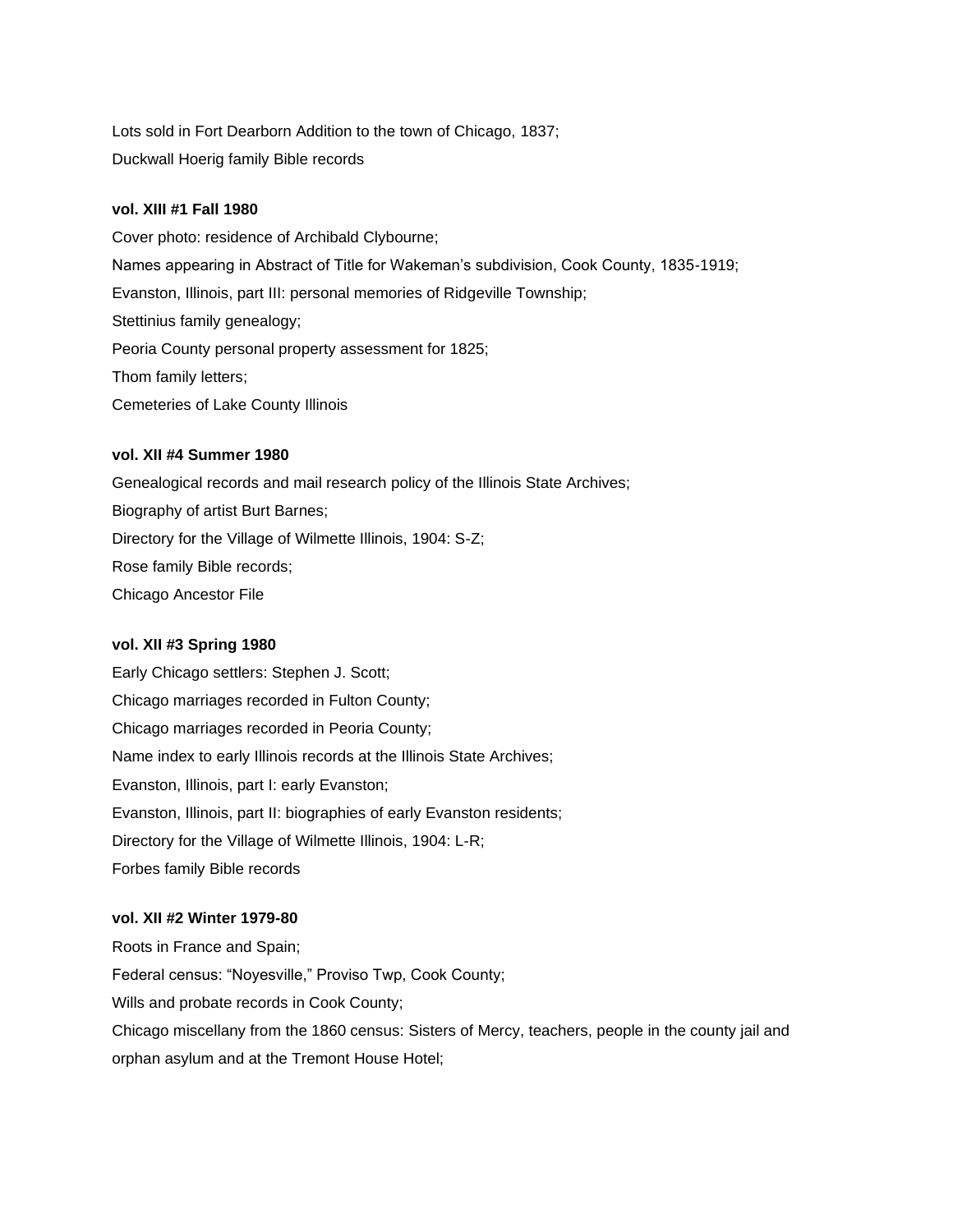Partial list of hereditary and patriotic organizations; Directory for the Village of Wilmette Illinois, 1904 : E-K

### **vol. XII #1 Fall 1979**

Organized Illinois local genealogical societies; Extracts from 1911 Whiting City Indiana Almanac; Baccalaureate alumni of the University of Illinois for the City of Chicago Q-Z; Directory for the Village of Wilmette Illinois, 1904: A-D

### **vol. XI #4 Summer 1979**

Cover photo: residence of Potter Palmer; Chicago obituaries in "Der Christliche Botschafter" 1844-1871; Baccalaureate alumni of the University of Illinois for the City of Chicago I-P; Chicago cemetery research; Application for verification of birth, grades, or scores based on elementary school records of the Chicago Public Schools; Chicago Ancestor File

### **vol. XI #3 Spring 1979**

Cover photo: Chicago's first school house; Skeleton keys; Some early Irish residents of Chicago's west side; Chicago ward boundaries; Irish emigration of 1846 onwards

### **vol. XI #2 Winter 1978-79**

Interview with an 87-year-old Chicago settler: Mrs. Hulda Lewis; Baccalaureate alumni of the University of Illinois for the City of Chicago A-H; Organizing a successful genealogical workshop; Researched at the Newberry Library: Mutchler family in Pennsylvania and New Jersey; Ancestral chart: Eilrich; Gage Park and the man for whom it was named: George W. Gage; Roman Catholic registers of the Liverpool England Diocese; Lewis family Bible records; Lewis ancestor chart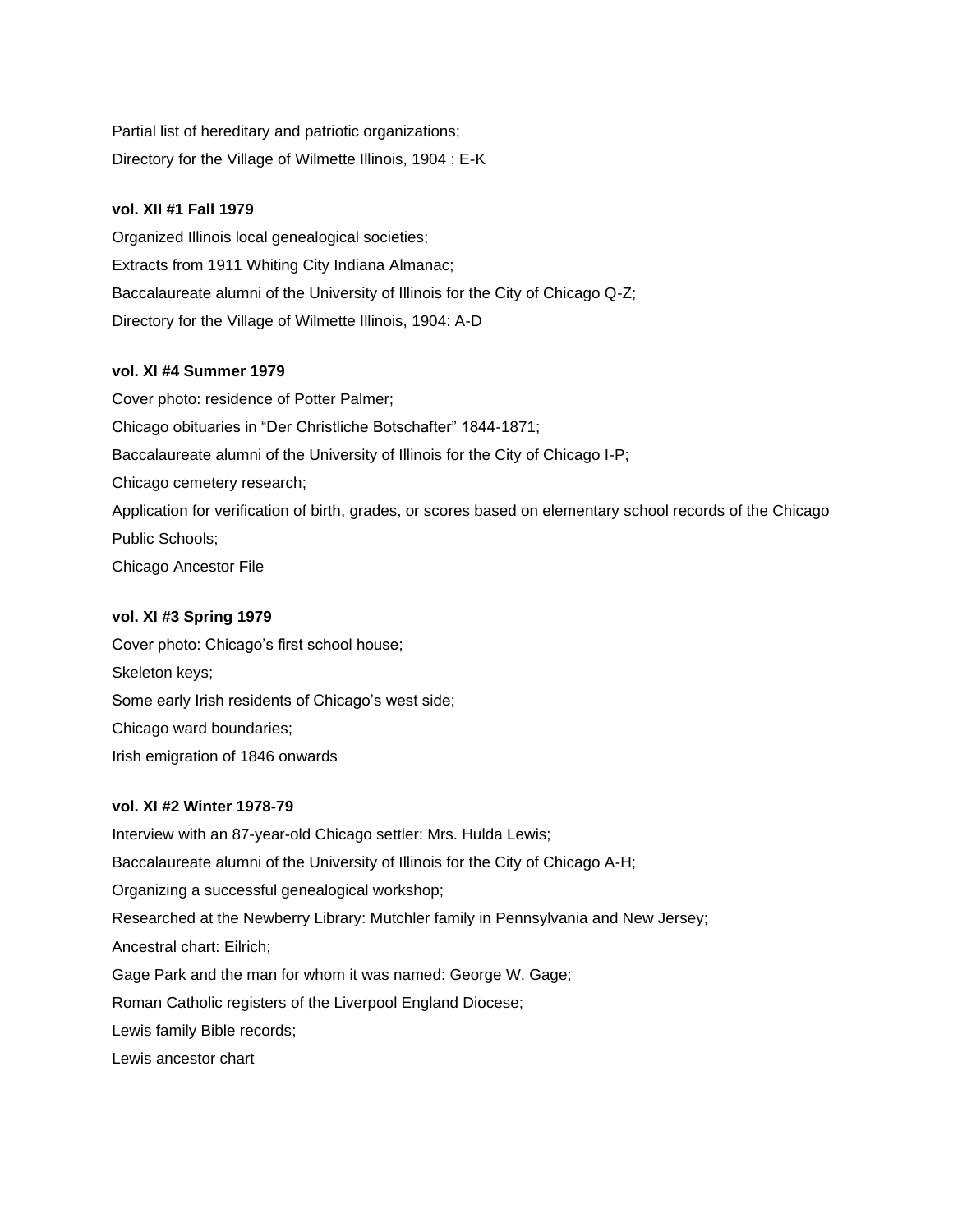#### **vol. XI #1 Fall 1978**

Incorporated municipalities of Illinois in the Chicago area: Lake County, Peoria County; What's in a surname; National Woman's Relief Corps, auxiliary to the Grand Army of the Republic; Searching German Lutheran churches in Chicago, 1865-1900 period; Ancestral chart: Albert Hyland Tresselt; Genealogy and history; First 87 burials at Mt. Olive Cemetery, Jefferson Township, Cook County; Cook County naturalization records; Berry family Bible;

### **vol. X #4 Summer 1978**

Order of the Society of Founders and patriots of America; Baccalaureate alumni of the University of Illinois: class of 1876; Incorporated municipalities of Illinois 1833-1960: Champaign County, Kane County, Kankakee County; Ancestry of James Way; Caddick family of England and Chicago; Bible record of Cox family; Immanuel Lutheran Church Cemetery inscriptions, Des Plaines; Chicago Ancestor File

### **vol. X #3 Spring 1978**

Autobiography of Lewis Lawrence ("Dick") Powell; Hitting the genealogical jackpot; Society of Colonial Wars; Some baptisms and burials in County Louth, Ireland; Chicago city officers, 1850; Diagram of Cook County, 1850: Understanding the French Republican calendar; Incorporated municipalities of Illinois: Jun 9, 1873 to Apr 26, 1960; Cook County delegates, 1847; Baccalaureate alumni of the University of Illinois: class of 1875; Bible records: Beasley and Brownfield

## **vol. X #2 Winter 1978**

Aids for locating your immigrant ancestor;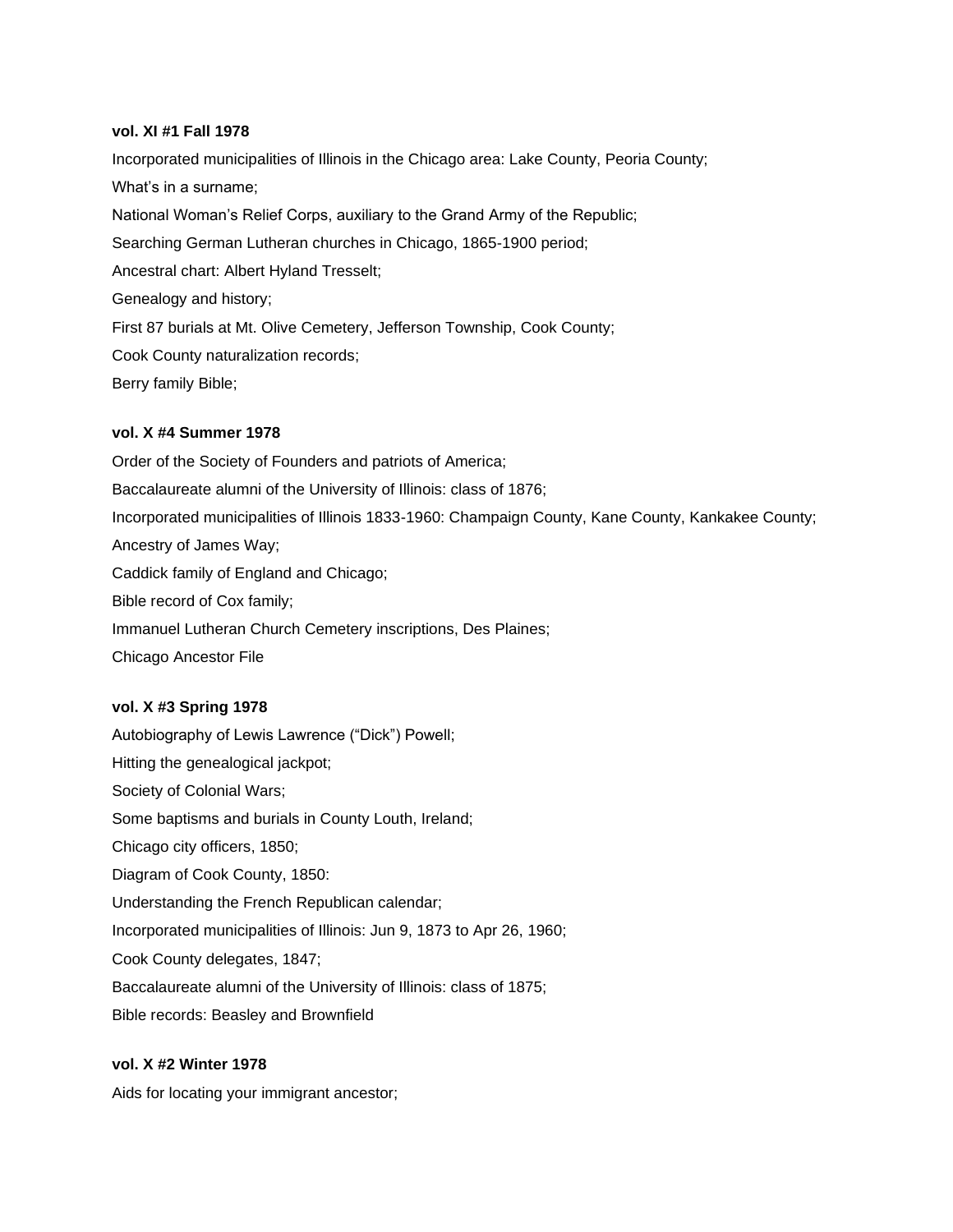Incorporated municipalities in the Chicago area prior to August 15, 1872; Who's who in CGS: Bea Jenkins; Sons of the American Revolution; Let the imagination run wild : fun with genealogy; Baccalaureate alumni of the University of Illinois: class of 1874; Family tree of the Leards; Bible record: Riffle-Herrick family; Ward boundaries in 1869; Ward boundaries in 1876; David Walsh, 1815-1899; Communities of Chicago up to 1950: Washington Park Continuation of Rosma Limbeck's chart; Ancient Waddington ancestry; Property problems in early Chicago

### **vol. X #1 Fall 1977**

Who's who in CGS: Ruth & Bill Robb; Discovering Mayflower descendants "lost" in Nova Scotia; List of advertisers in the "Chicago Daily Democrat", October 2, 1850; City of Chicago, seat of Cook County; Supervisors of Cook County 1850; Sons of Revolution; Baccalaureate alumni of the University of Illinois: classes of 1872 and 1873; Ancestral chart of Rosma Rathbun Limbeck; Bible records: Brown-Starr and Butterfield-Pearce; Donaldson Bible

### **vol. IX #4 Summer 1977**

Frisian forebears on this side of the pond (part four); English research; King, Thompson, Mills family of Virginia and Missouri; Orphans court records, Cook County (continued) 1895; Sons of the Union veterans of the Civil War; Huguenot ancestors; Friedrich Schalow and Emilie (Strubel) Schalow, a short sketch and facts; Logan Square, a brief history;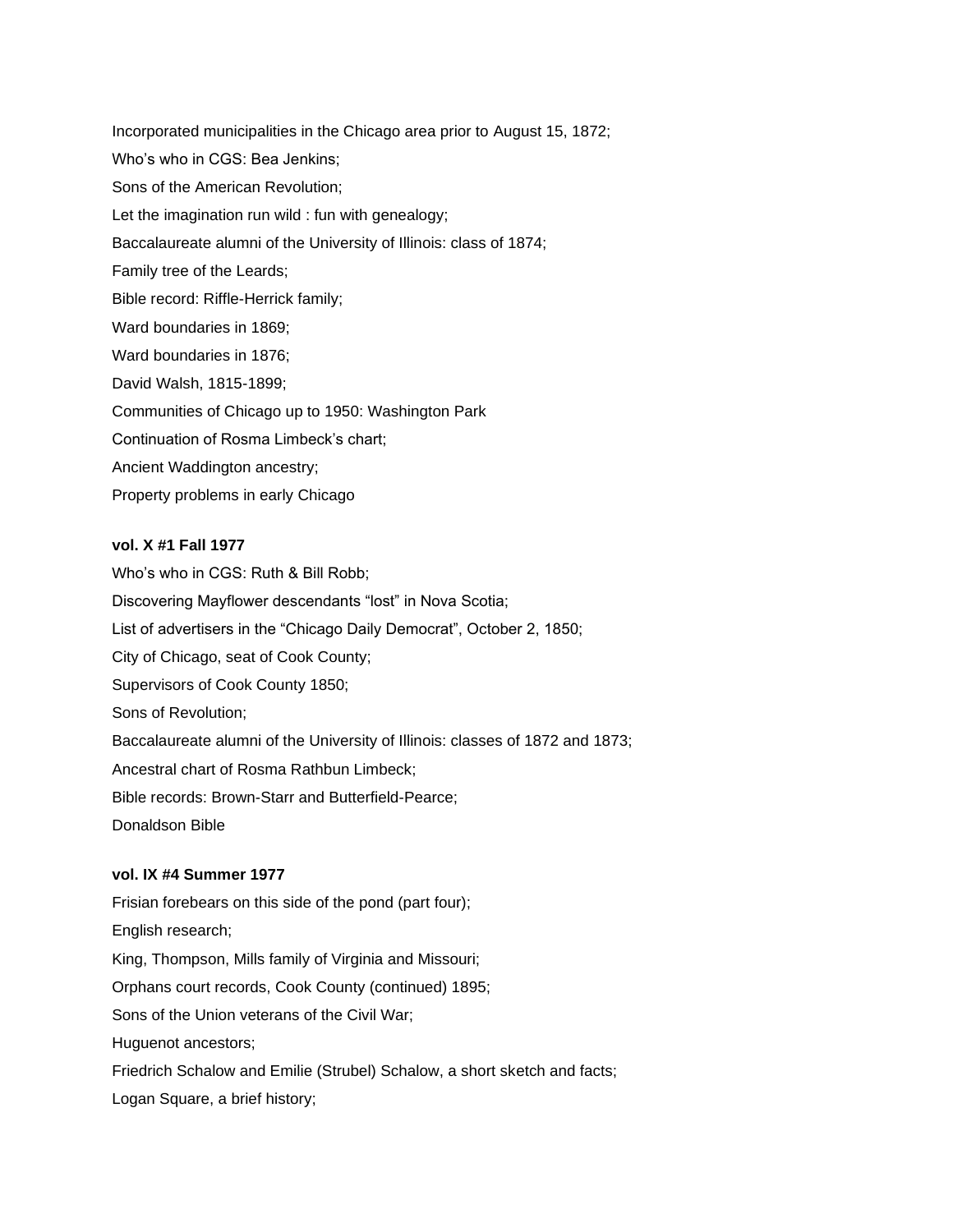Brown Bible records; David M. Jones Bible; From a Bible, owner unknown (Diamond family); Riddler, Strubler, Sanderson, Collins Bible transcriptions; Archibald Conn's family records; Chicago Ancestor File

### **vol. IX #3 Spring 1977**

Cover drawing: Dearborn Street drawbridge built in 1834; Genealogy and the law (second of a series); Some finding aids in the British National Archives; 1860 census, New Trier Township, Cook County (continued); Finding Frisian forebears across the pond (part three); Orphans court records, Cook County (continued) 1891-1894; Military Order of the Loyal Legion; History of Eden family in Chicago; Techny burial permits; Black genealogy; Bible records: Elisha Raymond; List of pupils in Miss Georgia Smith's classes in 1853-54

### **vol. IX #2 Winter 1976**

English research; 1860 census, New Trier Township, Cook County (continued); Finding Frisian forebears across the pond (part two); Orphans court records, Cook County (continued) 1890-1891; Chicago city directories on microfilm at the Joseph Regenstein Library, University of Chicago; General Society of 1812; Thought dead 34 years, alive: John Wilson, Mrs. Ellen Wilson, O. Wilson; How to find a Quaker forebear; Interest in genealogy leads to better health; Lombard Historical Society, and Palatine Historical Society; Ancestral five-generation chart: Dr. Robert John Tharp; Climbing out of the family tree (Beaudoin); Immigration German style; Chicagoans wed at St. Joseph, Michigan, in 1905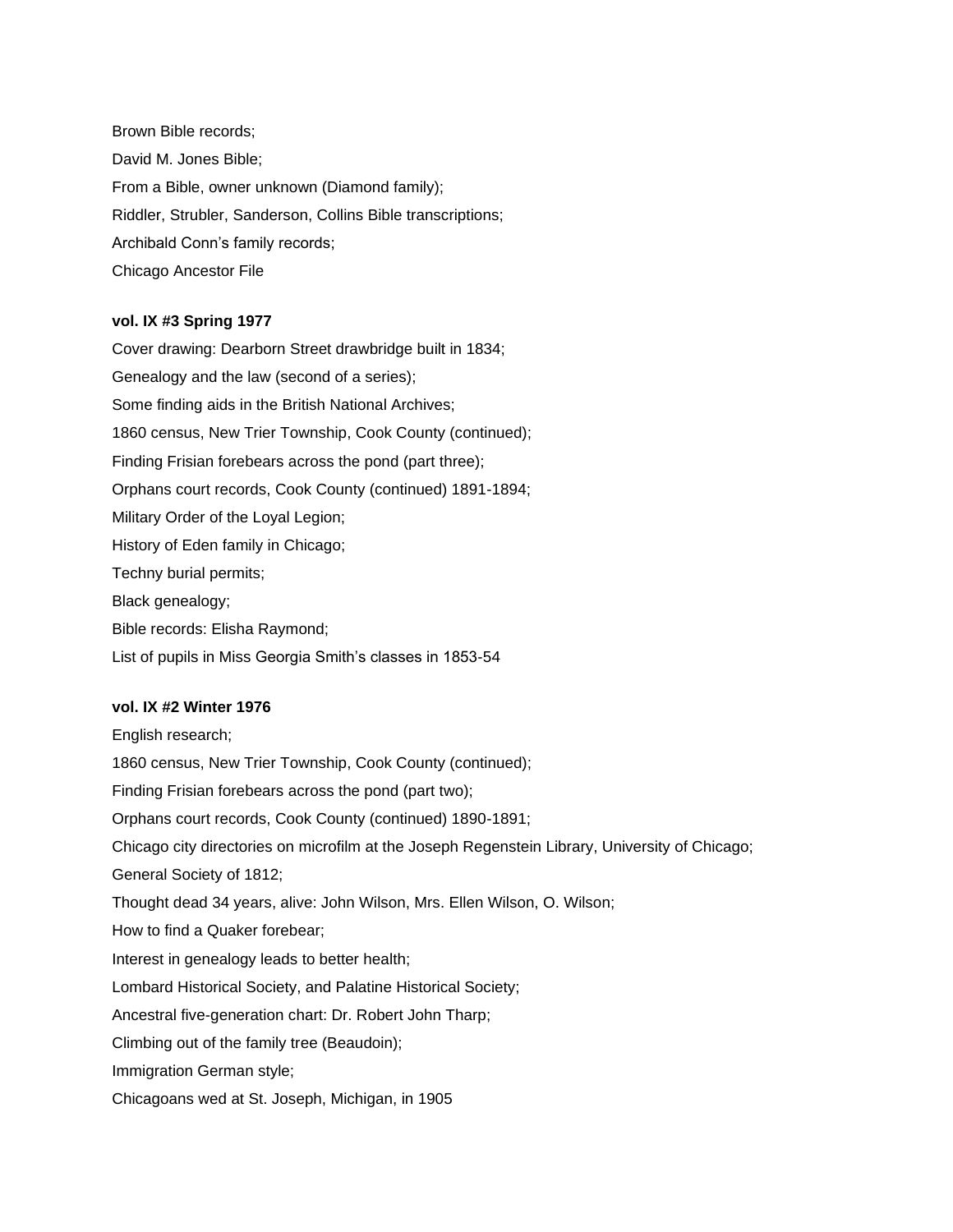### **vol. IX #1 Fall 1976**

Genealogy and the law: problems and sources; Immigration Irish style; English genealogy (first of a series); Society of the Cincinnati; Finding Frisian forebearers across the pond or a baffling mystery solved; Kite Bible records; 1860 census, New Trier Township, Cook County

### **vol. VIII #4 Summer 1976**

Cover photo: Snell Toll Gate House in 1879; Weinrich family of Chicago; People listed as dead in the 1850 census of Chicago; Bible records: King, Shook; Chicago Ancestor File

### **vol. VIII #3 Spring 1976**

Cover photo: Evangelical Lutheran Church of St. Paul Evangelical Lutheran Church of St. Paul, history and marriage register; 1876 prophecy of Chicago on the 4th of July 1976; Elder family record; Bible records: Battershell, Hart; 1860 federal census for Dunton (later Arlington Heights), G-Z

### **vol. VIII #2 Winter 1976**

Cover photo: Glos Mansion, Elmhurst; Chicago's plank roads; Arlington Heights (once called Dunton), Wheeling Township: brief biographies of early residents; 1860 federal census for Dunton (later Arlington Heights), A-G; 1839 directory of the City of Chicago, P-Z; Humor from the past, abstracted from Chicago Daily Journal, 1847; Johnston family Bible

### **vol. VIII #1 Fall 1975**

Cover photo: Newberry Library; Amendment of Illinois Vital Records Act;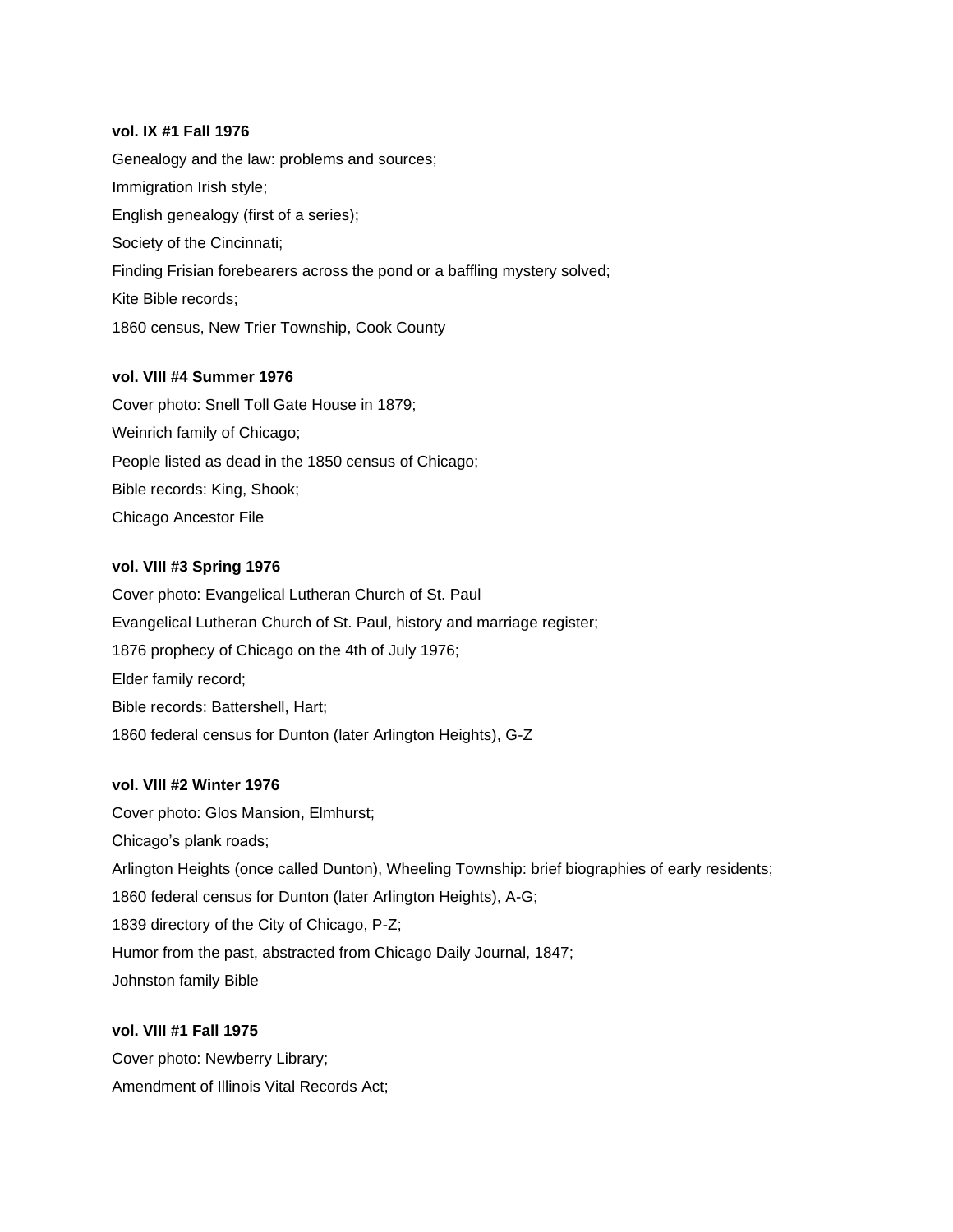Tools and techniques at the Newberry Library; 1839 directory of the City of Chicago, A-P; Bible records: Robson

#### **vol. VII #4 Summer 1975**

Cover photo: Stacey's Tavern in Glen Ellyn before 1900; Chicago Ancestor File; Chicago first city cemetery; Illinois Church Records Card-file project: Instructions for collating church records; Obituary (a list from before 1900), G-Z; Ancestral charts: Harper; Research in New Brunswick

### **vol. VII #3 Spring 1975**

Cover photo: Brockway Street, Palatine Illinois 1900-1910; Letters to the West from a Chicago pioneer, Elizabeth Lupton Pardee; Probate records: a genealogical goldmine; Safety deposit box certificate vital statistics: safety deposit boxes rented during 1889; Obituary (a list from before 1900), A-G; Bible records: Oxley-Whetstone, Pardee; 1904 directory of the Village of Winnetka, P-Z; Ancestral charts: Bigelow, Brewer, Wyse; Historical societies in the Chicago area

#### **vol. VII #1 Fall 1974**

Cover photo: Chicago October 10, 1871; Who's who in the Chicago Genealogical Society: Bernice Richard; Glenview area burial places, Northfield Township St John's Lutheran Church cemetery, Northfield Township; Illinois church records card-file project; Manual of the First Presbyterian Church of Hyde Park, 1873; 1904 directory of the Village of Winnetka, A-E; Teem's Bible records; Ancestral charts: Albert, Bishop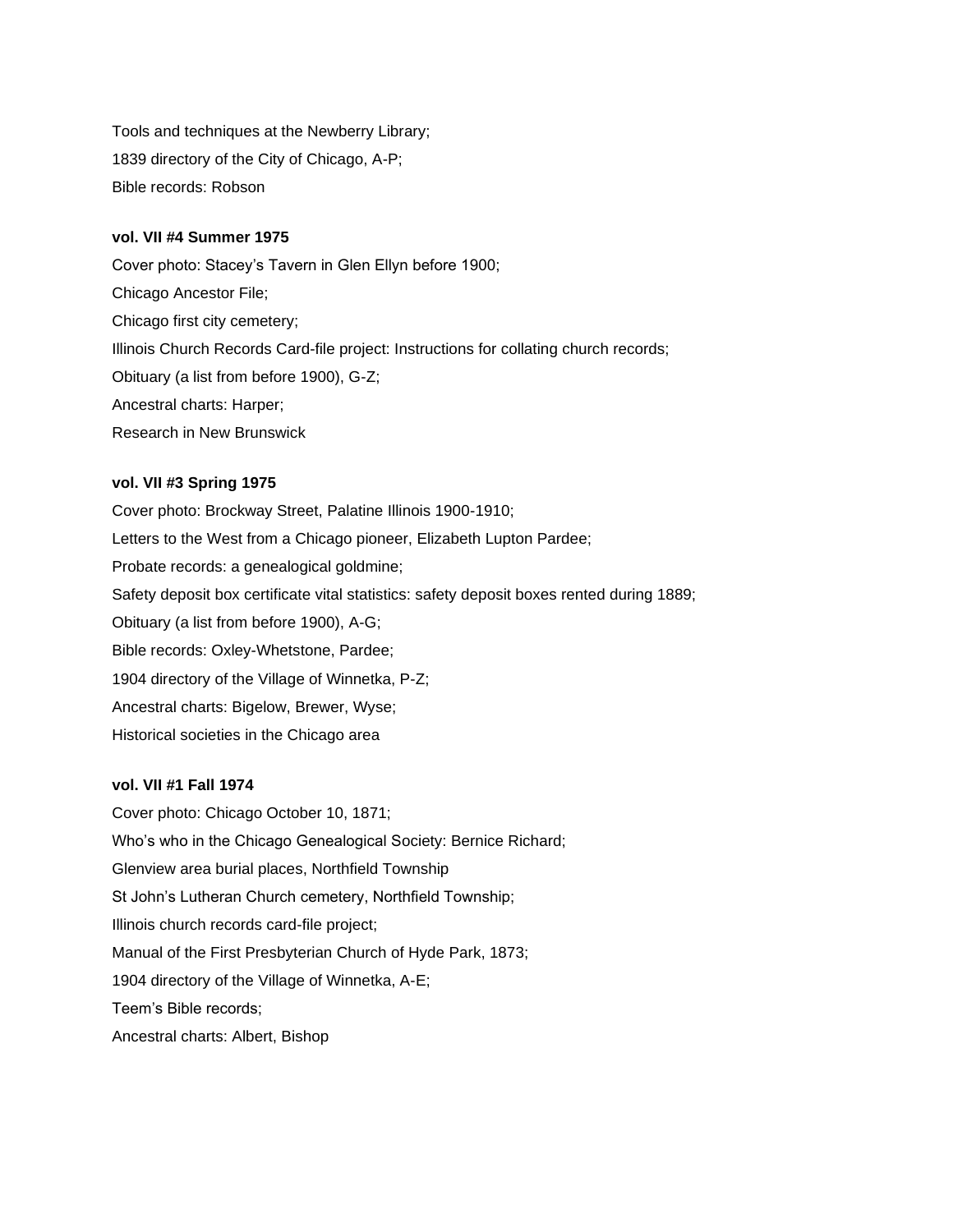### **vol. VII #2 Winter 1975**

Cover photo: cowpath in Chicago's Loop; Forest Park pioneers; Calumet Club; Morley family memorabilia including Morley Bible records; 1904 directory of the Village of Winnetka, E-P

#### **vol. VI #4 Summer 1974**

Cover photo: Archimedes ship; Who's who in the Chicago Genealogical Society: June B. Barekman; Pupils admitted to Chicago High, July 3, 1867; Big Woods Congregational Church cemetery, Naperville Township; You think your newspapers pile up? Well, take a look at this place!: American Antiquarian Society; Contents of the twelfth census (1900) of the United States; Ancestral charts: Tenge, Royer, Hogan

### **vol. VI #3 Spring 1974**

Who's who in the Chicago Genealogical Society: Ron Schelkopf; Inhabitants of Chicago, 1825-1831; Wills filed 1850-1915, Cook County, W-Z; Bible records of Henry L. Walker; Ancestral charts: Mutter, McClaughry, Fowler, Martin, Lee, Eilers

#### **vol. VI #2 Winter 1973-74**

Cover photo: raising the grade on Clark Street in 1857; Who's who in the Chicago Genealogical Society: Elsie R. Swartz; Men who have made the fifth ward; Early Chicago marriages between 1825-1830; History of medical practice in Illinois, vol. I preceeding 1850; Gridley family cemetery; From the Schermer genealogy; Du Page County, Illinois, and its pioneers before 1840; Wesley Rollen Lindsay; Steen family Bible records; Wills filed 18550-1915 Cook County, T-V; Ancestral charts: Pagel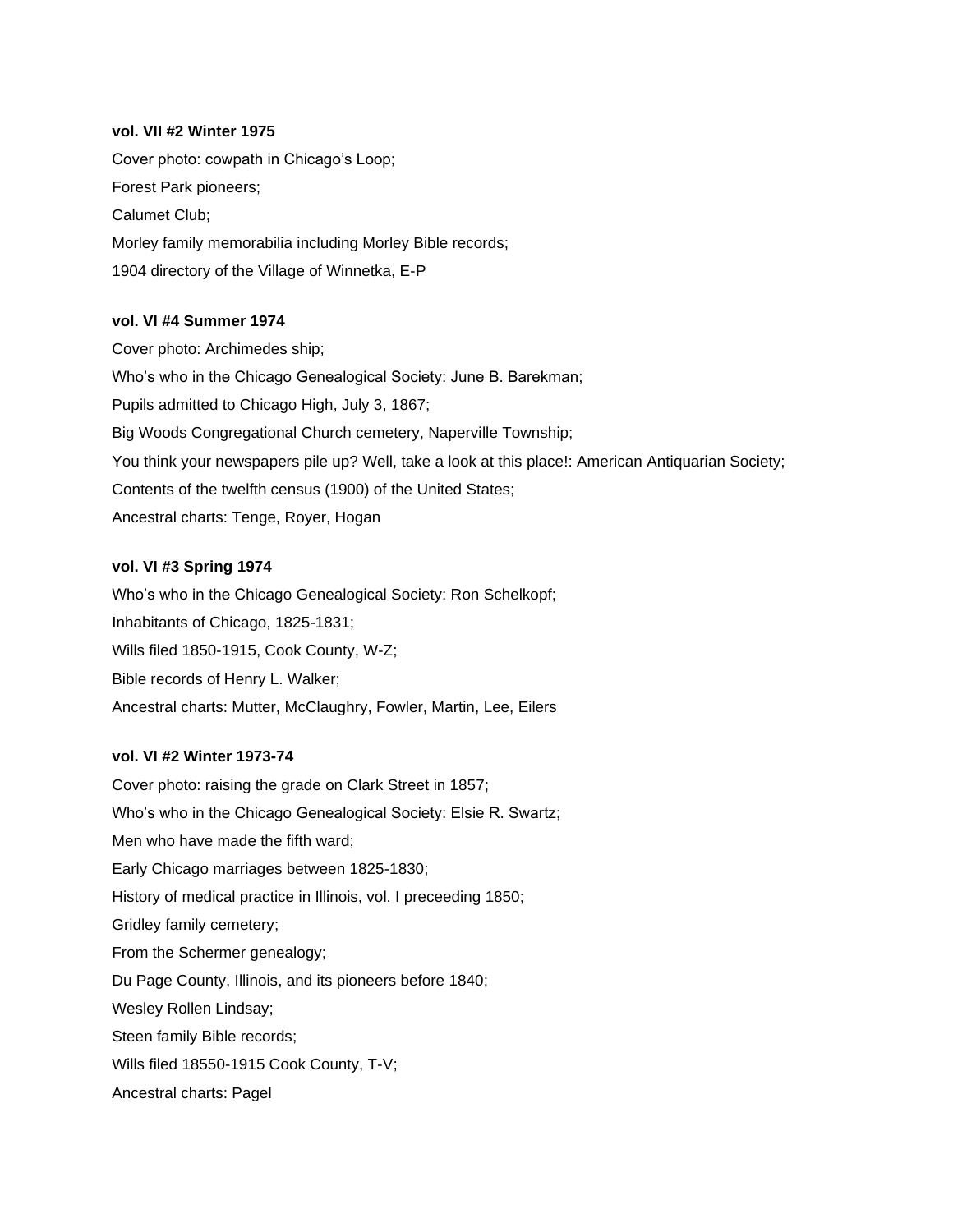#### **vol. VI #1 Fall 1973**

Cover photo: first house built in Chicago in 1784; Who's who in the Chicago Genealogical Society: Evelyn Tuttle Rickie; Searching for your ancestors in the Netherlands; German script; Deerfield Illinois in Lake County; Wills filed 1850-1915, Cook County, R-S; Bible records of Ezekiel Lane and Talitha Guest Lane; Ancestral charts: Clark, Langdon

### **vol. V #4 Summer 1973**

Fun in the family tree; Facts of Chicago and suburban towns; Military addresses in England, Ireland, and Scotland; Methodist records in Manchester, England; Ministerial deaths, United Methodist Church, Northern Illinois Conference; Mayflower descendants of George Soule; Wills filed 1850-1915, Cook County, O-Q; Ancestral charts: Johnson; Knigge

#### **vol. V #3 Spring 1973**

Cover photo: Sherman House; Kiolbassa family of Illinois and Texas; City of Chicago ward boundaries in 1890; Suggestions in tracing your English ancestor from England to America through Newberry Library sources; Wills filed 1850-1915 Cook County, M-N; Synopsis of the life of Mrs Phil Sheridan, Tent No. 4, Daughters of Veterans; Ancestral charts: Oxley, Sherman, Barekman From the Schermer genealogy; Norwegian Old Settlers Society in Chicago; Some passenger lists and where to find them

### **vol. V #2 Winter 1972-73**

Cover photo: Chicago water works; Curious history of the Macarty family of Louisiana; Cook County items from the 1850s;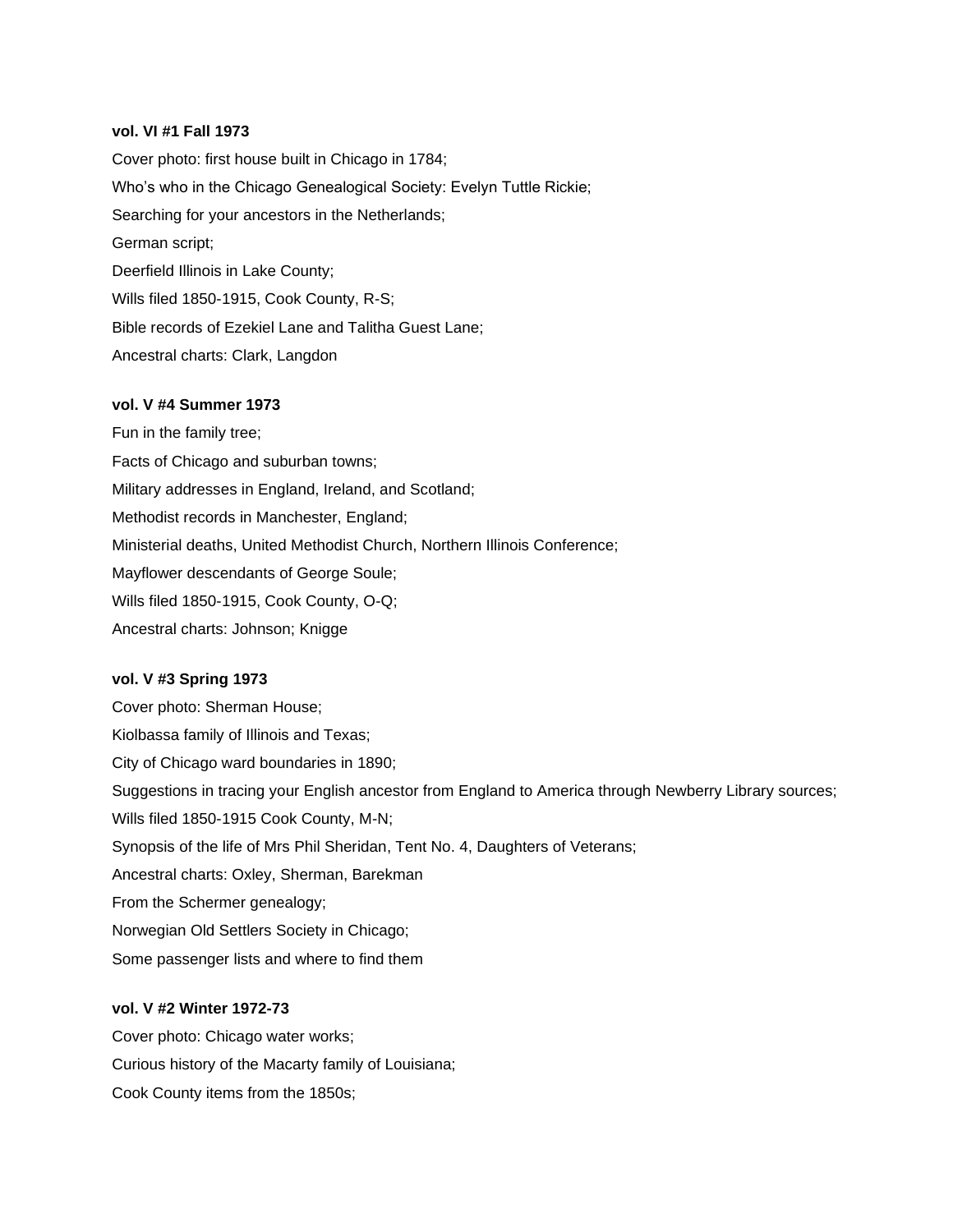List of some officers of the regular army at Vandalia, Illinois, March 4, 1830; Kandy-Stewart Bible records; Welden-Thrift Bible records; 1904 directory for the Village of Glencoe, M-Z; Wills filed 1850-1915, H-L; Ancestral charts: Simmons, Parkhurst, Walker

### **vol. V #1 Fall 1972**

Roster of military commandants at the "Poste des Illinois"; Wills filed 1850-1915 Cook County, A-H; Fay-Milner genealogy, England to Illinois; 100 basic American research aids; 1904 directory for the Village of Glencoe, K-M

### **vol. IV #4 Summer 1972**

Early Chicago families: Lunholm, Ekvall, Johnston, Stephens, Wiggins; 1904 directory for the Village of Glencoe, F-K; Revolutionary soldiers and widows who lived in Illinois, H-Z; Riffle family Bible record

### **vol. IV #3 Spring 1972**

Chiago Genealogical Society's surname exchange, 1972; Roster of Revolutionary War soldiers and widows who lived in Illinois, A-H; 1904 directory for the Village of Glencoe, part II, D-F; Mayors of the City of Chicago

### **vol. IV #2 Winter 1971**

Stockyard gate to be landmark; Using National Archives materials; Barekman-Barkman Bible records; Genealogical gleanings from English parish records; Directory for the Village of Glencoe, 1904, A-D; John Jones, first prominent negro of Chicago; Second Presbyterian Church of Chicago, part VI, J-M

## **vol. 4 #1 Fall 1971** Heraldry and coats of arms;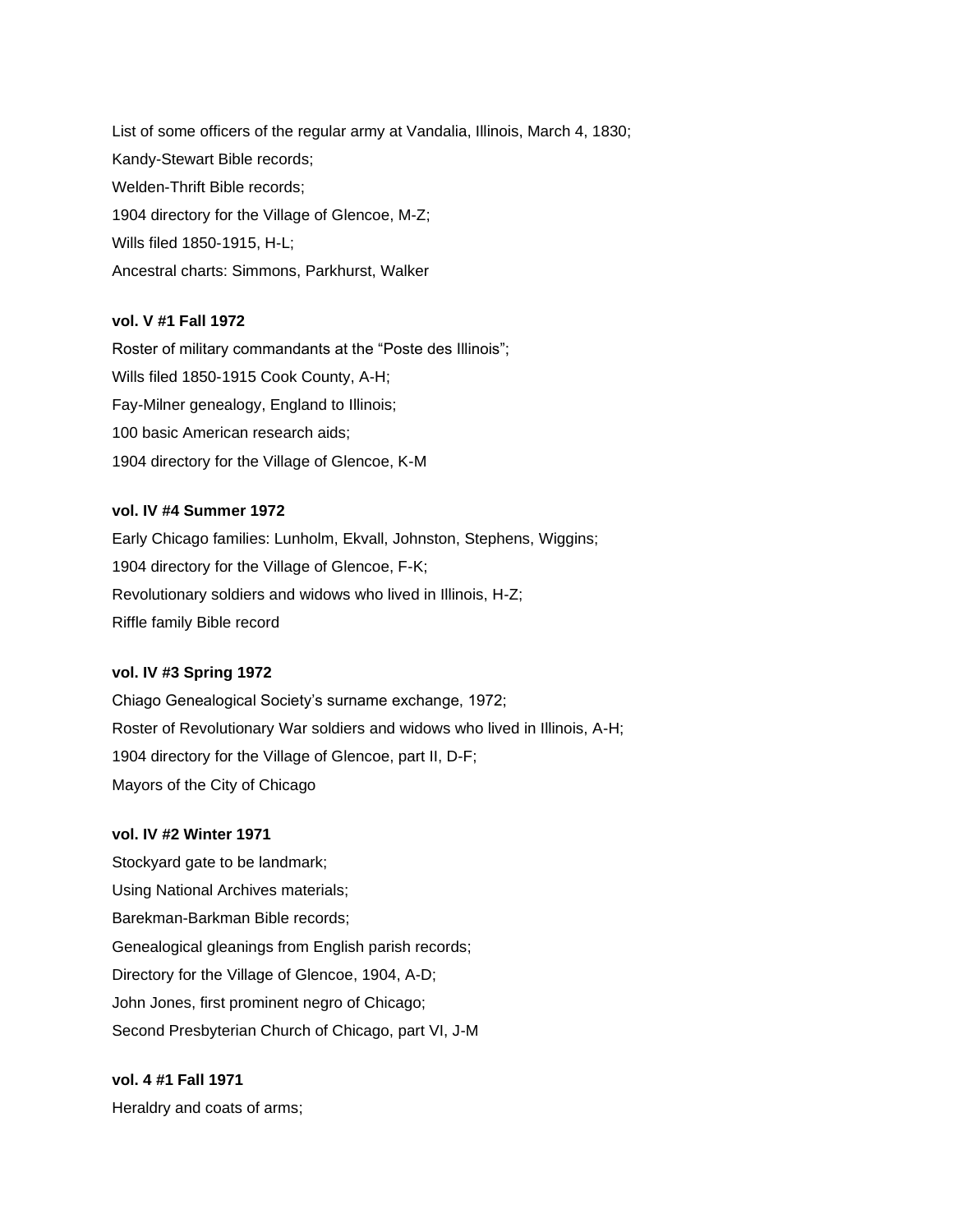Draheim family record; Voters in the first city election of Chicago, 2 May 1837, A-Z; Agencies involved in German genealogical research; Second Presbyterian Church of Chicago, part V, H-J

### **vol. 3 #4 Summer 1971**

Cover photo: McVicker's Theater; History of Englewood; Old settlers of Englewood; Brief history of DuPage County; 1840 census of DuPage County; 1904 directory of Kenilworth, A-Z; List of settlers of Chicago who came between 1831 and 1836, part IV, M-Z; Greeley Bible record; Second Presbyterian Church of Chicago, part IV, F-H

### **vol. 3 #3 Spring 1971**

Chicago Fire centennial medal; Ravenswood and northwest Chicago; Hint for copying tombstone inscriptions; Calkins family record; Early history of Blue Island; Some suggestions for genealogical research; 1840 census of Lake County, Illinois; List of settlers of Chicago who came between 1831 and 1836, part III, F-M; Second Presbyterian Church of Chicago, part III, C-F

### **vol. 3 #2 Winter 1970**

Cover photo: Seth Warner mansion; Heraldry; Austin; Austin old settlers, A-C; Second Presbyterian Church of Chicago, part II; Joseph Wesley Bible; Barlow Bible record; List of settlers of Chicago who came between 1831 and 1836, part II, D-F;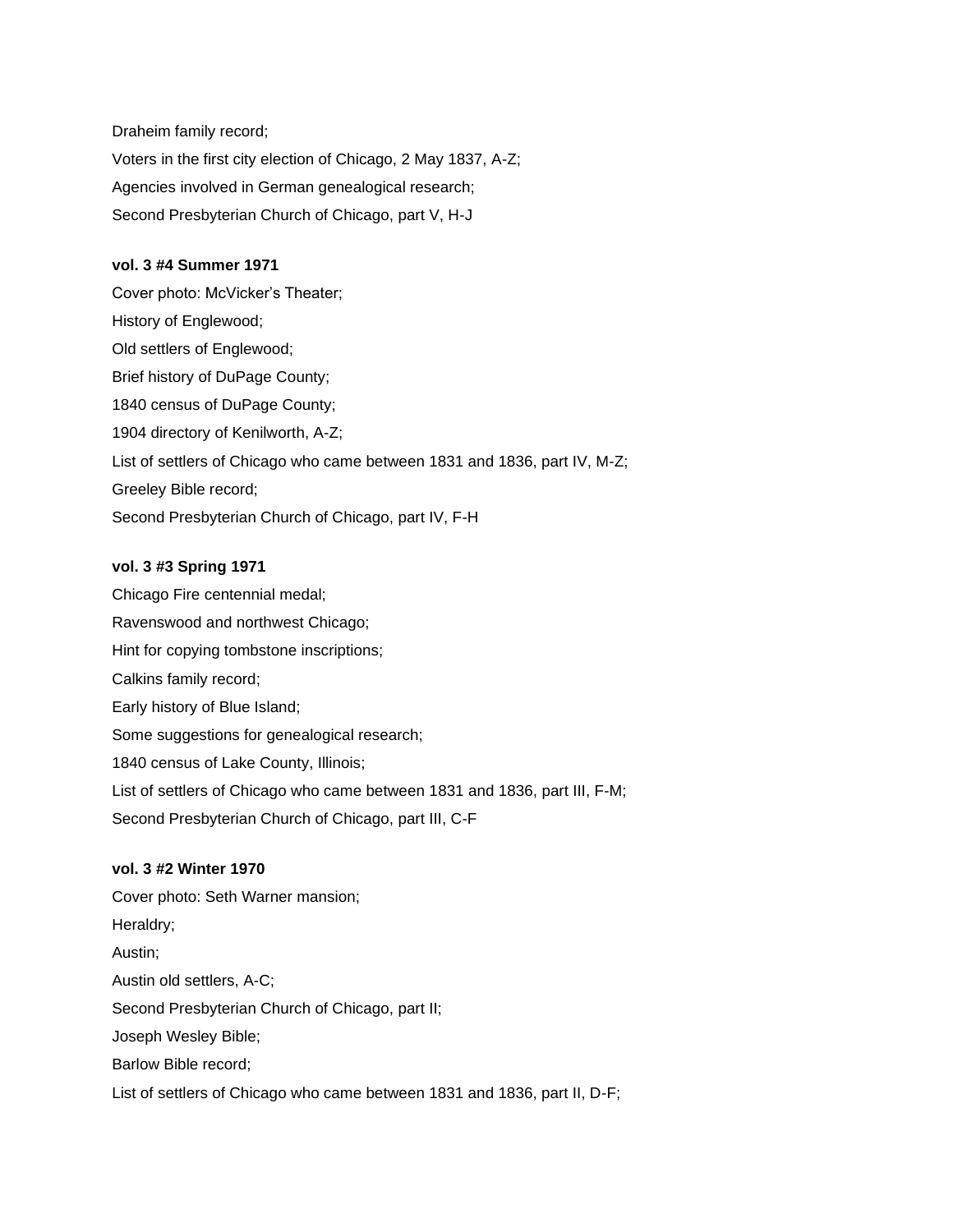Town of Pullman;

Cards from Chicago newspapers;

Four old New York wills of interest: Joseph Halstead, Daniel Youngs, Elijah Wheeler, Mercy Cooper

#### **vol. 3 #1 Fall 1970**

Tools and technique of genealogical research; List of settlers of Chicago who came between 1831 and 1836, part I, A-D; Second Presbyterian Church of Chicago, part I; Chicago Fire; Chicago biographies, part V, N-Y; Cook County orphan court records for 1889; What's in a date

## **vol. II #4 Summer 1970**

Cover photo: Crosby's Opera House; Unnamed Lake County cemetery; List of cemeteries in Cook County, part II; Mooseheart Senior Class book of 1919; Family record of Bartlet Wilson of Douglas County, Missouri; Chicago biographies, part IV; 1887 Oak Park directory, part V, H-Z ; Sale bill from Elihu Lane's estate; Index to the 1840 federal census of Cook County, part IV

#### **vol. II #3 Spring 1970**

Description of Norwegian emigrants; Parallel events in the lies of the Bristol brothers; Millesont Orcutt's autograph book; Burr Bible record; Newton sampler; Orphan court records of Cook County, 1883-1888; Illinois, the sucker state; List of cemeteries in Cook County, part I; Chicago biographies, part III;

Index to the 1840 federal census of Cook County, part III;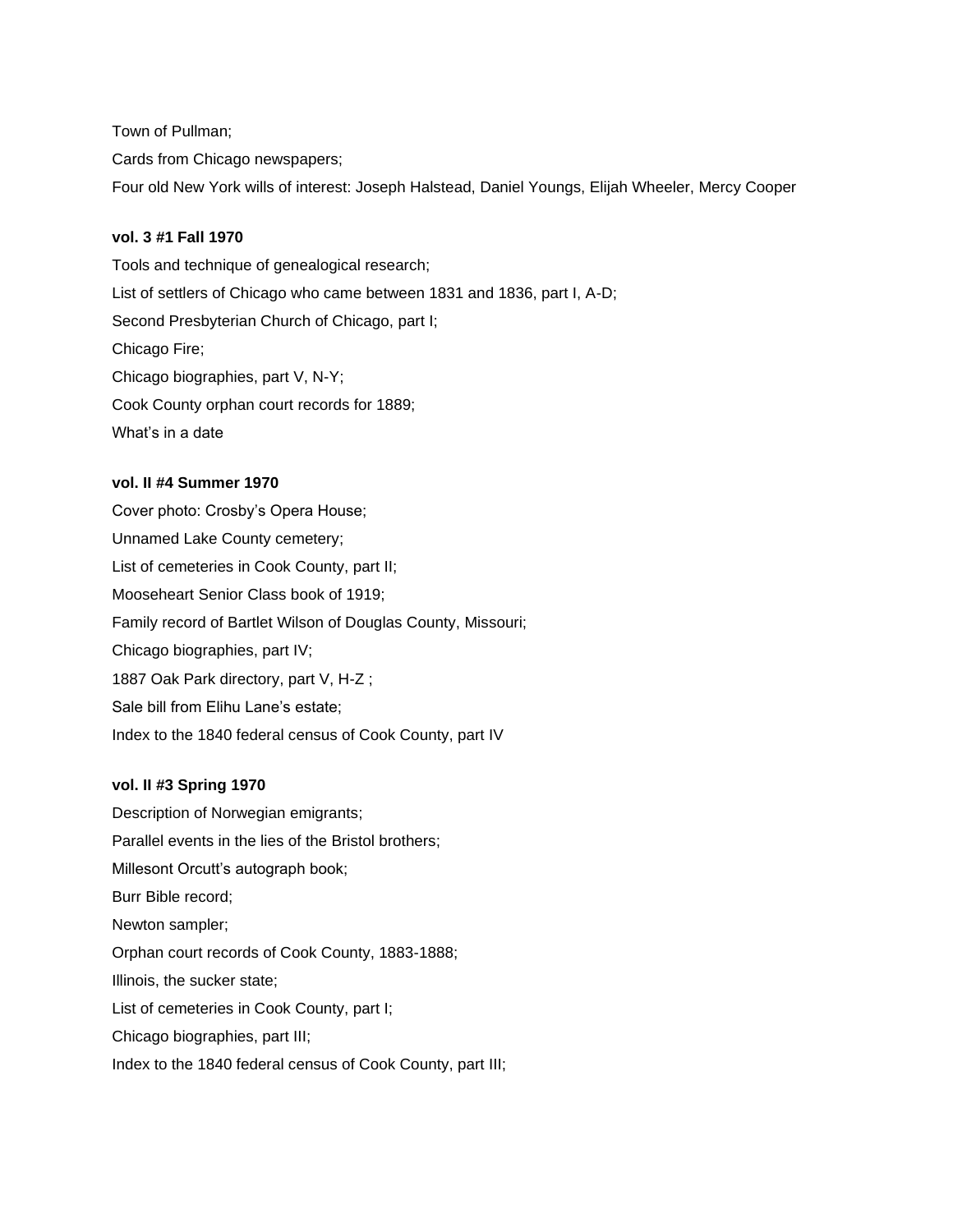1887 Oak Park directory, part IV, K-M; Ancestor tables: Springer, Thomas, Lane

#### **vol. II #2 December 1969**

Descendants of Reuben Raxford and Avis Fittock; Bible record of William Cooke and Elizabeth Young; Index to the 1860 federal census of Cook County; Chicago biographies (continued); Graceland Cemetery; 1825 Cook County tax list; Cook County voters, August 7, 1826; 1830 Cook County voters; Cook County post offices established prior to 1850; 1887 Oak Park directory, part III, H-J

### **vol. II #1 September 1969**

Winnetka's centennial; List of letters remaining at the post office at Chicago Jan 1, 1834; List of letters remaining at the post office at Hennepin Jan 1, 1834; St. Peter's Cemetery, Elmhurst, Illinois; Early orphan records of Cook County, Illinois 1873-1881; Index to the 1840 federal census of Cook County; Fort Dearborn deserters, 1836; Chicago biographies; 1887 Oak Park directory, part II, C-H

### **vol. I #2 June 1969**

1839 Chicago business directory; Roos and Burtar families in Chicago; 1812 soldiers buried in Cook County; Cook County Blackhawk War muster rolls; Hahn Bible records; Hains Bible records; Chicago Title and Trust Company; Origin of Chicago's name; Chicago population statistics;